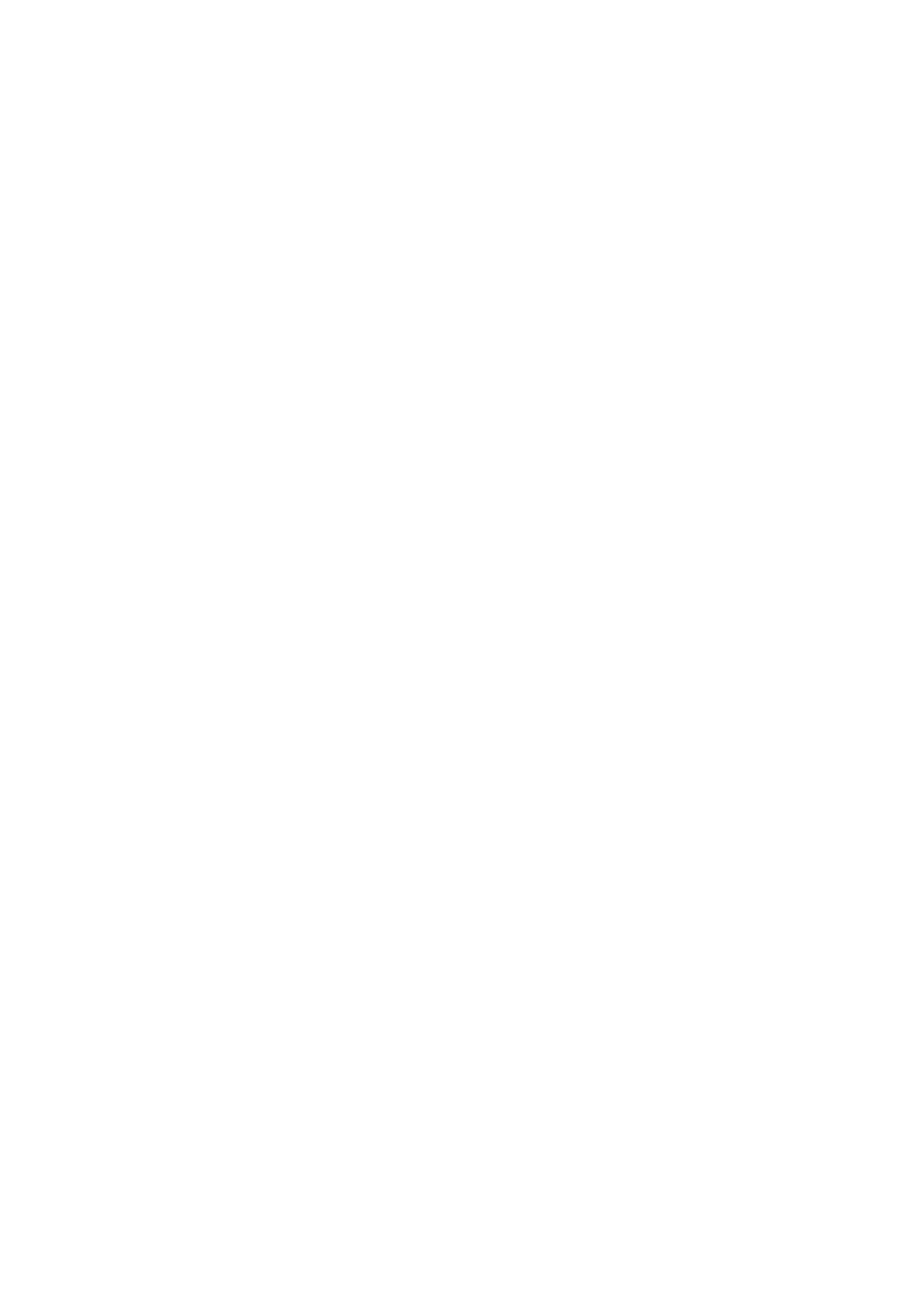# **EUROPEAN UNIVERSITY INSTITUTE, FLORENCE ROBERT SCHUMAN CENTRE FOR ADVANCED STUDIES**

# **Embodiment of** *Tolerance* **in Discourses and Practices Addressing Cultural Diversity in Schools**

**Alevi Claims on the Compulsory Courses on Religious Culture and Morality, and Headscarf Issue in Higher Education**

**AYHAN KAYA AND ECE HARMANYERI**

**ISTANBUL BILGI UNIVERSITY**



**Work Package 3-National Case Studies of Challenges to**  *Tolerance* **in School Life**

**D3.1 Country Reports on Concepts and Practices of**  *Tolerance* **Addressing Cultural Diversity in Schools**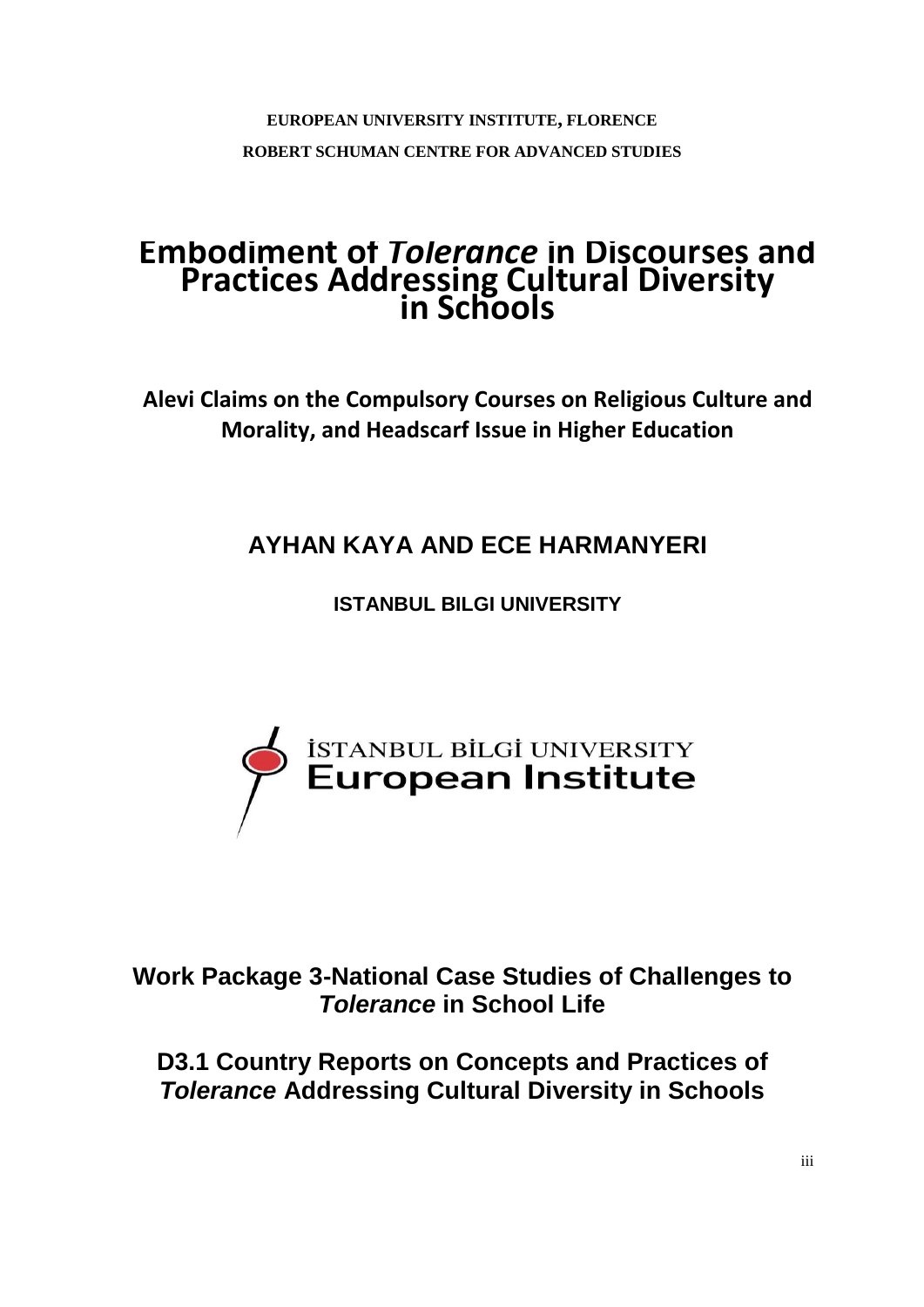© 2011 Ayhan Kaya and Ece Harmenyeri

This text may be downloaded only for personal research purposes. Additional reproduction for other purposes, whether in hard copies or electronically, requires the consent of the author(s), editor(s). If cited or quoted, reference should be made to the full name of the author(s), editor(s), the title, the research project, the year and the publisher.

> Published by the European University Institute Robert Schuman Centre for Advanced Studies Via dei Roccettini 9 50014 San Domenico di Fiesole - Italy

#### **ACCEPT PLURALISM Research Project, Tolerance, Pluralism and Social Cohesion: Responding to the Challenges of the 21st Century in Europe**  European Commission, DG Research Seventh Framework Programme Social Sciences and Humanities grant agreement no. 243837

[www.accept-pluralism.eu](http://www.accept-pluralism.eu/) [www.eui.eu/RSCAS/](http://www.eui.eu/RSCAS/)

Available from the EUI institutional repository CADMUS cadmus.eui.eu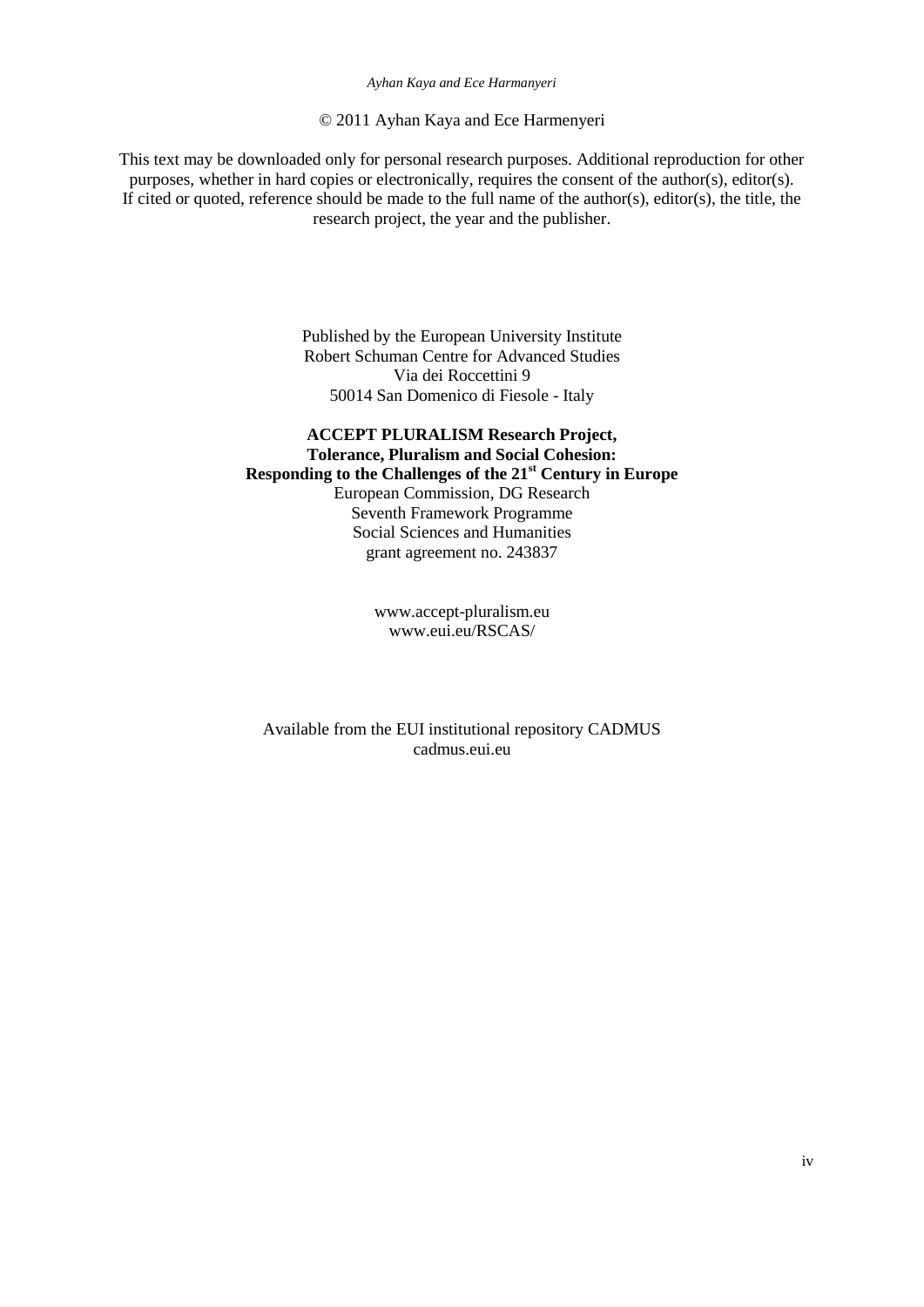#### *Tolerance***, Pluralism and Social Cohesion: Responding to the Challenges of the 21st Century in Europe (ACCEPT PLURALISM)**

**ACCEPT PLURALISM** is a Research Project, funded by the European Commission under the Seventh Framework Program. The project investigates whether European societies have become more or less tolerant during the past 20 years. In particular, the project aims to clarify: (a) how is *tolerance* defined conceptually, (b) how it is codified in norms, institutional arrangements, public policies and social practices, (c) how *tolerance* can be measured (whose *tolerance*, who is tolerated, and what if degrees of *tolerance* vary with reference to different minority groups). The ACCEPT PLURALISM consortium conducts original empirical research on key issues in school life and in politics that thematise different understandings and practices of *tolerance*. Bringing together empirical and theoretical findings, ACCEPT PLURALISM generates a State of the Art Report on *Tolerance* and Cultural Diversity in Europe, a Handbook on Ideas of *Tolerance* and Cultural Diversity in Europe, a *Tolerance* Indicators' Toolkit where qualitative and quantitative indicators may be used to score each country's performance on tolerating cultural diversity, and several academic publications (books, journal articles) on *Tolerance*, Pluralism and Cultural Diversity in Europe. The ACCEPT PLULARISM consortium is formed by 18 partner institutions covering 15 EU countries. The project is hosted by the Robert Schuman Centre for Advanced Studies and co-ordinated by Prof. Anna Triandafyllidou.

The EUI and the RSCAS are not responsible for the opinion expressed by the author(s).

**The European Institute at İstanbul Bilgi University** was established in June 2007. It is based on the experience acquired with its predecessor, the Centre for European Studies, and EU academic expertise within İstanbul Bilgi University. The European Institute is now the primary focus of the interdisciplinary study of integration in the politics, legal systems, society and economies of Europe. To this end, the European Institute offers interdisciplinary academic programs on EU studies and undertakes and supports research on these themes. It also serves as a public platform hosting lectures, panel discussions and open discussions on Europe and the EU. In its endeavour to support Turkish accession to the EU, which involves working with other academic and state institutions, BİLGİ is able to amass considerable academic knowledge and experience in the field [\(http://eu.bilgi.edu.tr\)](http://eu.bilgi.edu.tr/).

**Ayhan Kaya** is a Professor of Political Science at the Department of International Relations, and the Director of the European Institute at the Istanbul Bilgi University.

**Ece Harmanyeri** is a research assistant at the European Institute and a PhD student at the Political Science Program at the Istanbul Bilgi University.

#### **Contact Details**

Istanbul Bilgi University, European Institute Dolapdere Campus, Kurtuluş Deresi Cad. No:47 34440 Dolapdere / İstanbul, Turkey

Tel. +90.212.3115306, Fax. +90.212.2508748 [ayhan.kaya@bilgi.edu.tr,](mailto:ayhan.kaya@bilgi.edu.tr) ece.harmanyeri@bilgi.edu.tr [http://eu.bilgi.edu.tr,](http://eu.bilgi.edu.tr/) [http://www.bilgi.edu.tr](http://www.bilgi.edu.tr/)

For more information on the Socio Economic Sciences and Humanities Programme in FP7 see: [http://ec.europa.eu/research/social-sciences/index\\_en.htm](http://ec.europa.eu/research/social-sciences/index_en.htm) [http://cordis.europa.eu/fp7/cooperation/socio-economic\\_en.html](http://cordis.europa.eu/fp7/cooperation/socio-economic_en.html)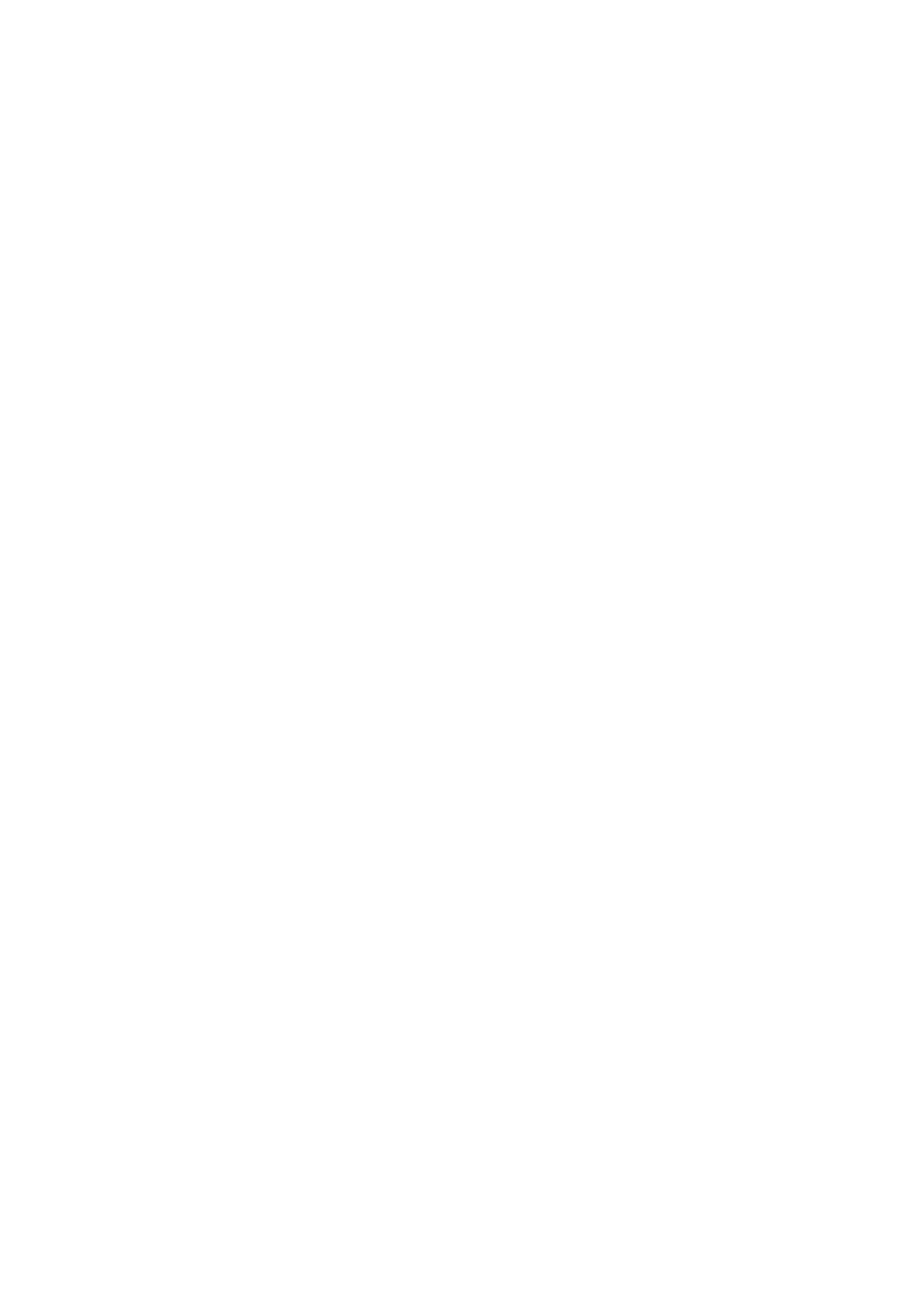# **Table of Contents**

| 1. Case 1: Including Alevism in the curriculum of Compulsory Religious culture and morality Courses 7          |  |
|----------------------------------------------------------------------------------------------------------------|--|
|                                                                                                                |  |
|                                                                                                                |  |
|                                                                                                                |  |
| Incomplete discourses of respect and recognition: unfair conditions of cultural integration 14                 |  |
| 2. Case Study 2: Public policy and political initiatives for the lift of the headscarf ban in universities  18 |  |
|                                                                                                                |  |
|                                                                                                                |  |
|                                                                                                                |  |
|                                                                                                                |  |
|                                                                                                                |  |
|                                                                                                                |  |
|                                                                                                                |  |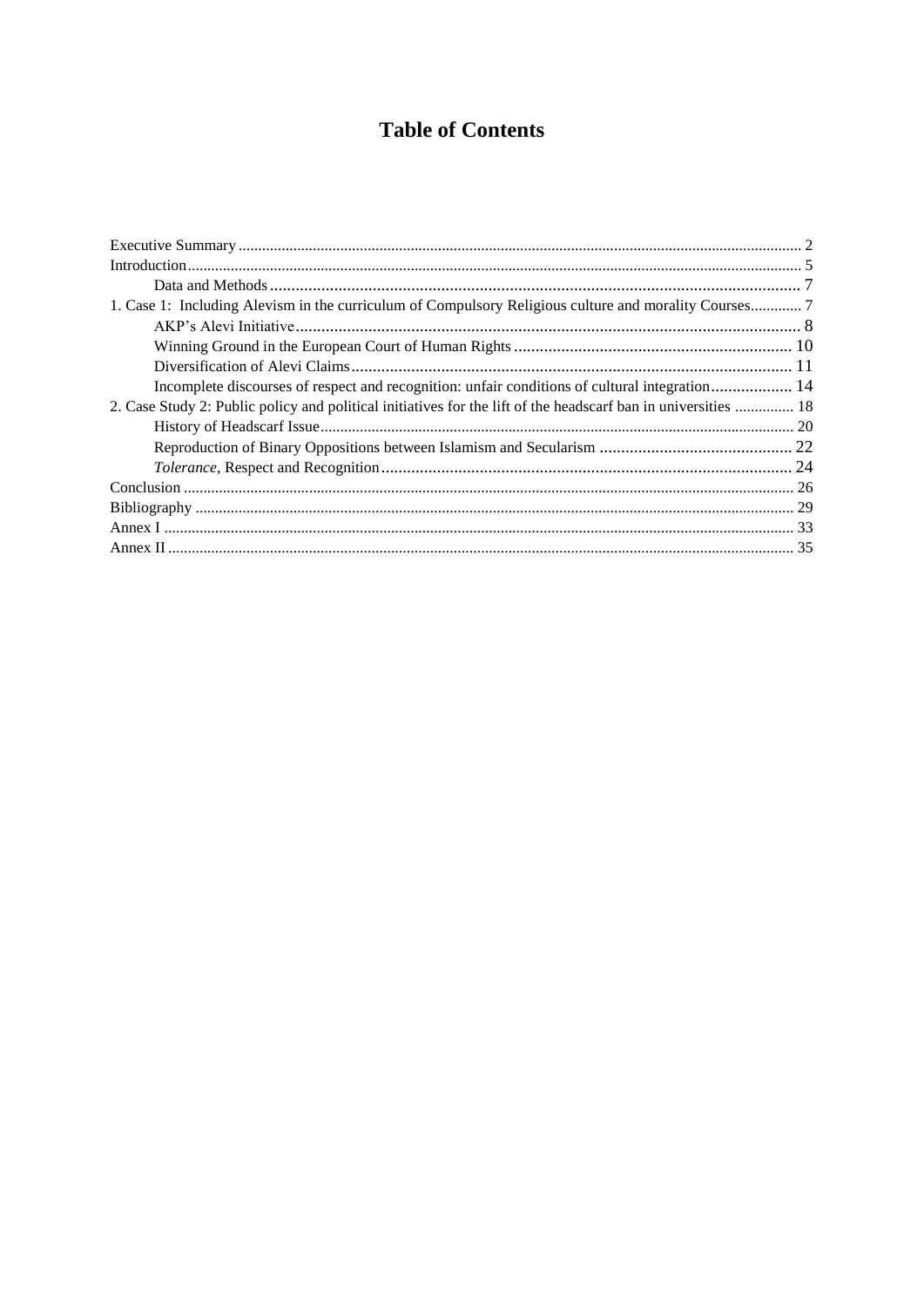#### **Executive Summary**

<span id="page-7-0"></span>This study aims to illustrate the discourses and practices of accommodation of cultural diversity in Turkey with a special focus on the response of the Alevis to the compulsory courses on religious culture and morality (*Din Kültürü ve Ahlak Bilgisi*) and the ban on headscarf in higher education institutions. To put it differently, this report seeks to understand the meaning of *tolerance* shaped by particular actors and groups in a specific political context. For this purpose, this report investigates public policies and political initiatives proposed for the resolution of cultural diversity challenges with respect to *tolerance* and/or respect/recognition in school life. In doing so, we analysed the ways in which public policies vis-a-vis cultural and religious diversity have recently took shape.

#### **Issues Raised**

First, we examined the government's initiative to accommodate Alevi claims with respect to change in the curriculum of the compulsory courses on religious culture and morality. In doing so, we refer to the discourses of various Alevi actors, who take different positions in responding to the political initiative of the government. Secondly, this study scrutinised the public policy and political initiatives undertaken for the lift of the ban on headscarf in universities, which have so far been unsuccessful in making a substantial change in the national discourse of laicism. These attempts have also become short of introducing a new discourse based on respecting and recognising religious diversity in higher education. Referring to the interviews undertaken with several different actors, we reveal that there is a common belief that all these attempts made by political parties have just been politicizing the headscarf issue without making any substantial improvement for the resolution of the ongoing problem.

#### **Methodology**

Twenty in-depth interviews were conducted with relevant individuals, experts, parents, students, teachers, community leaders and lawyers. These interviews were scrutinized through the Critical Discourse Analysis (CDA). This means that the interviews were critically explored by the researchers in order to locate each of them into the right spot of the discursive map. In the mean time, an extensive literature review was also made in order to position the acts of speeches of the interlocutors along with the literature.

#### **AKP's Alevi Initiative and Curricula of the Courses**

It was found out that the attempts made for the revision of the curriculum in the compulsory courses on religious culture and morality do not necessarily bring about respect and recognition for the Alevi culture as a distinct and peculiar identity in school life. However, it means to some Alevi groups that the participation of Alevi children is tolerated, and religious differences of the Alevis are accepted by means of incorporating Alevi belief into the curriculum and textbooks. This initiative cannot be regarded as a public policy, which effectively responds to the Alevi claims along with the respect and recognition of the Alevi identity in the framework of more rigorous problems/issues arising from the religious difference of Alevis such as places of worship (*cemeevi*) and the alleged legal status within the Directorate of Religious Affairs. Furthermore, the issue of education on Alevi belief should be discussed more in the public space with respect to the freedom of faith in general.

#### **Lifting the Ban on Headscarf in Universities: Right to Education**

It was revealed that most of the interlocutors regard the public policies and political initiatives proposed for the resolution of the headscarf issue in universities by making new legal changes or by reinstating and enforcing the laws to re-assure the right to education, as palliative solutions. However, it was mostly claimed that in order to resolve this issue with an address to *tolerance*, respect and recognition, a more structural solution should be found on the basis of right to freedom of religion.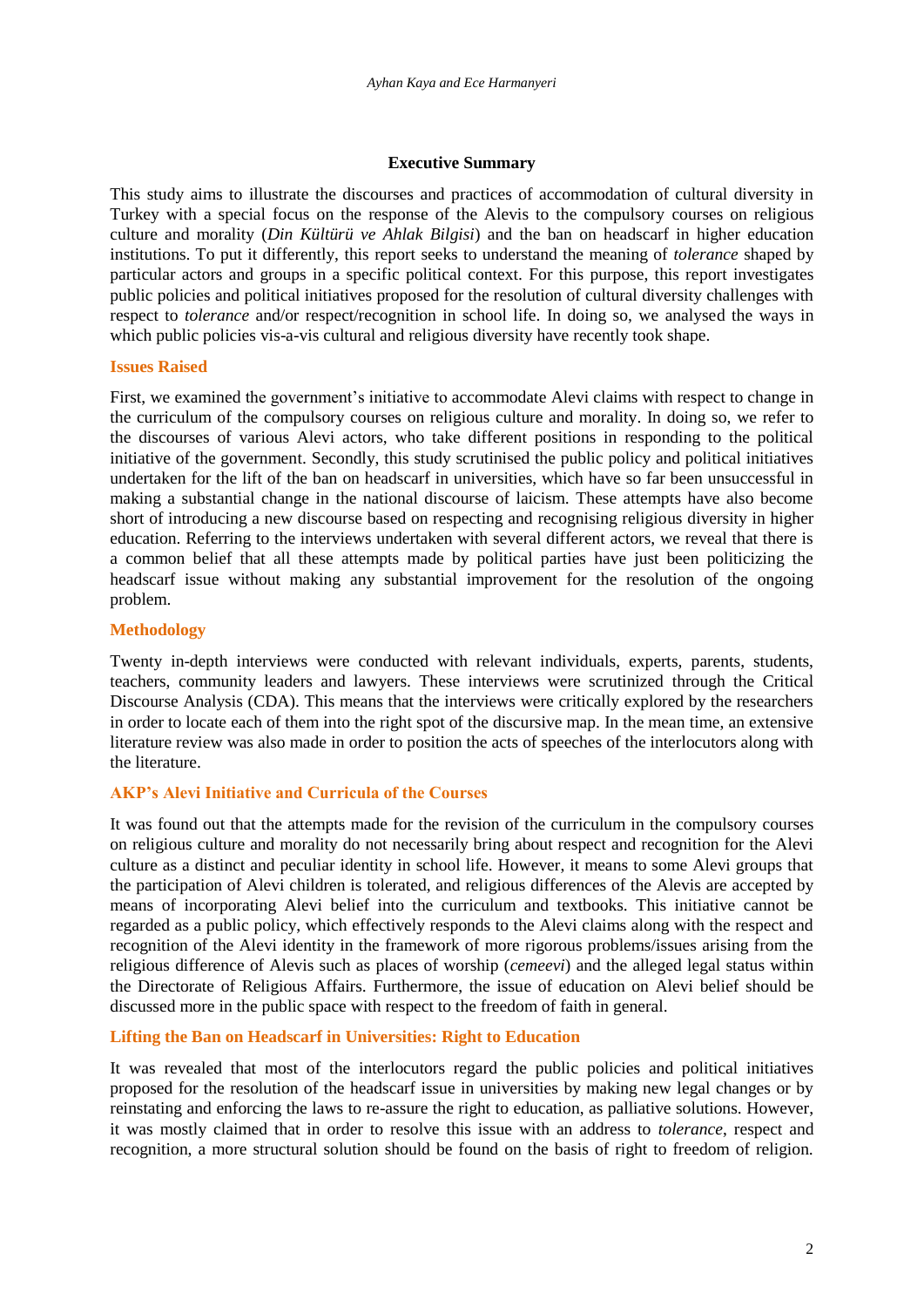Accordingly, those interviewed have expressed their willingness to see a constitutional reform to clearly make sure that headscarf ban will no longer be an obstacle before the right to education of individuals, to precisely highlight the right to religious difference, and to prevent the politicization of the headscarf issue.

#### **Freedom of Religion: Tolerance, or Equality?**

This study claims that although the government's initiative may be regarded as an attempt to tolerate religious differences of the Alevis in school life, the inclusion of Alevi belief in the curriculum of the compulsory courses does not lead to the recognition of Alevi culture as a unique entity. The end result is to try to identify Alevism with Islam in a way that undermines the claims of a great number of Alevi associations. Similarly, one could also see that even though the public policy and political initiatives for lifting the ban on headscarf in universities intend to tolerate the self-presentation of headscarfed women in universities and to assure their right to education, they are far from resolving the headscarf issue with reference to the freedom of religion.

#### **Laicism: Infidelity, or Piety?**

It seems that the most crucial impact of strict laicism in Turkey is that it polarizes and diffuses the society between *laicists*, who comply with the state's principles and interests, and *Islamists*, who challenge the state and the regime with their social and individual preferences. In fact, this study has found out that the state-centric process of secularization divides the society between citizens and noncitizens. Since the state discourse of laicism is imposed on individuals, the individuals have internalized the state's control over their religious claims. It seems that top-down simple modernization run by the state has created believers of Laicism on the one hand, and believers of Islam on the other.

Following the French model of *laicité*, the choice of the early Republicans on the integration of the principle of Laicism into the Turkish Constitution in 1937 indicates that the Kemalist elite was not preoccupied at all with the elimination of religion from public space. On the contrary, they affirmed the fact that Turkish society was religious in essence. The main rationale behind the principle of Laicism was not to wage war against Islam, but to provide the people with the power to challenge the rising authority of the Islamic clergy since the late  $18<sup>th</sup>$  century. Laicism derives from the French word *lai* (or *laique*, in contemporary usage, lay people in English, or *inananlar* in Turkish), meaning "of the people" as distinguished from "the clergy".

Hence, laicism underscores the distinction between lay members of a church and its clergy. In other words, Laicism in a way rescued Islam as a matter of 'belief' and 'conscience' by institutionally supporting, financing, and promulgating a different version of Islam and its view of relation to power and social life. The separation of religion from its previous position of influence in the Ottoman Empire constituted a shift in Islam's institutional and legitimation position, not its formal, full elimination.

In this sense, rather than antagonizing Islam, laicism simply means to empower the individual believers vis-a-vis the clergy. Furthermore, laicist ideology has also made it possible that the Kemalist elite politically and culturally instrumentalised Islam to unify the nation through the institutions of the Ministry of Education and the Directorate of Religious Affairs (*Diyanet*). The perception that Laicism (*Laiklik* in Turkish) was "antireligious secularism" ignores the regime's religious policy, and fails to consider the existence of different versions of political Islam in Turkey, one of them enshrined in power until very recently and others outside it.

#### **Secularism and Laicism: Are they the same?**

The terms *laicism* and *secularism* are often interchangeably used in Turkey. Both terms rather have different etymologies, institutional histories, and normative theoretical implications. Secularism derives from the Latin *saeculum*, meaning generation or age, and originally meant "of the world"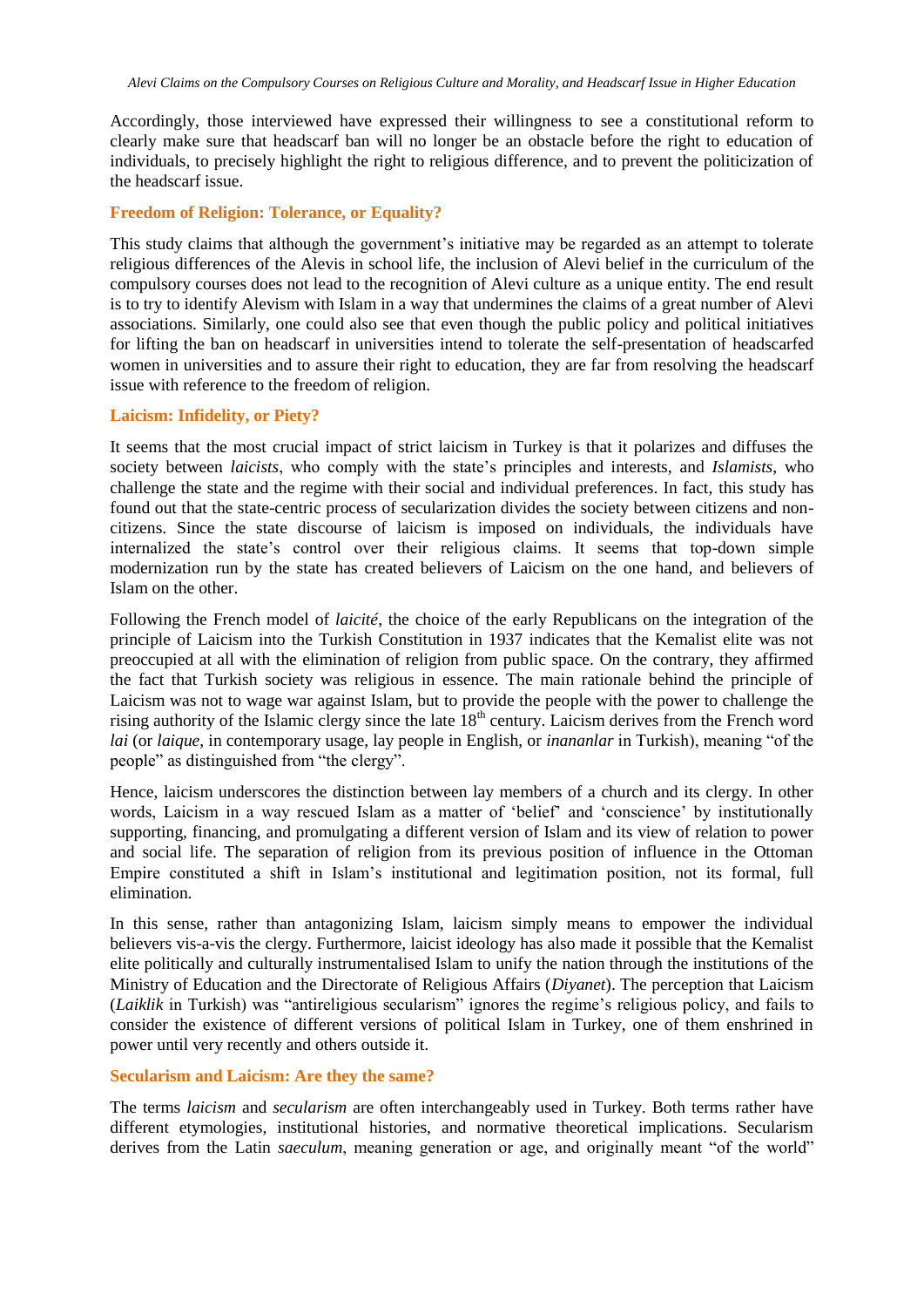(*dünyevi* in Turkish) as opposed to "of the church" (*ruhani* in Turkish). Hence, the term "secular" differentiates between matters of religiosity and matters of the world. In this sense, secularization of a society simply refers to the "diminution of the social significance of religion" and "the growing tendency to do without religion". A secular state then refers to a "religion-free" state - a kind of state that does not apparently comply with the modern Turkish state. In this sense, Laicism is actually a kind of obstacle to secularization as it has so far made the state to instrumentalise religion as a tool to control the masses.

This study concludes that laicist/religious divide has so far been ideologically manipulated by both pro-liaicist and pro-Islamist political elite. The political obsession with religion, as displayed by both Laicism and Islamism, tends to distract the masses from social and economic problems by turning them into a rhetorical debate about existential and societal fears. One could clearly see that the theological and political debates around Laicism and Islamism cannot be isolated from the socioeconomic realities in which they are situated. The rise of an Islamic bourgeoisie with roots in Anatolian culture, the re-Islamization of society and politics in everyday life through the debates on headscarf issue and Alevism, the emergence of consumerist lifestyles not only among the secular segments of the Turkish society, but also among the Islamists, and finally the weakening of the legitimacy of the Turkish military as the guardian of national unity and the laicist order are all very important aspects of the ways in which the Turkish society and politics have radically transformed in the last two decades.

Thus, one should certainly try to assess the social and political change in Turkey without falling into the trap essentializing the Laicist-Islamist divide. This research has partly revealed that both laicist and Islamist discourses have so far been used by Turkish political elite as two different forms of ideology in order to conceal social, economic and political issues prevalent in the society by means of institutions, procedures, analyses, debates, and reflections.

#### **Keywords**

Nationalism, laicism, republicanism, secularism, freedom of religion, religious symbols, *tolerance*, recognition, respect, Alevism, headscarf.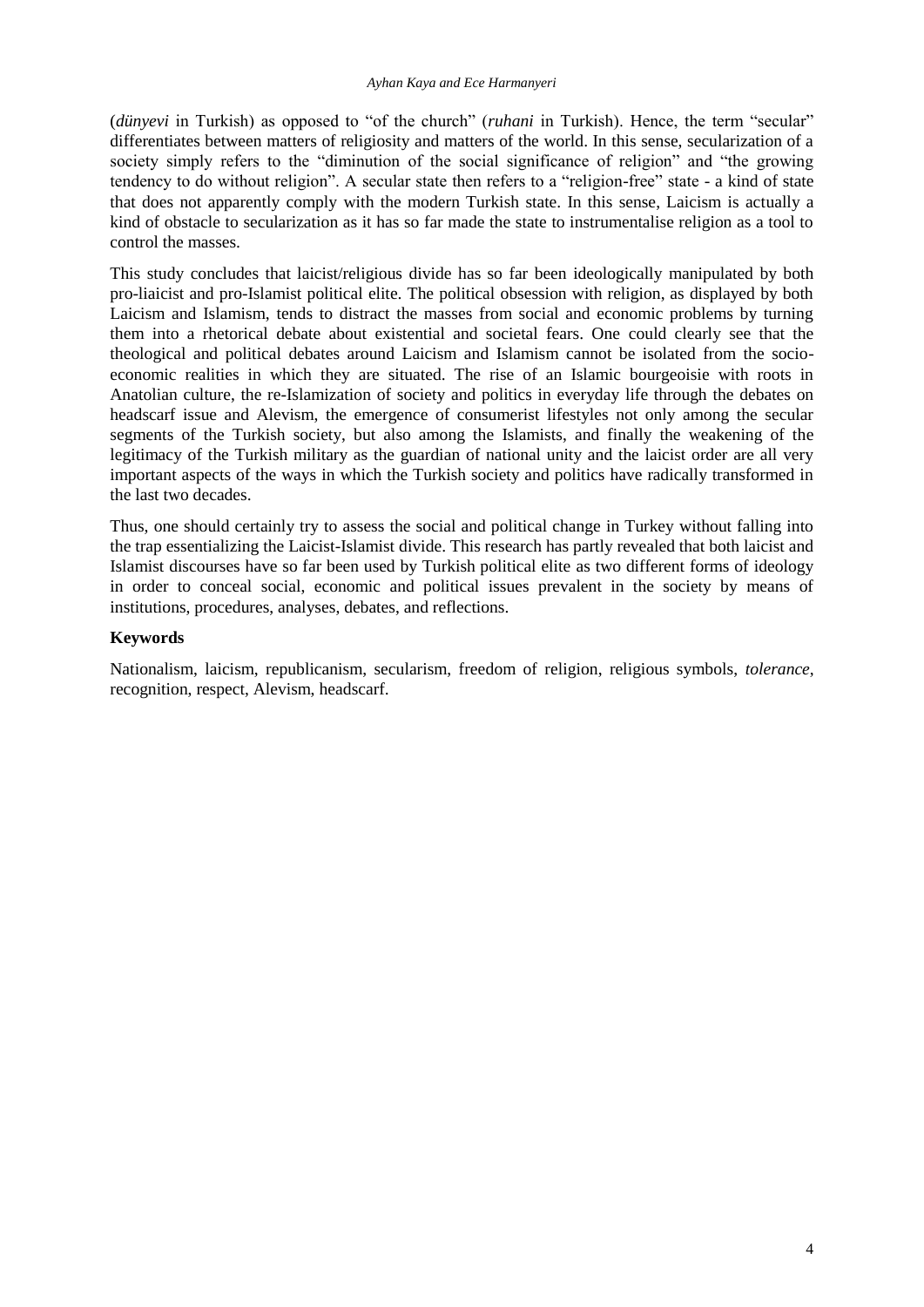#### **Embodiment of** *Tolerance* **in Discourses and Practices Addressing Cultural Diversity in Schools: Alevi Claims on the Compulsory Courses on Religious Culture and Morality, and Headscarf Issue in Higher Education**

#### **Introduction**

<span id="page-10-0"></span>Turkey has a very intricate history with regard to the culture of *tolerance*. The multiculturalist *millet* system certainly praised the act of tolerance during the heydays of the Ottoman Empire, while the nationalist rhetoric promoted a homogeneous nation based on Sunni-Muslim-Turkish elements. Since the late  $19<sup>th</sup>$  century, indoctrination of the members of the nation was undertaken through the citizenship education. Hence, one could trace the footsteps of the culture of (in-)*tolerance* in Turkey through citizenship education. Üstel (2004)'s study on the citizenship education during the Ottoman Empire and subsequently during the Turkish Republic proves that there has always been a continuous indoctrination of individuals in terms of their duties towards the state. Üstel (2004) argues that the state has used ethnicity, culture, history, religion the like to create a sense of homogenous national identity.

Kemalist education has certainly made a radical change in the mind-set of the Turkish citizens, who were before the members of the Ottoman *umma* (community of Muslims). However, scientific studies reveal that Kemalist Turkish secularism has been used to reinstrumentalize Islam in the service of secularist nationalism to foster a holistic citizenship instead of liberating individual subjects (Davison, 1998; Mardin, 1973, 1989; Türkmen, 2009). Turkish secularism and its relationship to Islam indicate that there is continuity between the Ottoman state and modern Turkey in the sense that the temporal authority supersedes the religious authority (Inalcık, 1958). Turkish modernity is certainly based on secular premises. However, the aim of the Turkish form of secularism has never become to accommodate the political authority and Islam, it has rather become to maintain the religious authority under the reign of secularism (Türkmen, 2009; Bayar, 2009; Gürbey, 2009). The place of religion in Turkish national education has always been evident since the very early days of the Republic in the  $1920s.<sup>1</sup>$ 

The emphasis on religion in the Turkish national education has never changed. The integration of secularism and religion was perceived to be the main goal of the curriculum by the nation-builders. However, the objectives of citizenship education show some differences in the history of the Republic. Drawing upon Üstel's work among others, Çayır and Gürkaynak (2008: 51) argue that the objectives of citizenship education have gradually changed:

"In 1926 the new primary school program stated its objective as 'raising good citizens', the 1929 program as 'raising people, physically and psychologically fit to be Turkish citizens', the 1936 program as 'raising republican, statist, secular, revolutionary citizens'."

The Turkish national oath, which is still being repeated at the primary and secondary levels, is a great example of this constant process of indoctrination. Since it was written by Resit Galip in 1933, the oath is ingrained in the back of the minds of the Turks with the last sentence "How happy is the one

l

<sup>&</sup>lt;sup>1</sup> For the embeddedness of religion in the modern Turkish national education since the very early days of the Republic see Bayar (2009). Bayar very eloquently explains the debates undertaken in the Turkish Grand National Assembly in the 1920s and 1930s concluding that Turkish Ministry of National Education was always tempted to religious and secular teachibng together, but not to secularize the social and political system. Emphasizing the importance of the Islamic character of the modern Turkish nation, Gürbey (2009) gives several examples from the 1920s, 1930s and 1940s. For instance, while during the Turkish-Greek pupulation exchange Turkish speaking Christian Karamans were forced to emigrate in the 1920s, the immigration demands of Turkish speaking Christians in Moldova denied. Religion but not the language and ethnicity was the main driving force behind the making of the nation.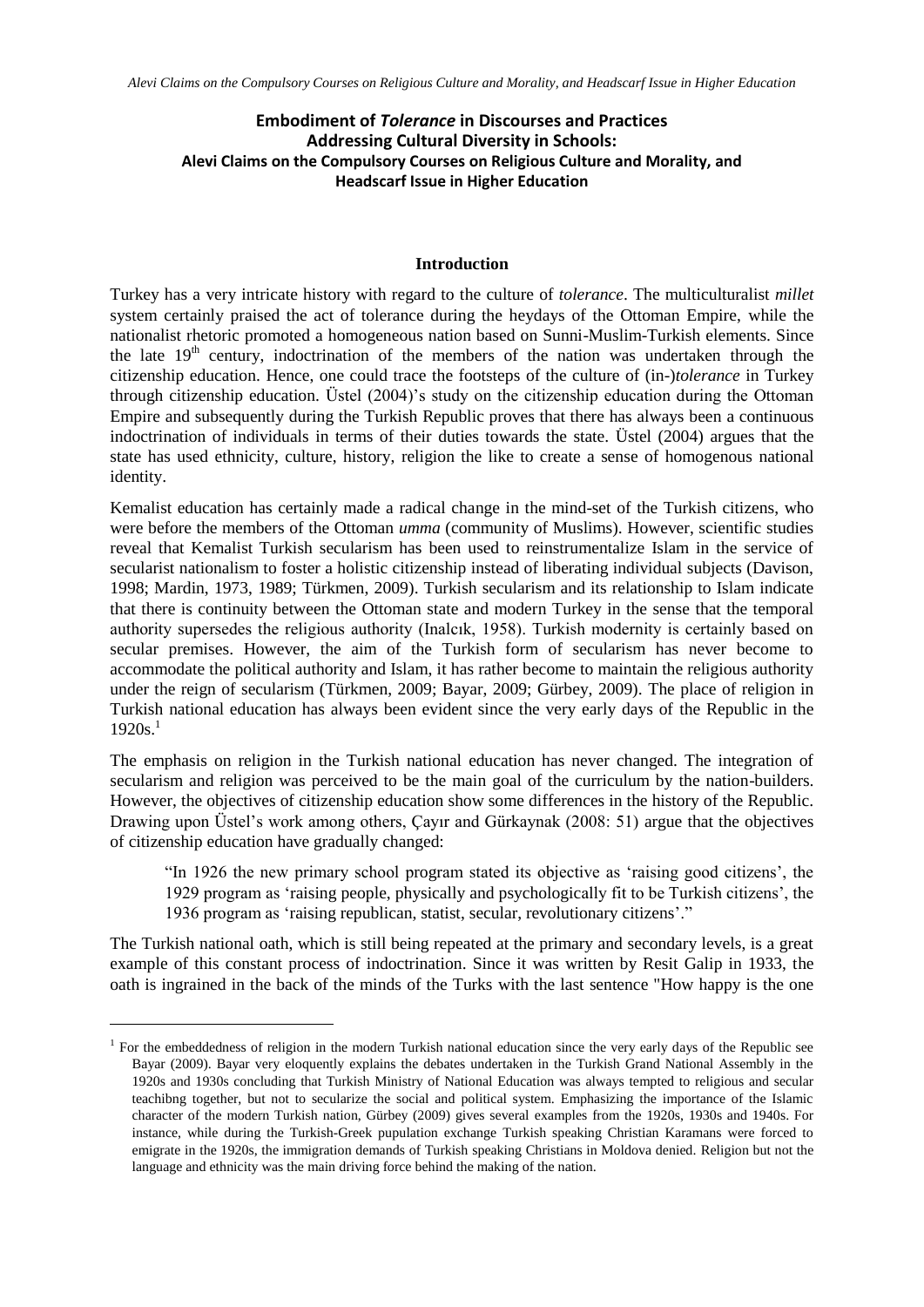who calls himself/herself a Turk!" *(Ne mutlu Türküm diyene!).<sup>2</sup>* Üstel argues that one of the most significant changes in citizenship education was held in the late 1930s, with the primary school program introduced by the ruling single party, Republican People's Party (CHP). Accordingly, primary schools became the production sites for *'milli yurttaş'* (national citizen) leading to the production of a homogenous nation (Üstel, 2004:138).

The Turkish national education curriculum has always promoted a civic education based on the celebration of the Sunni-Islam-Turkish culture. It has been very difficult for the non-Sunni-Muslim-Turkish students to publicly express their identities in school as well as getting their practical claims about their ethno-cultural and religious difference accommodated by the state. Research on the minorities reveals the difficulties experienced by non-Muslim, non-Sunni, and non-Turkish students in everyday life (Yıldız, 2001). Although ethno-cultural and religious identities are now being expressed rather freely in the public space, there are still barriers before the expression of one's ethno-cultural and religious identity. To illustrate this problem, in September 2010, the Kurdish origin Democratic Society Party (DTP) decided to boycott the first week of the primary and secondary school education in order to make their point about the right to education in their own language that is other Turkish.

The Ministry of National Education introduced new reforms, in the last decade, in order to redesign the whole curriculum on the basis of a *constructivist paradigm* as opposed to *didactic education,* and to develop new textbooks with a 'student-centered' approach (Avenstrup, 2005; Aşkar et.al., 2005; Sahlberg, 2005). According to the Ministry of National Education, the new curriculum "draws on our country's cultural, historical, and moral tenets, and aims to maintain the Turkish Republic," And the new curriculum adopts "the norms, aims and educational stance of the European Union" (TTKB, 2009). The terms '*tolerance*', 'human rights', and 'Europeanization' are also explicitly stated in these reforms as well as the revitalization of the *Ancien* Regime of the Ottoman Empire as in the historical figure of Sultan Mehmet II, who is portrayed as someone *tolerant*, protective and just *vis-a-vis* non-Muslim minorities of the Empire (Çayır, 2009).

Essentializing the term *tolerance*, the term was specifically mentioned in the textbooks of religious culture and morality courses with reference to the Medina Constitution, formulated by Prophet Mohammad to regulate relationships with non-Muslims, and Mohammad's 'tolerant attitude' towards the Christians of Yemen (Türkmen, 2009: 91).<sup>3</sup> Furthermore, in September 2010, the Ministry of National Education released a public statement in the first week of the school year 2010-2011 to underline the need for the 'education of values'. Accordingly, the education of values such as citizenship, hospitality, solidarity and *tolerance* aims at empowering individual students against the challenges posed in everyday life by the processes of globalisation (MEB, 2010).

In the mean time, the curriculum change made in 2007 and 2008 brought about some changes with regard to Alevism. The new curriculum focussed on different sects and diverse mystic interpretations of Islam. Alevism was mentioned among mystic interpretations as the main constitutive other of the course's syllabus and was integrated into what is called 'Turkish Sunni Islam' in the book. This implies that Alevism was perceived and exposed by the authors of the book as a part of the Sunni Islam with some deviations. This intervention in the textbook was interpreted by several Alevi parents as a form of assimilation, and it was taken to the courts (Türkmen, 2009: 92), as will be explicated below in more detail.

<span id="page-11-0"></span>l

 $2$  The oath has recently become very problematic for the ethno-cultural and non-Muslim minorities in Turkey as the last sentence seems to have strong ethnic connotations with an assimilationist undertone.

 $3$  Türkmen (2009) successfully reveals the changes made in the curriculum of the courses on religious culture and morality between 1995 and 2007-2008. Refering to the changes made such as Islamization of the human rights concept, religionization of education, exposition of marriage as not only a precondition to establish a family but also as a remedy to adultery, and presentation of Atatürk as someone seeing seeing secularism as the basis for living the real Islam, she concludes that the new curriculum is designed to reislamize the Turkish society in a neo-liberal fashion.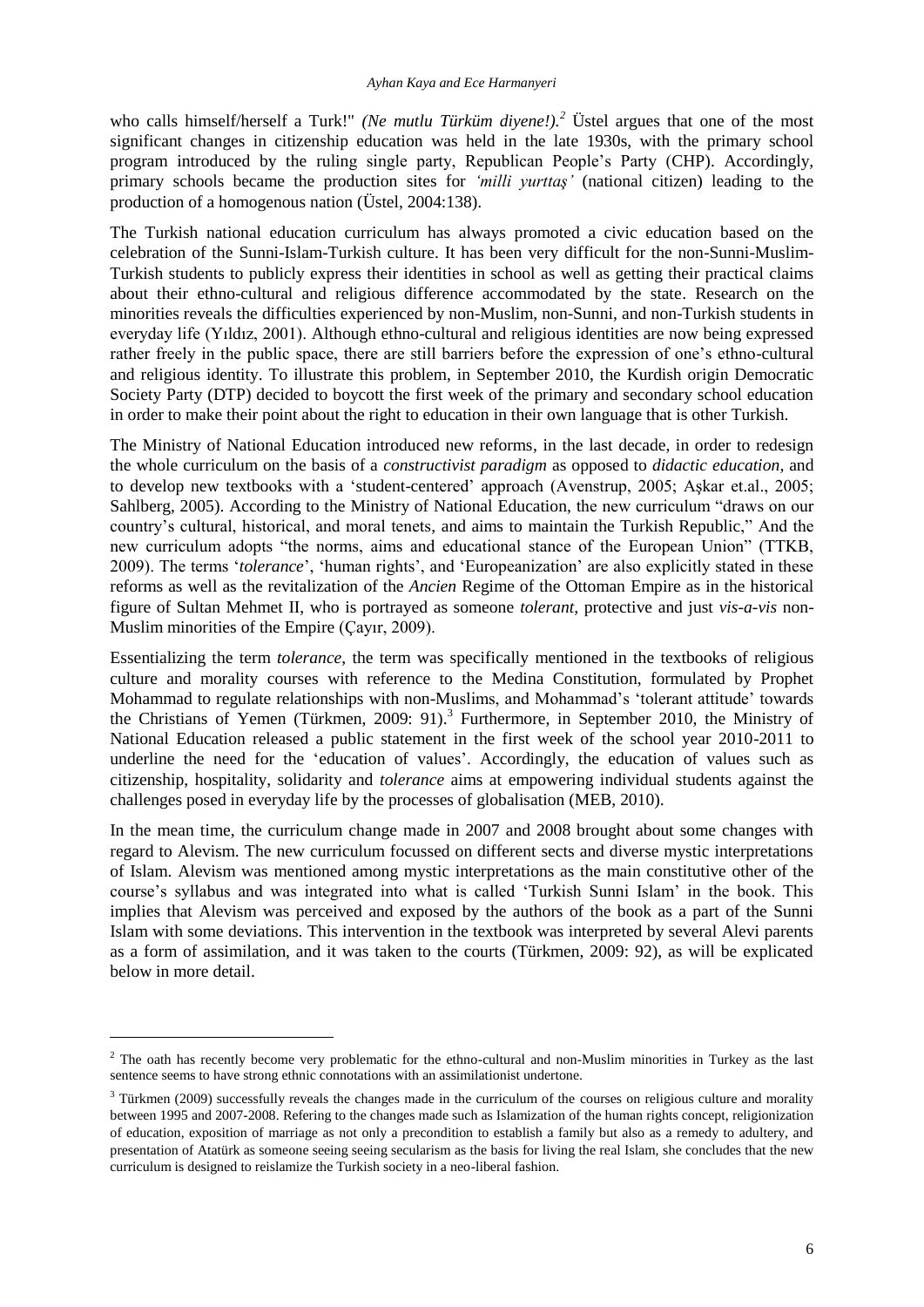In this report, we investigate two case studies in order to illuminate the examples of public policy implemented for the resolution of cultural and religious diversity challenges and the extent to which notions of *tolerance*/acceptance and/or respect/recognition are used. In the first case, we focus on the government's initiative to widen the curriculum of the compulsory (REC) to include Alevi belief and practices. In the second case, we examine the public policy and the political initiatives undertaken for the lift of the ban on headscarf in higher education. The two case studies presented in this report are *not illustrated as good examples of managing cultural/religious diversity in education and school life; but rather as examples of how the government seeks to resolve cultural diversity tensions in school life through palliative and situational solutions.* We argue that although the government's initiative may be regarded as an attempt to tolerate religious differences of the Alevis in school life, the inclusion of Alevi belief in the curriculum of the compulsory REC does not lead to the recognition of Alevi culture as a unique entity. Similarly, we contend that even though the public policy and political initiatives for the lift of the ban on headscarf in universities intend to tolerate the self-presentation of headscarfed women in higher education and to assure their right to education, they are far from resolving the headscarf issue with reference to the freedom of religion.

#### **Data and Methods**

This report is based on desk-research as well as field work. We have collected relevant data and information about the two cases through a study on NGO reports, policy documents, public statements, internet news and a wide range of books and articles enlisted in the academic literature. Fieldwork was conducted between the end of February and mid-April 2011. We have conducted nineteen semi-structured qualitative interviews, nine of which were conducted on the first case (compulsory course on religious culture and morality), and ten of which were conducted on the second case (the lift of the ban on headscarf in universities). Among these interviews, thirteen were conducted with experts including civil society leaders, policy makers, politicians, bureaucrats, and academics and six with practitioners and other stakeholders such as teachers, students, and parents. Most of the interviews were conducted in Istanbul, while four of them were held in Ankara with policy makers, politicians and bureaucrats.

The final part of the field work was accomplished with the focus group discussion in July 2011. A group of journalists, civil society leaders, practitioners and headscarfed lawyers had a heated debate on both cases. The focus group discussion was very constructive in revising our arguments and conclusions. The data collected through the interviews were evaluated on the basis of the interlocutors' reflections on some common denominators such as tolerance, Europeanization, religion, secularism and laicism. These interviews were analyzed through Critical Discourse Analysis (CDA) method (Wodak, 2010; 2002; 1999). CDA is a method of discourse analysis focusing on the investigation of the relations between discourse and social/cultural developments in everyday life. It views discursive practices as an important form of social practice contributing to the constitution of the social and cultural world including social identities and relations.

#### <span id="page-12-0"></span>**1. Case 1: Including Alevism in the curriculum of Compulsory Religious culture and morality Courses**

It is estimated that Alevis constitute more than 15 percent of the population in Turkey. Alevism demonstrates a variety of differences from mainstream Sunni Islam. Alevis were silenced until recently due to the ongoing and unresolved historical animosity with the Sunnis due to various stereotypes. Alevi identity became publicized in the 1990s as a kind of responce to the rising political Islam in Turkey, and there are signs indicating that Alevism was embraced and promoted by the laicist military and state bureaucracy in order to balance the growing impact of the sunni-based political Islam. Accordingly, Alevis started to raise their cultural and religious claims revolving around four basic issues: a) compulsory courses on religious culture and morality in the primary and secondary education, which is believed to be promoting Sunni Islam; b) asking the state to recognize the Alevi communion houses (*Cemevi*) to be equal to the mosques as holly worship places; c) asking the state not to discriminate the Alevis in allocating the sources to the Directorate of Religious Affairs attached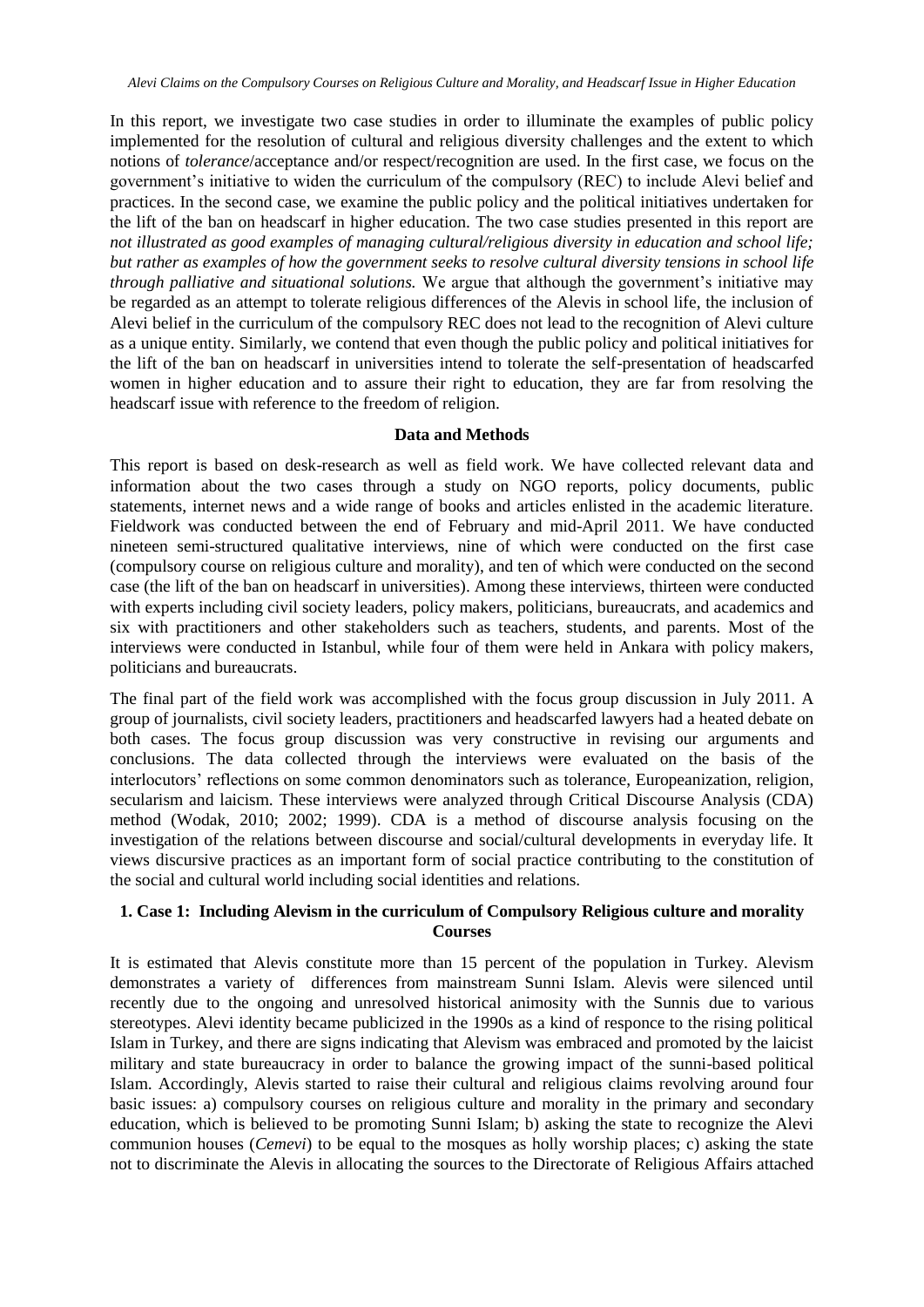to the Primeministry (employing all the Immas in Turkey and abroad), which is believed to be only serving the interests of the Sunnis in Turkey; and d) fighting against all kinds of stereotypes mostly expressed by the Sunnis. In this section, the issue of the compulsory courses on religious culture and morality will be analysed. Prior to that, some basic information about the Alevis and Alevism will be delineated.

Alevism is a heterodox religious identity peculiar to Anatolia. It is practised by some Turkish and Kurdish segments of Anatolian society. Turkish Alevis used to be concentrated in central Anatolia, with important pockets in the Aegean and Mediterranean coastal regions and the European part of Turkey. Kurdish Alevis were concentrated in the north-western part of the Kurdish settlement zone between the southeast Anatolia and the rest of the country. Both Turkish and Kurdish Alevis have been leaving their isolated villages for the big cities of Turkey and Europe since 1950s.<sup>4</sup> Alevis have started to publicly declare their religious identity after some tragic incidences in Turkey, like the massacre of 37 Alevi artists in a central Anatolian city, Sivas (July, 1993), and of 15 Alevi people in an Alevi neighbourhood of Istanbul (Gaziosmanpasa, March 1995).

When Pir Sultan Abdal association organised a cultural festival in Sivas, which is historically divided between Sunnis and Alevis- in July 1993, numerous prominent Alevi-origin artists and authors, including novelist Aziz Nesin (not an Alevi), attended. The festival was picketed by a large group of violent right-wing demonstrators who were clearly keen on killing Aziz Nesin who had previously provoked the anger of many Sunni Muslims by announcing his intention to publish a translation of Salman Rushdie's Satanic Verses. Throwing stones and burning rags through the windows of the hotel, where the participants of the festival were staying, the demonstrators succeeded in setting fire to the hotel. Thirty-seven people were killed in this fire, due to the indifferent attitude of the police forces of the 'Sunni' Turkish state. This was a very crucial incident which has led to the radicalisation of the Alevi movement in relation to the sluggishness of the state apparatus.

Relations between Alevis and the Turkish state reached even lower depths with clashes between the police and Alevi demonstrators in the Gazi neighbourhood of Istanbul in March 1995. *Gazi* suburb is a ghetto which is dominated by Alevi residents. The hostilities started when an unknown gunman in a stolen taxi fired a number of shots against a group of men sitting in a café, killing one Alevi. Police were remarkably slow in taking action, and the rumour soon spread that the local police post might have been involved in the terrorist attacks. The day after, thousands of Alevi people from the Gazi neighbourhood went on to the streets to protest about the murder. The police and the demonstrators clashed, and fifteen Alevi demonstrators were killed by the police (Kaya, 2001: Chapter 3; Bruinessen, 1996b: 9-10). These incidences have opened a new era in Alevi revivalism both at home and in diaspora in a way that has prompted Alevis to become more vocal in raising their claims about the compulsory courses on religious culture and morality, the recognition of communion houses as warship places, the allocation of resources from the Diyanet, and struggling against stereotypes.

#### **AKP's Alevi Initiative**

<span id="page-13-0"></span>From June 2009 to January 2010, the AKP government organised seven Alevi workshops under the auspices of the Ministry of State in order to deepen the dialogue between Sunni intellectuals and the Alevi civil society leaders.<sup>5</sup> These workshops were held to hear the claims of Alevis on the religious and cultural based issues. In every workshop, Alevis raised their complaints and demands that compulsory courses on religious culture and morality should be annulled, and an elective course on the

l

 $4$  For further detail about the Alevi transnational networks see Erman and Erdemir (2005).

<sup>5</sup> For more information for the last workshop held on 31 January 2010, <http://www.cnnturk.com/2010/turkiye/02/01/alevi.calistayi.bitti.uzlasma.saglandi/561722.0/index.html> , accessed on 19.10.2010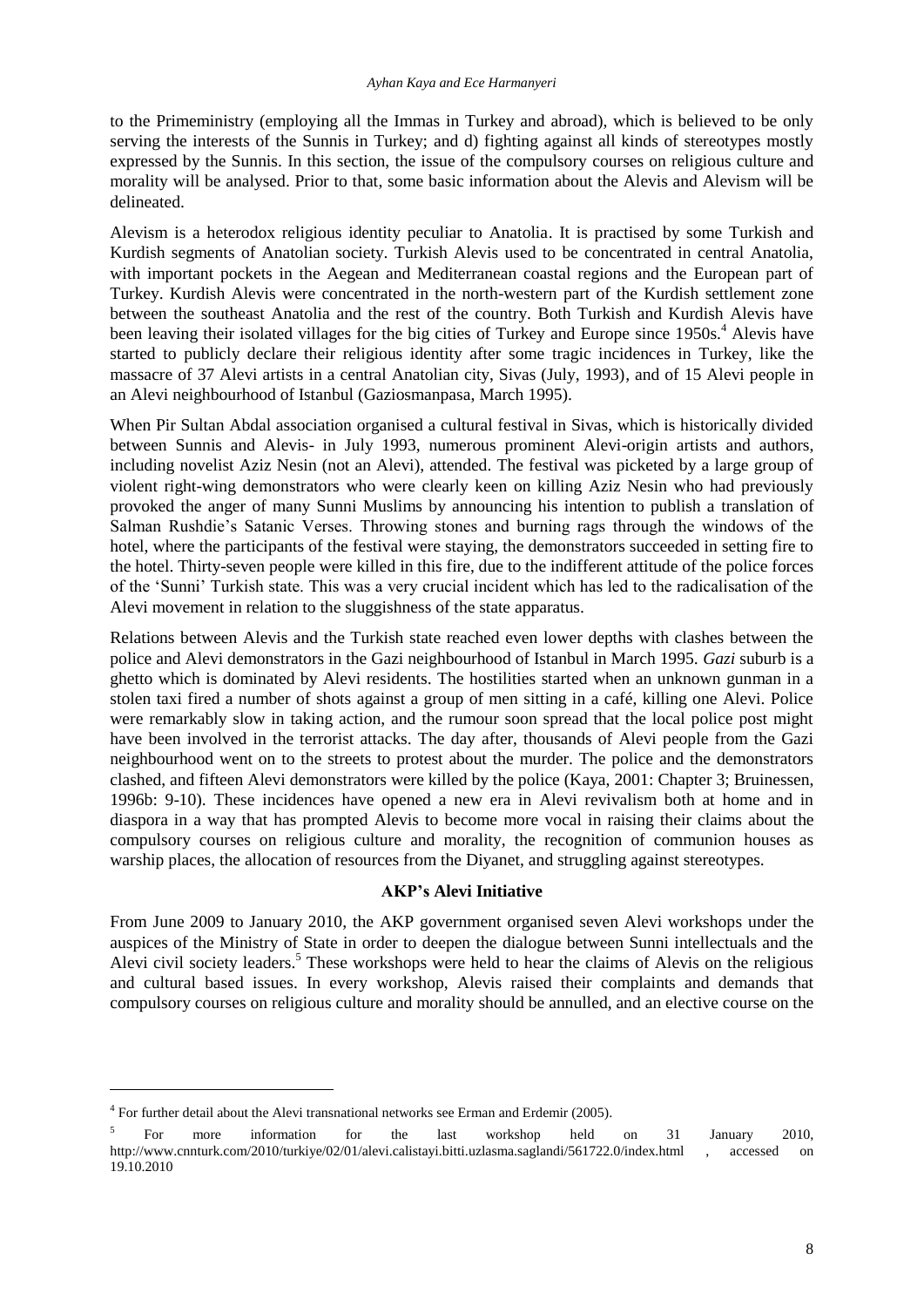Alevi belief and practices should be introduced.<sup>6</sup> They further suggested that the content of the compulsory courses on religious culture and morality should not include stereotypes regarding the Alevi belief and practices. After the workshops were completed, the Ministry of State released a preliminary report concluding that all the citizens were in need of religious instruction (ERG, 2011). Although some Alevi representatives articulated their demands on the abolishment of the compulsory REC, the government representatives stressed that it was not possible and appropriate to respond to this demand in short-term under the existing social and political circumstances (Alevi Workshop Report, 2011). Thus, it was decided that the curriculum of the compulsory religious culture and morality courses should be re-designed with a perspective, which does not degrade any religious belief, and with an encompassing language, which is recognised by all social groups (ERG, 2011).

Having concluded the debates on the compulsory courses on religious culture and morality in the workshops, the Directorate General of Religious Instruction (DÖGM) was assigned with the revision of the curriculum to include the Alevi belief (ERG, 2011). The DÖGM formed a commission of 15 people consisting of Alevi saints (*Dedes*), intellectuals, civil society representatives, and academics, Sunni theologists and specialists from the Ministry of Education (ibid.). In October 2010, the Minister of State, Faruk Çelik, who supervised the Alevi workshops responded to the Alevi claims, and stated that an expert commission has been working on the re-designation of the textbooks used in compulsory courses on religious culture and morality in a way that would include the teaching of Alevi belief and practices.<sup>7</sup> On the other hand, some Alevi civil society actors, who did not support the negotiations with the government, continued to have protests/boycotts against the compulsory courses.<sup>8</sup> Eventually, in December 2010, a meeting was held in order to present the revised curriculum prepared by the DÖGM to the Alevi representatives.<sup>9</sup>

Compulsory courses on religious culture and morality was introduced in the aftermath of the 1980 military coup. The aim of the army was to consolidate the role of the state in everyday life and to depoliticise the civil society. 1982 Constitution was also designed in the same manner to unite the nation through a nationalist and Islamist ideology. Considering the fact that the national unity was threatened by the social strife between the rightists and leftists in the 1970s, the military government (1980-1983) adopted a political project to enhance the role of the state in public realm demobilising and depoliticising civil society (Özbudun, 2000; Arat, 2005). For this end, the military on the one hand emphasized the laicist discourse, and on the other hand adapted a kind of state-run political Islam indoctrinating the young generations through compulsory courses on religious culture and morality in schools. Hence, the new constitution after the coup indicated the obligation of the state to ensure the religious education of its citizens. From the very beginning, the content of this new course (REC) revealed a Turco-Islamist spirit, reflecting the new political and social concerns (Türkmen, 2009: 86).

A similar approach was embraced by the successive government of the Motherland Party (ANAP) under the leadership of Turgut Özal in the mid-1980s (Akbulut and Usal, 2008). According to the Article 24 of the 1982 Constitution introduced by the military regime, "Education on Religious culture and morality shall be conducted under state supervision and control. Instruction on religious culture and morality shall be compulsory in the curricula of primary and secondary schools. Other religious education and instruction shall be subject to the individual's own desire and, in the case of minors, to the request of their legal representatives" (Goner, 2005). Article 12 of the Basic Law of National Education states that "Secularism is fundamental in education in Turkey. Instruction on religious

 $\overline{\phantom{a}}$ 

<sup>6</sup> *Sol website,* <http://haber.sol.org.tr/devlet-ve-siyaset/alevi-acilimi-ilahiyatcilara-soruldu-haberi-17116> accessed on 19.10.2010

<sup>&</sup>lt;sup>7</sup>Newspaper Radikal website, http://www.radikal.com.tr/Radikal.aspx?aType=RadikalHaber [Detay&Date=09%20Ekim%202010&ArticleID=1022834,](http://www.radikal.com.tr/Radikal.aspx?aType=RadikalHaber%20Detay&Date=09%20Ekim%202010&ArticleID=1022834) accessed on 19.10.2010

<sup>8</sup> Webhaber, [http://www.webhaber.com/haber/06-10-2010/aleviler-zorunlu-din-dersinin-kaldirilmasi-icin-2-2268512-haberi,](http://www.webhaber.com/haber/06-10-2010/aleviler-zorunlu-din-dersinin-kaldirilmasi-icin-2-2268512-haberi) accessed on 19.10.2010

 $9$  Hurriyet website, [http://www.hurriyet.com.tr/gundem/16521327.asp,](http://www.hurriyet.com.tr/gundem/16521327.asp) accessed on 10.02.2011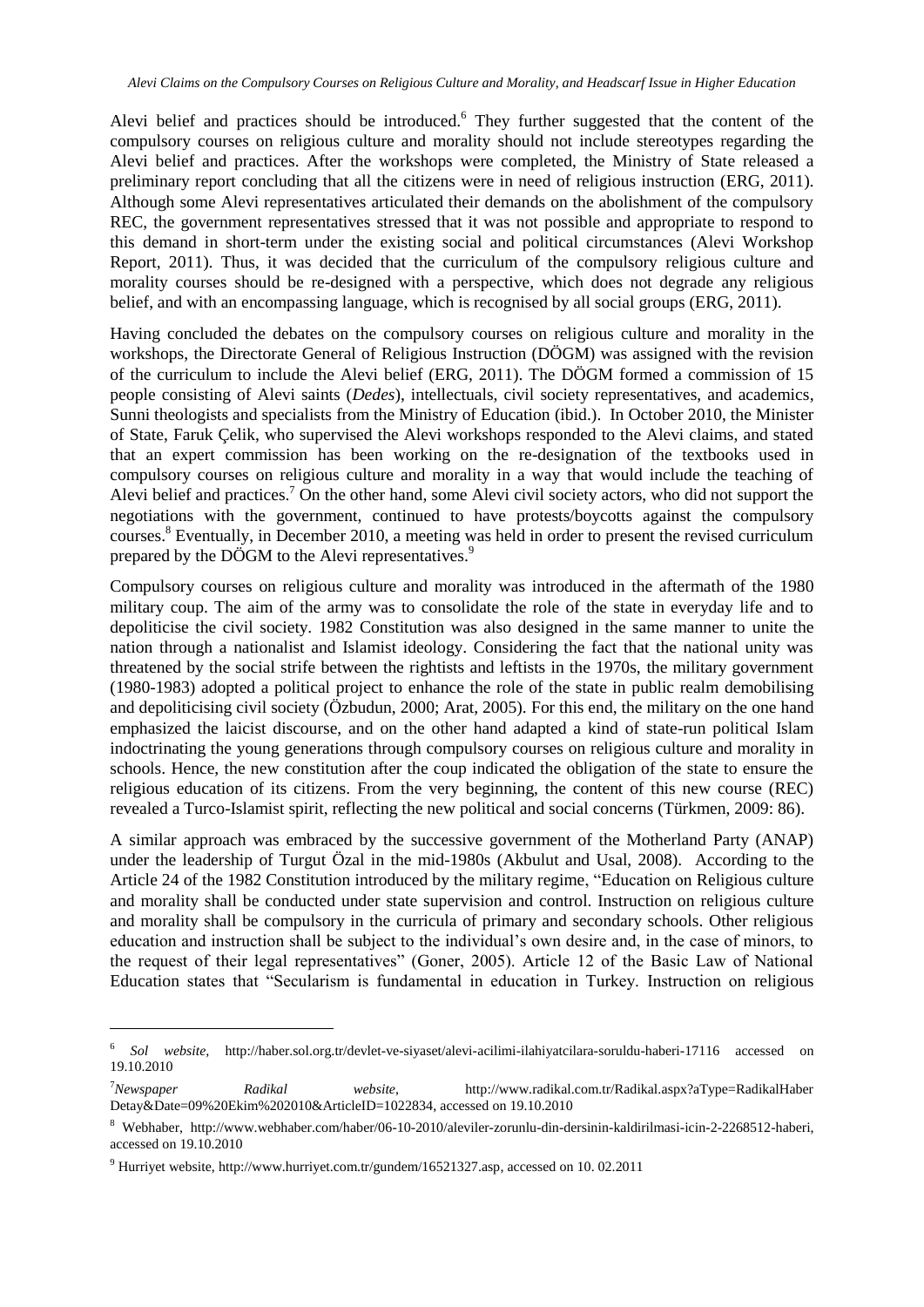culture and morality is included among compulsory courses to be taught in primary and secondary schools and their equivalents" (ibid.). The compulsory religion courses were called "Education on Religious culture and morality" and made mandatory for all Turkish students. Although the title of the course sounds neutral towards all religions, its content involves the teaching of a homogenous way of life based on Sunni-Islam. Therefore, Alevis felt that they were explicitly indoctrinated through Sunni Islam. Non-Muslim minorities could abstain from these courses.

Considering the attempts to meet the needs and demands of Alevi citizens with regard to the compulsory REC, one should draw attention to the fact that the revision of the curriculum did not start with the Alevi workshops. The process actually goes back to the programme of the Directorate General of Religious Instruction (DÖGM) for the re-arrangement of the curriculum in 2006 and 2007. The DÖGM revised the curriculum of the compulsory courses on religious culture and morality for secondary schools in 2006 and for primary schools in 2007 (ERG, 2011). By these reforms in the curriculum, the DÖGM aimed to bring a more objective, pluralistic and critical perspective in the compulsory courses on religious culture and morality (Kaymakcan, 2007). To put it differently, the DÖGM attempted to eliminate the Sunni-based content of the course, and to make it equally distant to all religions and beliefs. On the other hand, it was argued that the theological approach was still prevalent in the content of the course, and should be replaced with a comparative approach to concentrate on the history of religions. Therefore, it was believed that the curriculum still maintained some elements prioritising one religion over the others (Gözaydın, 2009).

Eventually, Alevi citizens continued to bring the issue to the court on the grounds that the compulsory courses on religious culture and morality do not respect and recognise the Alevi belief (ERG, 2010). The parents of Alevi children claimed that the programme and the textbooks of the course conflict with their own religious beliefs and practices, and asked the court to exempt their children from the 'compulsory' courses on religious culture and morality (ibid.). In order to acquire the right to be exempted from the courses, they appealed first to the administrative courts, second to the regional courts, and finally to the State Council (ERG, 2011). In some of the cases, the court decided that the family should be granted the right to have their child to be exempted from the course on the grounds that the curriculum does not accord the goal of the Article 24 of the constitution and does not respect the objectivity and plurality in the courses on religious culture and morality (ibid.). In contrast, some other courts decided that the curriculum revised in 2006 and 2007 does not violate human rights, uses a language beyond particular religions, and provides sufficient room for Alevi belief (ibid.).

#### **Winning Ground in the European Court of Human Rights**

<span id="page-15-0"></span>One of the court cases, which became decisive on the drift towards policies and initiatives for a change in the national discourse to accommodate the Alevi belief in compulsory REC, is the case of *Hasan and Eylem Zengin v. Turkey.* In this case, the Alevi citizens brought their objections to the compulsory religious education to the European Court of Human Rights (ECtHR) in 2009. The ECtHR found the claims of the Alevi citizens rightful since mandatory religion education was considered to be in violation of the European Convention on Human Rights and Fundamental Freedoms (Kaya, 2009). The ruling in the ECtHR urged that Turkey should come into conformity with Article 2 of Protocol No. 1, which covers the right to education (ibid.). It should be underlined that two of the judgements made by the court arduously required the national discourse on the non-acceptance and *intolerance* towards Alevi students in school life to be changed immediately. First, the subjection of all children to compulsory courses on religious culture and morality clash with principle of secularism and the right to education (Akbulut and Usal, 2008). Therefore, the course on 'Religious culture and morality', cannot be made compulsory if it does not teach different religious beliefs and practices. Second, the curriculum of the course is not objective, critical and pluralistic since it does not respect religious and philosophical conviction of the parents as it was claimed (ibid.). In accordance with the judgements of the ECtHR, the European Commission against Racism and Intolerance (ECRI) revealed that "if the course indeed covered different religious cultures, there should be no reason to make it compulsory for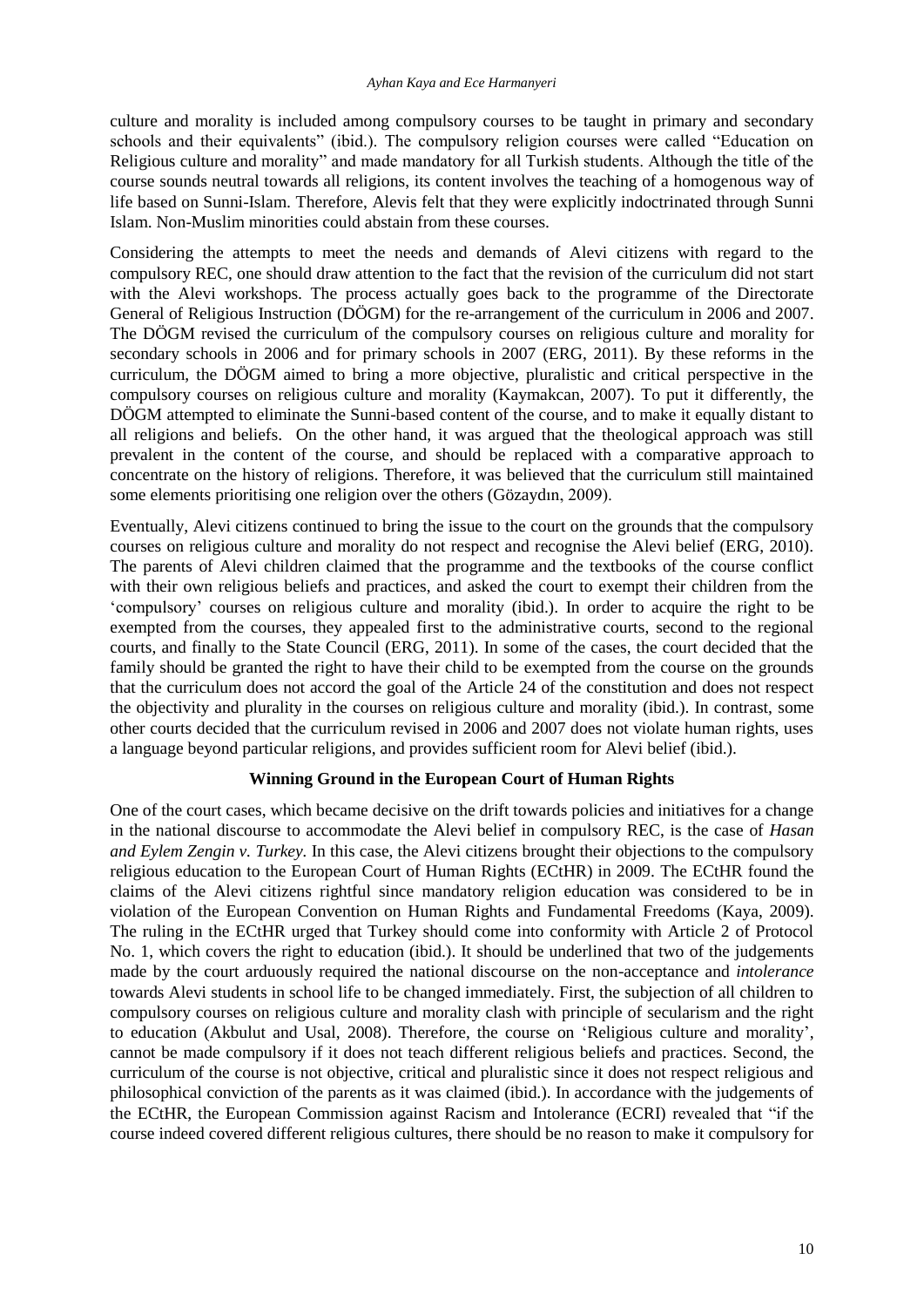Muslim children alone; conversely, if it was essentially designed to teach the Sunni Islam, it should not be compulsory in order to preserve children's and parents' religious freedom" (ECRI, 2011: 27).

While the AKP government employed policies to manage ethno-cultural and religious diversity through the EU reforms in the first half of the last decade, $10$  the claims and objections of Alevi citizens with regard to the compulsory courses on religious culture and morality were aggravated, and the number of court cases increased at both domestic and international courts in the late 2000s. Therefore, both the external factors involving the EU accession process, along with the ECtHR's decision, and the internal dynamics framed by the rising claims to freedom of faith brought about a stimulus for a remarkable shift from the national discourse of non-acceptance and *intolerance* towards religious differences of Alevis to the acceptance of the Alevi claims on the compulsory courses on religious culture and morality.

#### **Diversification of Alevi Claims**

<span id="page-16-0"></span>The government's initiative for the revision of the curriculum to include the Alevi belief and practices was regarded by some Alevi groups as a change in the dominant Sunni-Muslim discourse and as a new practice of tolerating religious differences of Alevis. In order to respond to the claims of the Alevi citizens, who invoked their arguments in the courts at different levels, the government initiated the Alevi workshop, and decided to revise the curriculum with an objective, critical and pluralistic perspective. Those Alevi groups such as the Cem Foundation favouring the government's initiative raised their expectations for the weakening of the Sunni dominance in public life, so that it could be easier to incorporate the Alevi-Bektashi claims into the established structure of education through the existing instruction on religious culture and morality. These groups were highly encouraged to expect some degree of *tolerance* and cultural integration in the courses on religious culture and morality as the government claimed that the revised course was to deploy an all-encompassing language, and to teach Alevi belief and practices.

*The AKP government achieved something, which nobody could achieve before. It has managed to include the Alevi belief in textbooks of the compulsory* courses on religious culture and morality. *The Alevi belief is referred to in different pages of the textbooks. The steps taken by the AKP government are very important. Ten years later, a child who finishes the high school would be familiar with the Alevi's existence and identity. The Alevi culture will become more visible, heard of and familiar to the others. What is more important than the feelings of the Alevi children is that the Sunni children would be familiar with the Alevi culture, and would be able to perceive it without any prejudice (a top level figure in the Federation of Alevi Associations).*

One of our main research questions was whether the AKP's Alevi initiative could be regarded as an approach to cultivate *tolerance* vis-a-vis the Alevi community and their different cultural practices in the society as well as in school life. In the interviews conducted we found out that some Alevi groups and leaders evaluated this initiative as a serious attempt to tolerate Alevi children, and raise social awareness towards different cultural practices of Alevis in schools. Furthermore, the proposal of the government to include Alevi belief and practices into the content of the compulsory religion course was interpreted by some Alevi representatives as an indicator of the toleration of the Alevi existence and participation in the school life. These groups identify themselves within Islam, and therefore, consider the initiative as a genuine attempt of the Sunni-based state to accept and to tolerate the cultural differences of Alevis.

In this sense, we can mark out the discourse of '*tolerance*' inscribed in the viewpoints of the respective Alevi groups narrating that there is a relationship of toleration between the political elite

 $\overline{\phantom{a}}$ 

<sup>&</sup>lt;sup>10</sup> For more information, see the *ACCEPT PLURALISM First Report of Turkey*, "Tolerance and Cultural Diversity Discourses in Turkey, <http://www.eui.eu/Projects/ACCEPT/Documents/Research/wp1/ACCEPTPLURALISMWp1> BackgroundreportTurkey.pdf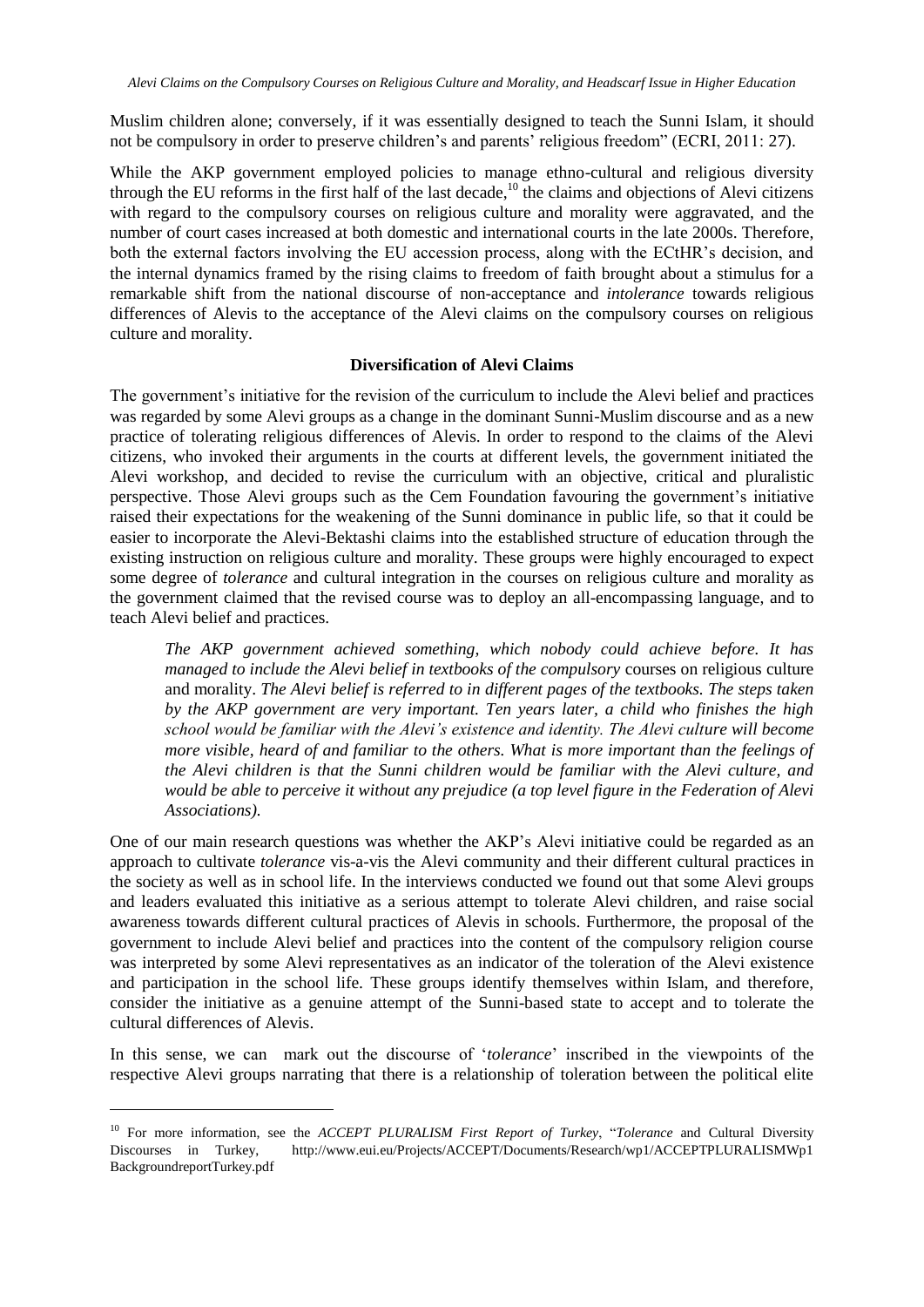and these groups based on the accommodation of cultural differences of Alevis. In this relationship of toleration, the tolerator (Sunni-based government) desires to remedy the grievances of Alevis resulting from the 'centuries-old oppression' and to show their willingness to embrace Alevis. The tolerated (proponent Alevi groups) intends to 'transcend the adverse effects of exclusion and assimilation' and to 'be involved in a process of negotiation' for cultural integration.

The arguments of the proponent Alevi groups and the relationship between the government and these groups can be interpreted in a conceptual structure of toleration. Within this structure, the reasons for acceptance and objection are reconsidered and articulated, and the reasons for acceptance balance out the reasons for rejection by both parties (Dobbernack and Modood, 2011). "...Acceptance is sufficient for non-interference without invalidating the reasons for objection... The forbearance of toleration is motivated by reasons that override *but do not cancel out reasons for rejection*" (ibid.:10, emphasis by the authors). In this respect, toleration becomes relational in the sense that both majority and minority groups reciprocally prioritise the reasons for *acceptance*, but do not remove the reasons for *objection*. Accordingly, the AKP government appropriates the reasons for the acceptance that are identified as alleviation of the repression imposed upon Alevis, and the allowance of the practice of 'individual Alevi belief' in school life.

The specific discourse of tolerance that was implicitly referred to in this relationship of toleration is the 'allowance conception of toleration'. However, the government preserved the reasons for objection that are articulated as the refusal to recognise a legal status for *cemeevi* (Alevi communion houses), and to secure the right to practice religion for Alevis as a 'collective and public practice'. These groups want to have a course on the history of religions embedded in the formal system of education, in which Alevi belief would be taught under the banner of Islam together with the Sunni belief. In addition, they also adhere to the proposition of having an elective religion course on teaching Alevi belief and practice in more detail. In this regard, what the supportive Alevi groups argue for is not only *acceptance*, but also *respect*.

In order to understand the reasons behind the dominant discourse on the non-acceptance of, and *intolerance* to, Alevi claims on religious rights and freedoms, particularly in the primary and secondary education, one should have an insightful analysis of the arguments made by the government. Initially, the government justifies its policies and practices towards Alevis' 'intolerable and unacceptable' demands on the religious rights in compulsory courses on religious culture and morality arguing that some Alevis are inclined to produce a social and political conflict through their request for the abolition of the 'compulsory' courses on religious culture and morality (Final Report, 2011). This point of view of the government can be classified as a discourse of *communal intolerance* of perceived illiberal cultural practices, which are harmful for the society (Dobbernack and Modood, 2001).

The discourse embedded in this view is that of *intolerance* towards the Alevi groups opposing the government's initiative in their claim for the abolition of religious culture and morality course, which presupposes to maintain integration of culturally and religiously diverse social groups. The government's position regards the Alevi groups in question as intolerable on the basis that those groups are intolerant towards other social segments, and offense them in their pursuit for cultural integration. Furthermore, the government tends to justify its *intolerance* towards some of the Alevi claims as the Alevis ask the state to exempt their children from the compulsory courses, and aspire to remain outside the public policies regulating the religious affairs (ibid.). The government also substantiates its intolerant position against the anti-initiative Alevi groups with the assertion that there is an inevitable social need for an informative course for teaching religion for the sake of social cohesion (Kaymakcan, 2009).

Some Sunni intellectuals and theologians also support the revision and the widening of the curriculum to include the Alevi belief and practices as opposed to the assertions of secularists and some Alevi leaders that the religion course should be entirely lifted, or made optional. From this perspective, the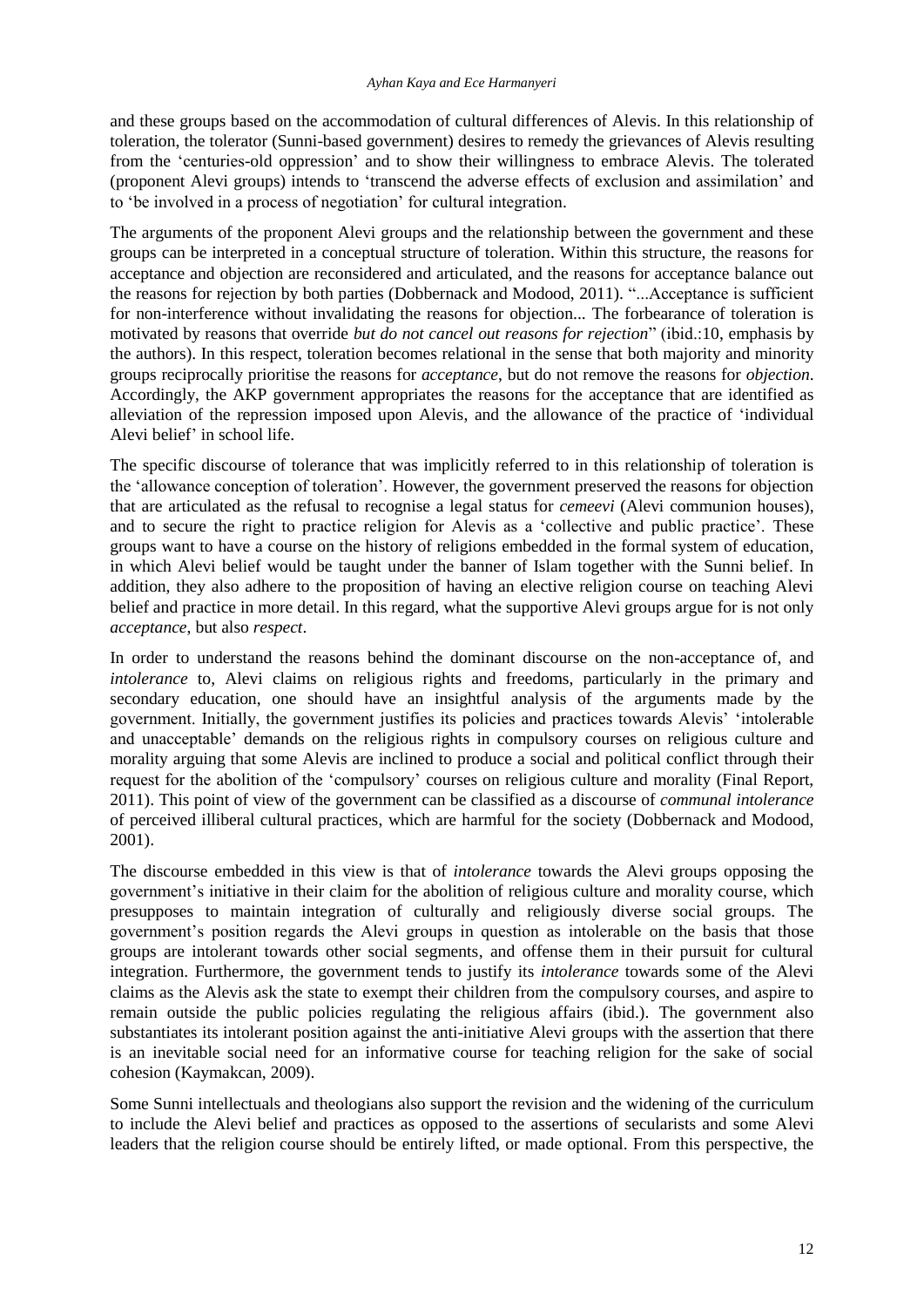government's initiative is very positive and beneficial since it intends to secure social cohesion by bringing children from different faiths together and fostering the cultural interaction between them:

*Alevis are diversified. Alevi intellectuals are not engaged in a serious search for the Alevi roots, and the traditional Alevi groups do not have strong connections with the modern world. Alevi culture is so diversified and complicated that teaching Alevi belief and practice to students in courses and applying it to the everyday-life is a very challenging task. Therefore, the state undertakes the duty of adjusting to Alevi belief to the modern times, re-organising and rendering public visibility to it. Alevi culture does not have a formal and official chain of representatives which the state can correspond to. Nor does it have a formal cadre for clergy. Therefore, the state has to think in the name of Alevi families as well (the Moderator of the Alevi Workshops* and the coordinator for *the Centre of Strategy Development at the Directorate of Religious Affairs, DİB)*

Similarly, a Sunni origin Secondary school teacher teaching courses on religious culture and morality also underlines the need for a compulsory courses on religious culture and morality with reference to the cohesive nature of such a course:

*Generally, I believe that there should be a compulsory religion course entitled 'Education on Religious culture and morality', because religion is a sociological phenomenon, whether it involves pious people or non-believers. A course on different religious cultures contributes to the foundation of social peace in our country and peace in the world. If this course is not taught in schools, people who do not know each other can become enemies. This course should teach about various religious cultures as the name suggests, and it should not promote only Sunni Islam. The curriculum of this course should be revised, and Sunni and Alevi children should be able to receive objective information about each other in a way that could lead to the strengthening of social cohesion in the coming years (a teacher of the course 'Religious culture and morality').* 

Drawing upon the viewpoints raised by these interlocutors, one could argue that the Alevi groups and Sunni intellectuals who are in favour of the initiative refer to a discourse of *acceptance* vis-a-vis Alevis in the sense that they retaliate Alevi's grievances, encourage their participation, and stimulate cultural integration through 'pluralistic' version of the course. Claiming that "the state thinking on behalf of the Alevis", the moderator of the Alevi Workshops places an emphasis on a specific discourse of *acceptance* that is founded on the political will of the government to respond to the needs of some Alevi citizens and to integrate diffused, informal and personal networks of Alevis into the majority society. Hence, Alevi parents and their children are granted an opportunity for social and cultural integration into the modern Turkish society by means of *acceptance* in school life, although Alevis are not accommodated into a truly pluralistic environment of education where they can interact with students of other religions on the basis of their own free will.

However, from the perspective of the Alevi groups such as Haci Bektas Veli Anadolu Kültür Derneği opposed to the Alevi initiative of the AKP, the government's policies to reinvigorate the compulsory religious culture and morality course through its revision and the accommodation of Alevi belief into the curriculum is not a genuine attempt to stimulate the acceptance of, or *tolerance* towards, the Alevis and Alevi belief. The resistant and dissident attitude of these groups mainly rests upon the argument that the political elite, in line with the republican discourse, aims to interfere with religion, and to control it through the Islamisation of the public sphere. Thus, these groups assume that the government attempts to assimilate Alevis into the Sunni social and cultural order by containing Alevi belief and practice (Final Report, 2011). In this sense, the government initiative merely reproduces the dominance of Sunni Islam and the assimilation of Alevis by revitalizing Sunni Islam in public life and incorporating Alevi belief into the official curriculum (ibid.). Hence, these groups desire to abstain from REC, and also assert that the compulsory courses on religious culture and morality should be abolished to ensure that neither the state nor the government intervenes in religion as far as the laicist character of the state is concerned.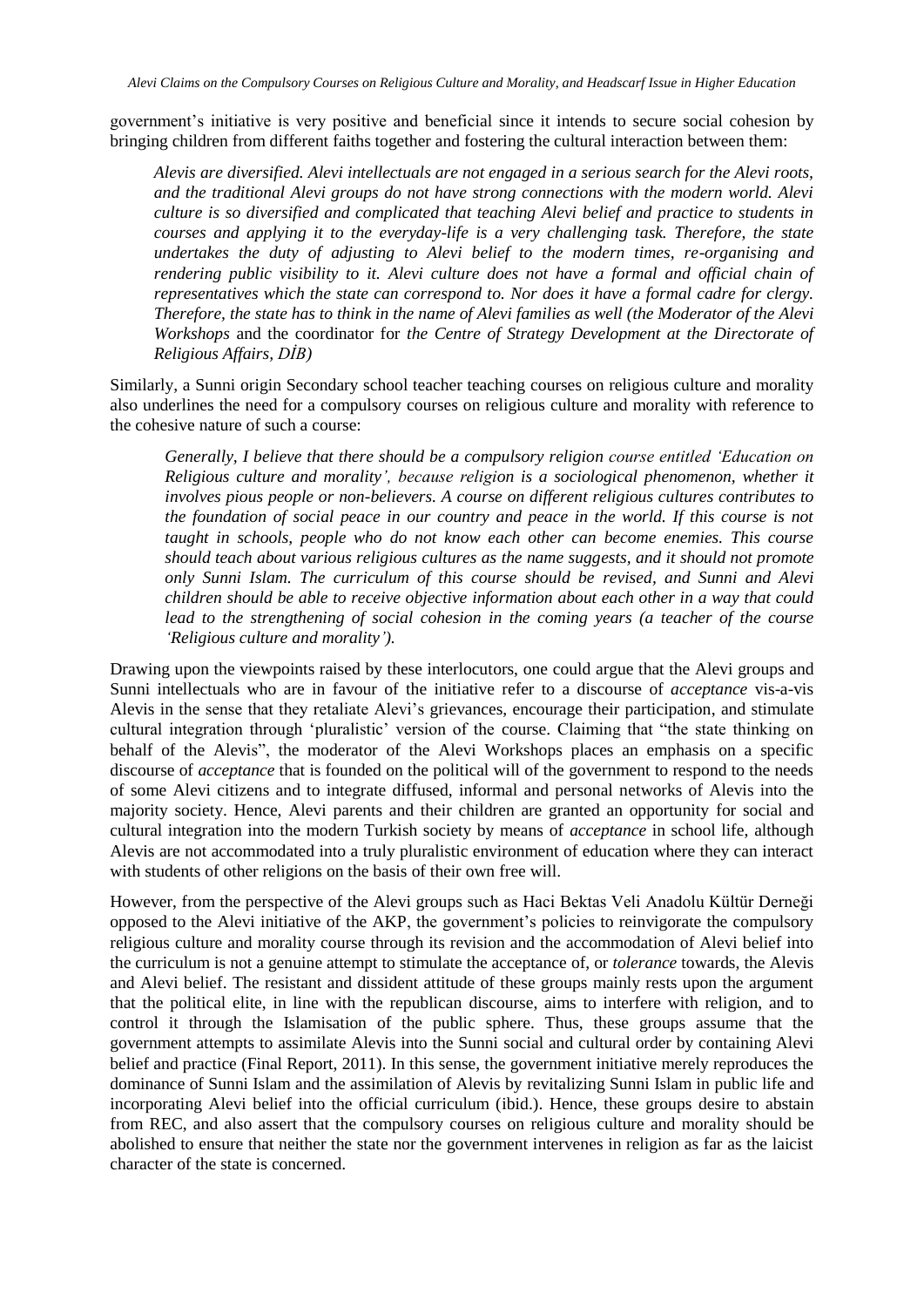Drawing upon the arguments and the critiques of the opponent Alevi groups, we analyse that the embedded discourse here is that of *intolerance* that is attributed to the approach of the government towards Alevis in its claim to promote the teaching of Alevi belief and to remove the repressive and discriminative practices. According to the interpretation of these oppositional groups, the government actually implies a discourse of *intolerance* towards Alevis since it does not secure the 'noninterference principle of liberal toleration' (Dobbernack and Modood, 2011). Although this initiative is alleged to be a practice of interference with the religious instruction in order to assure limited cultural rights to practice Alevi belief, it can still be regarded as an act of interference on the grounds that the government is involved in religious affairs and teaching of a particular religious culture in a prescribed structure of education. In the AKP's approach towards Alevis, the tolerated minority group does only remain 'subject to interference' (ibid.), but also the relationship between the tolerator and the tolerated is of 'domination and subordination' (ibid.). In this case, the tolerator, the dominant Sunni elite still holds the power to constrain the teaching of Alevi belief and to impose Sunni Islam. The tolerated, Alevi groups, are, on the other hand, still subordinated because the religion course is still compulsory and its pluralistic nature still needs to be secured.

#### <span id="page-19-0"></span>**Incomplete discourses of respect and recognition: unfair conditions of cultural integration**

Considering the potential of attaining respect and recognition towards Alevi identity and belief through the government's initiative on the revision of the compulsory REC, one should also raise the question whether the inclusion of Alevi belief in the content makes a substantial difference for Alevis in terms of enhancing their self-respect and self-esteem. In order to be able to talk about an institutional change driven by the government, which aims to break apart the prejudices and to eradicate stigmatisation and discrimination against the Alevis, the revision of the courses on religious culture and morality is supposed to assure respecting and recognizing Alevis' differences in and out of school life. Toleration as respect and recognition considerably differs from the traditional liberal conception of toleration (Dobbernack and Modood, 2011). Whereas liberal toleration is confined to a legal and institutional change led by the intervention of the state or political elite, and toleration as respect and recognition requires a more complicated set of social and attitudinal changes (ibid.). Toleration as recognition goes beyond the minimalistic principle of liberal *tolerance* defined as noninterference, and opens up a space where ethno-religious minorities could ask for public recognition (ibid.). In what follows, we will scrutinize the discourses of various individual actors regarding the role of the AKP's initiative to change the dominant perceptions about the Alevis.

The field research reveals that for some Alevi groups, who are opposed to the compulsory courses and to the revision of the curriculum as well as to the additional content about the Alevi belief inserted in the textbooks. It is raised by some critical voices among the Alevis that the selected topics to teach Alevi belief and practices do not truly reflect the very essence of the Alevi culture, which is very syncretic and heterodox combining pre-Islamic, shamanist, sufist, pantheist, and even Christian elements:

*If we investigate the textbooks from the fourth grade to the ninth grade, we do not see anything related to the Alevis. For example, as for the Pilgrim Haci Bektaş Veli [a 13th century Alevi*  saint], the book suggests that he used to fast, and became a pilgrim because he fulfilled the *commitment of pilgrimage. However, there is no evidence to show that he committed pilgrimage. For this reason, we certainly think that the curriculum has nothing in relation to the Alevi belief as the Alevis experience it... Alevi culture consists of features, which are inherited from the pre-Islamic era. It also contains elements deriving from the natural life (an executive member of the Haci Bektas Veli Anadolu Cultural Foundation).*

Moreover, the opponents of the initiative criticised the attempt to include Alevi belief in the curriculum and pointed out to the constraints of teaching Alevi belief in relation to the complex, mystic and diversified character of the Alevi culture. It should be acknowledged that through centuries, Alevi belief evolved as an oral tradition and has become highly syncretic and eclectic (Subaşı, 2009).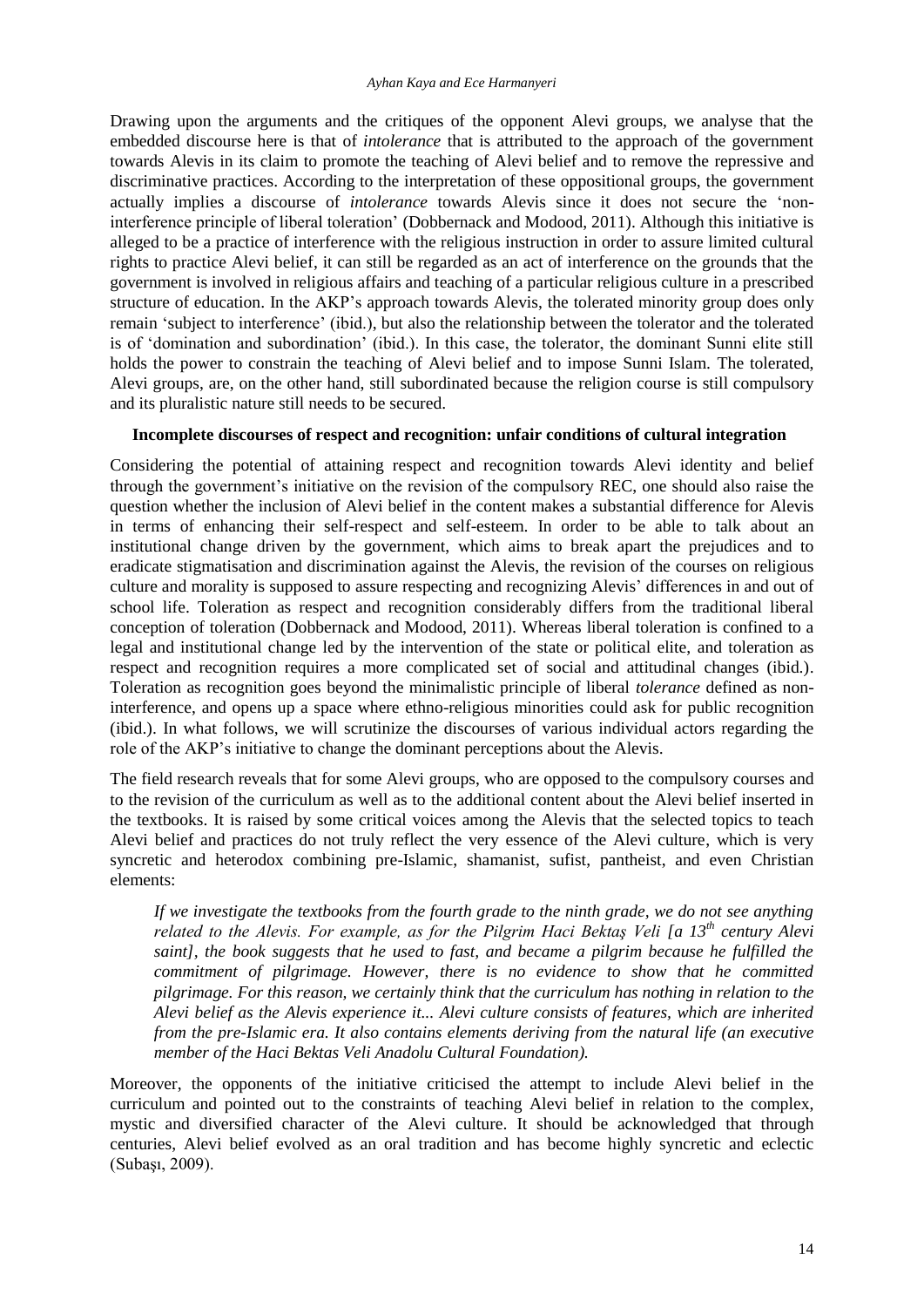*It should be questioned which variation of the Alevi belief would be taught in the compulsory courses on religious culture and morality. There is a notion in Alevi belief implying that the pathway of Alevis is the same but leading through that pathway differs widely in tradition (Yol bir, sürek binbir: Destination is the same, paths differ). Which one of these variations will be inserted in the textbooks? Thus, the inclusion of Alevi belief will solely trigger the conflict and distinctions between religions (an executive member of the Hubyar Sultan Association of Alevi Culture and an Alevi parent who won the case in the State Council with regard to the exemption of his child from the compulsory religion course).* 

By the above mentioned propositions put forward in the interviews, the representatives of the opponent Alevi associations underline that this initiative leads to the reproduction of the nationalist discourse on the dominance and oneness of Sunni Islamic belief, and exacerbates the social conflict arising from the religious and cultural differences of the Alevis. According to these Alevi organisations, since the Alevi belief is supposed to be taught in the compulsory courses only as chapters explaining different Sufi interpretations within the mainstream Sunni Islam, this initiative may also be perceived as an attempt to teach Alevi belief as 'an indispensible part of Islam' in order to eliminate the contesting discourse that 'Alevism deviates from the mainstream Islam'. Hence, these groups perceive the attempt of the AKP as a way of Islamizing Alevism.

In their account, the initiative is denounced because it does not prove to be a genuine and serious step to understand what Alevism is all about. For this reason, the government's willingness to approach the Alevis and to remedy the mistakes of the past is not convincing and sincere. Should the government contain Alevi belief within a religious culture and morality course, which is primarily designed to teach Sunni Islam, the revision of the course is unlikely to drive and motivate a substantial change in majority-minority relations. These groups perceive the acts of the AKP as a practice of 'toleration without respect and recognition'. They argue that the government should propose more egalitarian policies vis-a-vis Alevis in order to generate a respect ethics with regard to the Alevis.

Furthermore, these Alevi groups critical about the AKP's initiative underline the point that some Alevis are completely against the idea of teaching Alevi belief in schools in the first place. They maintain that the teaching of Alevi belief should be left to the parents and families, and the state should not intervene in it at all as it is categorised as a private matter:

*Religious education should be left to the private sphere. My child can learn Alevi belief and practices from me or from the saints (Alevi dedes) from whom we have traditionally acquired our knowledge for years. Today, Alevi belief can also be learnt in Alevi communion houses (cemeevi) in the cities. Alevi belief can be provided in the places of worship, which is an essential element of the Alevi civil society. If you incorporate religion in schools, religion may have a disuniting impact on students (an executive member of the Hubyar Sultan Association of Alevi Culture and an Alevi parent who won the case in the State Council with regard to the exemption of his child from the compulsory religion course).* 

This point of view demonstrates that their demands and claims did not include the inclusion of Alevi belief into the curriculum. Rather, they asked the government to abolish the religious culture and morality course, or to be exempt from it on the grounds that it contradicts their own religious belief and practices. It should be also noticed that the first choice of the opponent Alevi groups is to eliminate compulsory courses on religious culture and morality. If that is not possible then they express their willingness to see the changes in the curricula of the compulsory courses, turning the course into a critical and pluralistic one in which Alevism is also accepted, recognized and respected as a distinct faith with its own peculiarities.

The fact that the demand for the termination of the religious culture and morality course was declined has a significant implication on the means and terms of the negotiations. It implies that the initiative for the inclusion of Alevi belief is determined by the upper hand of the government and without achieving an agreement between all the actors involved in the process. One should also take into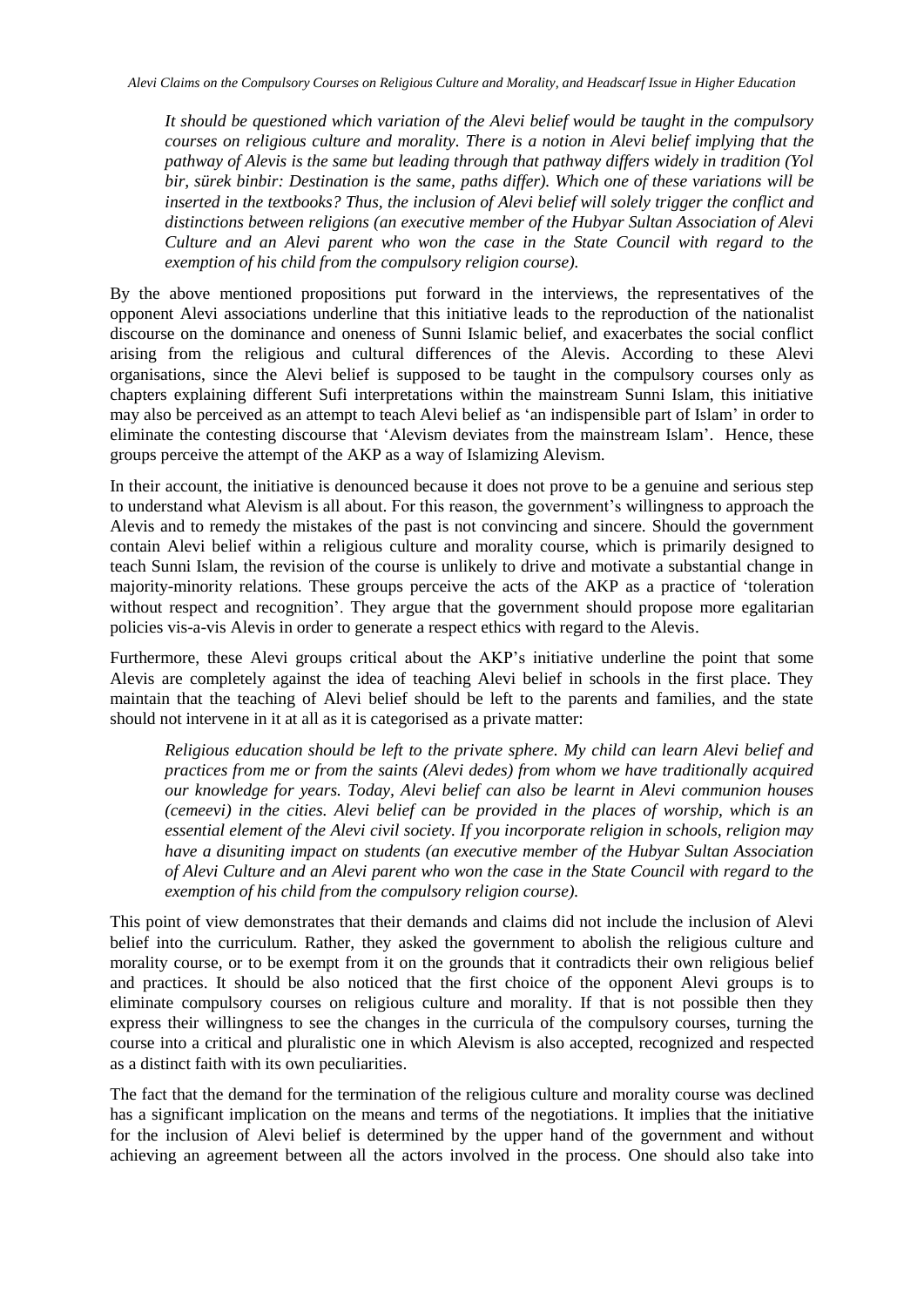account the fact that the representatives of some of the opponent Alevi groups did not participate in the workshops other than the first one (Focus Group Discussion). As a result, the decision on the inclusion of Alevi belief was made with the dominant role of the government and did not rely on the agency of the Alevis in general. Therefore, those Alevi groups, who are critical to the AKP's initiative, argue that the government's tolerance vis-a-vis the Alevis is far from generating an ethics based on respect and recognition. In contrast to the discourse of '*tolerance*' as suggested by the moderate Alevi groups adhering to the initiative, the dissident Alevi groups portray this initiative as an attempt to foster cultural integration, the terms of which are designed and identified by the government and the political elite without consulting the Alevis through a fair negotiation process.

*This policy perplexes the knowledge about Alevism and the attitude of our children towards the Alevi culture... In the meeting, which was held to present the revised curriculum to the Alevi representatives, I asked the Minister of State whether our children would still be compelled to learn Arabic verses, Islamic prayer and fasting. Inserting some sections about Alevi belief does not mean that it is taught properly (an executive member of the Hubyar Sultan Association of Alevi Culture and an Alevi parent who won the case in the State Council with regard to the exemption of his child from the compulsory religion course).* 

In this respect, it is perceived that any effort to incorporate Alevi belief into the courses on religious culture and morality would lead to the cultural integration of Alevis in inegalitarian terms since this course is neither critical nor pluralistic. The prerequisite for the accommodation of Alevi belief into the religious culture and morality course is that the course should be taught from a comparative, critical and pluralistic perspective even if it is compulsory. Therefore, in the view of dissident Alevi groups, the *tolerance* towards religious differences of the Alevis in school life through the inclusion of Alevi belief in the curriculum may also lead to the reproduction of the dominance of Sunni Islam and of the prevailing indoctrination of its norms and practices.

On the other hand, the pro-initiative Alevi groups agreed on the point that the Alevi Workshops did not constitute an egalitarian and fair process of negotiations for the revision and the widening of the curriculum of the courses on religious culture and morality*.* As a top level figure of the Federation of the Alevi foundations argued in the Focus Group discussion that the Alevi groups supporting the workshops had some reservations on the revision of the programme: "At first, the government formed a small commission composed of fifteen Alevi-Bektashi saints (*dedes* and *babas*), intellectuals, academics, and Sunni theologists. However towards the end of the workshops, Alevi-Bektashi saints and Alevi representatives were expelled, and specialists of education, who were senior bureaucrats within the DÖGM were included." In other words, none of the Alevi representatives were included in the negotiations regarding the REC, and the commission formed for the preparation of the new curriculum extended to Alevi belief was closed to the deliberation and argumentation of Alevis. The Alevi representative from the Federation also raised the point that the content of the revisions is still not clear to them as they were only informed about the titles of the changes at the meeting organized by the government on 12 November 2010.

Drawing upon the arguments and positions of the proponent Alevi groups, we analysed that the perception about the government's initiative is related to a 'discourse of tolerance'. More precisely, the discourse of tolerance embedded in the toleration of the government towards the Alevi groups can be identified as 'the allowance of conception of toleration' since the government took a friendly approach to remedy the previous repressive policies caused by the Sunni dominance, and also 'allowed' Alevis to practice or teach their individual beliefs in school life. On the other hand, the view of the *proponent* Alevi groups address at the discourse of tolerance in search of acceptance of their cultural differences in the public space. In particular, the discourse of *tolerance* they inscribe in their arguments also points to their desire for cultural integration in school life through the revision of compulsory courses on religious culture and morality*.*

In contrast, the *opponent* Alevi groups are likely to perceive the AKP's initiative as a discourse of 'toleration without respect and recognition'. They put forward two main reasons for this perception.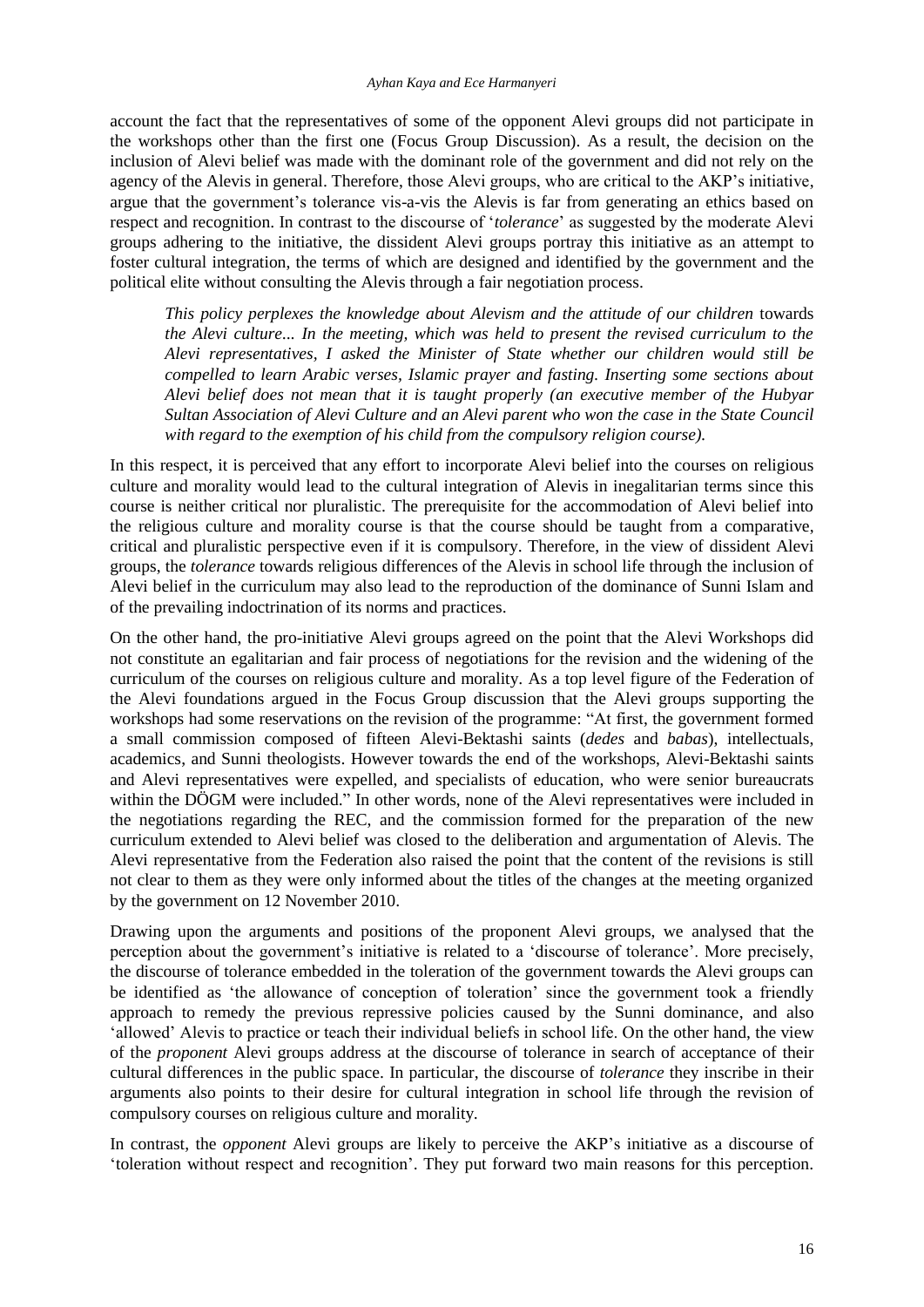First, they assert that the initiative is not a genuine attempt to understand Alevi belief as a unique and distinct identity with its peculiar aspects outside Islam. Second, they see all the issues related to the practice of Alevi belief as a private matter. Hence, they demand the abolition of the courses on religious culture and morality*.* If it cannot be abolished they ask for exemption, and they protest against the inclusion of Alevi belief in the courses on religious culture and morality*.* In order to avoid cultural integration/assimilation reproducing the Sunni dominance and to be in favour of an initiative to accord more 'egalitarian and substantive respect conception', this course should be thoroughly transformed into a critical, objective and pluralistic course.

Against this background, we draw the conclusion that the government's initiative could not achieve to accommodate the cultural diversity of Alevis in the field of education since the divergent Alevi groups position themselves at the two poles of the spectrum ranging from cultural integration to cultural segregation. Thus, we argue that the only possible solution, which responds to the demands of the disparate Alevi groups, is that the government gives priority to the teaching of a course based on the history and sociology of religions from an academic and comparative perspective; and that the teaching of Alevi belief should be left to the private sphere.

The analysis presented here about the ways in which various Alevi groups perceive the Alevi initiative of the AKP government in general opens the way to consider that not only the final outcome, or the specific policy measure, is important, but also the way it is implemented. Thus although including elements of the Alevi tradition in the textbook is an act of acceptance, the way this was negotiated in due course and the textbook change designed without the actual voice of the minority points to a *minimal tolerance approach* and paying lip service only to *acceptance*. This actually refers to the difference between toleration and tolerance. Toleration is the activity of enduring, while tolerance is the virtue (attitude) itself (Cohen, 2004: 77). This study reveals that the Turkish government shows *toleration* towards Alevis even if the salutation adopted is about acceptance, but not about respect though. But then the question is if toleration is enough on the part of the government without showing any sign of tolerance, recognition and respect.

To recapitulate, it seems that what the Turkish government did with regard to the Alevi claims on the compulsory courses on religious culture and morality is to *accept*, but not necessarily *respect*, the minority claims. In other words, the governmental action regarding is resolution of the Alevi claims is not just a question of *tolerance*. Because, tolerance would probably be to prepare the legal and moral ground in schools in order to allow them not to participate in the compulsory courses. On the other hand, acceptance is about modifying the content of these courses. However, the acceptance was done unilaterally without truly including all the relevant partners from within the Alevis. As this is the case practiced, the government has not performed well in fully respecting the particularities of the Alevi culture. What some of the Alevis actually claimed was full respect and recognition. This case reveals that while the actual solution proposed by the government points to acceptance, the way it was presented by the government and bureaucracy was an act of toleration, but not of tolerance. Because, tolerance is a virtue, which needs to be internalized by the tolerator as Cohen (2004) eloquently put it. In the case of the Alevi Initiative held by the AKP government, it seems that it was the transnationalization of the Alevi claims through the decision of the European Court of Human Rights (2009) as well as the electoral concerns which made the AKP act upon the resolution of the Alevi claims on various issues including the compulsory courses on religious culture and morality.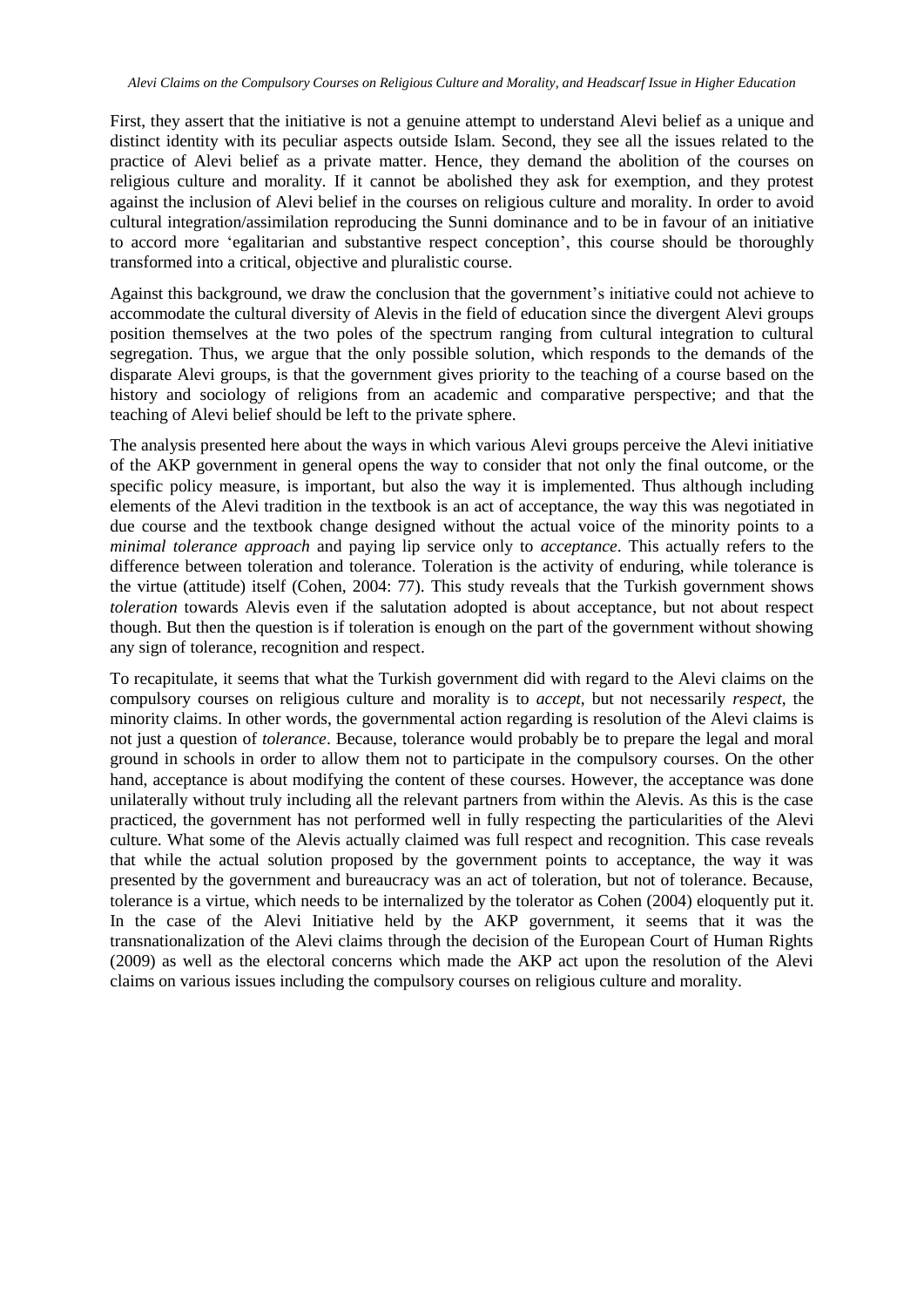#### <span id="page-23-0"></span>**2. Case Study 2: The public policy and the political initiatives for the lift of the headscarf ban in universities**

Between July and September 2010, the headscarf issue reached its climax when the head of the Higher Education Council (YÖK) claimed in his statement that the right to education is a fundamental human right secured by the Constitution and the European Convention of Human Rights. His public statement was sent to Istanbul University as a reply to the petition of complaint by a medical faculty student, who was compelled to leave the lecture room due to her headscarf.<sup>11</sup> The YÖK also enunciated that expelling a student from the classroom on the ground of his/her clothing is an act of committing a crime of discipline. The leaders of both the leading Justice and Development Party (AKP) and the main opposition party, CHP, reacted to this incident with rigorous attempt to resolve the headscarf issue. The main opposition party, CHP, made a claim on the resolution of this issue by initiating a change in the Laws of Higher Education with respect to the right to education, although this issue is bound with the principles of secularism and freedom of religion, and requires a constitutional and structural reform. Therefore, it was debated between the two political leaders to establish a commission with a joint initiative and to discuss the alternative strategies for an immediate solution to the headscarf issue.<sup>12</sup> However, from October 2010 on, the CHP, refrained from making an alliance with the governing party, AKP, in resolving the conflicts in the universities arising from the headscarf ban, and consequently, the initiative taken by the politicians reached a deadlock.<sup>13</sup>

Another landmark in tackling the problems in higher education caused by the headscarf ban is the abolishment of legal arrangements restricting the entry of veiled candidates to the Academic Personnel and Postgraduate Exam (ALES). <sup>14</sup> However, the State Council (*Danistay*) made a decision in January 2011 to cancel the enforcement of the new legal arrangements, which made no restriction regarding the dress code in attending the aforementioned exam, on the ground that the new legal arrangements violate the decisions of the Constitutional Court and of the European Court of Human Rights (ECHR) on the headscarf issue.<sup>15</sup>

The public debates and the literature on the headscarf issue in Turkey predominantly focus on the Secularist-Islamist divide apparent since the founding years of the Republic. Social scientists in Turkey often take this political cleavage as the central unit of analysis in their work. Their main argument is that the dichotomy between secularism and Islamism is an unintended consequence of the Turkish modernisation. The reasons behind the emergence of the headscarf issue were mainly ascribed to the political project of the founding state elite in search of the establishment of a modern and secular state, and to the ethno-culturally and religiously motivated opposition of the centrifugal civil forces vis-a-vis the top-down simple modernization of the state elite (Giddens, 1994). In this view, the central themes embedded in the headscarf issue are the making of the Turkish nation-state, modernisation, secularisation, Islamisation, and identity-formation at national, communal and individual levels. However, in the search for a more insightful understanding of the headscarf issue, one should examine the nature and characteristics lying behind the modernisation project leading to the secularist -Islamist divide.

In order to understand the linkage between the secularist ideology and the headscarf issue within the framework of top-down simple modernisation process (Giddens, 1994), one should look at the

l

<sup>11</sup> *Haberaktüel.com*, "Üniversitelerde Başörtüsü Özgürlüğü Belgesi", [http://www.haberaktuel.com/universitelerde-basortusu](http://www.haberaktuel.com/universitelerde-basortusu-ozgurlugu-belgesi-haberi-312491.html)[ozgurlugu-belgesi-haberi-312491.html,](http://www.haberaktuel.com/universitelerde-basortusu-ozgurlugu-belgesi-haberi-312491.html) accessed on 17.10.2010

<sup>12</sup> *ZamanOnline website*, . <http://www.zaman.com.tr/haber.do?haberno=1037458> , accessed on 16.10.2010

<sup>&</sup>lt;sup>13</sup> Internethaber website, [http://www.internethaber.com/iste-chpdeki-basortu-savasinin-arka-yuzu-300769h.htm,](http://www.internethaber.com/iste-chpdeki-basortu-savasinin-arka-yuzu-300769h.htm) accessed on 10. 02.2011

<sup>&</sup>lt;sup>14</sup> Memurlarnet website[, http://www.memurlar.net/haber/179304,](http://www.memurlar.net/haber/179304) accessed on 10.02.2011

<sup>15</sup> *Hurriyet Gündem website*[, http://www.hurriyet.com.tr/gundem/16799756.asp,](http://www.hurriyet.com.tr/gundem/16799756.asp) accessed on 10.02.2011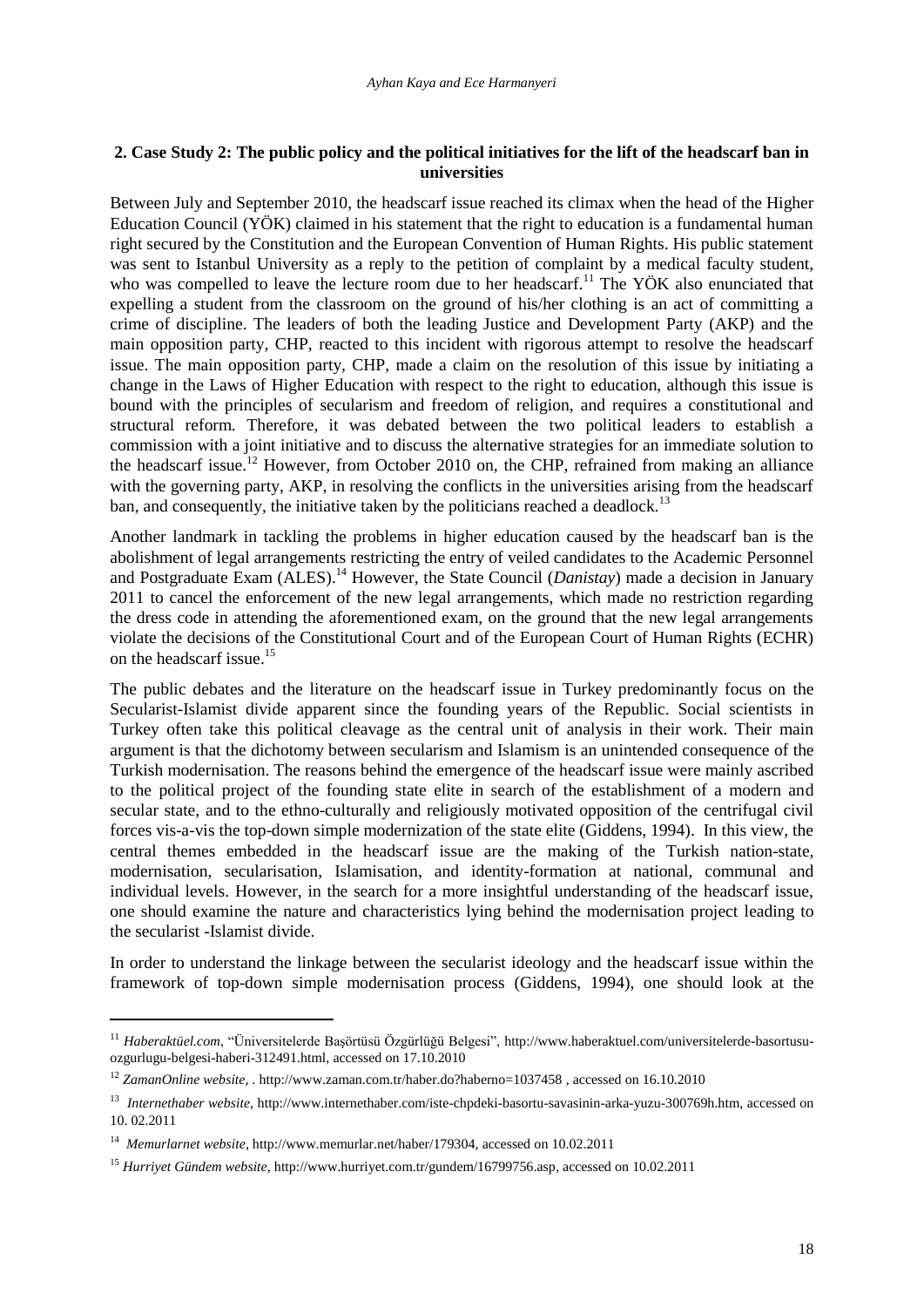political context bringing about the headscarf issue. The emergence of secularist and Islamist divide is historically rooted in the political discourse of the founding elite of the Turkish Republic aiming at the establishment of a secular and homogenous nation. The Kemalist state elite established a modern and secular nation-state breaking up with the Ottoman state.<sup>16</sup> For this purpose, the Kemalist elite undertook structural reforms securing a new political order separating the state from religion. However, the structural and institutional changes were not sufficient to build a modern Turkish state, which would presumably constitute its relations with the nation through a secular social ethos and reason. In order to form the state-society relations resting upon rational-secular form of power and legitimacy, the Kemalist elite pursued a modernisation project to transform the Turkish nation affiliated with religious, traditional and ethnic identities into a modern and secular nation based on Turkishness (ibid.). The Kemalist elite adopted significant reforms for the cultural transformation involving the adoption of the dress code in 1924, which rejected the veiling of women and any kind of religious symbols, and introduced the modern-Western style of clothing (Göle, 1997). The political project of modernisation and the state-led policies for secularisation partly were not completely successful in transforming the traditional and religious society into a modern and secular one.

The state-centric secularisation and modernisation project imposed from above created a society with modern-Western-looking and rational-secular-thinking in the public space without dismantling the religious forms of social interactions. The strict separation of religion from the state as well as 'the constitutional control of religious affairs by the state' led to the generation of a laicist national ethos rather than a secular social ethos (Keyman, 2007). Following the French model of *laicité*, the choice of the early Republicans on the integration of the principle of Laicism into the Turkish Constitution in 1937 indicates that the Kemalist elite was not preoccupied at all with the elimination of religion from public space. On the contrary, they affirmed the fact that Turkish society was religious in essence. The main rationale behind the principle of Laicism was not to wage a war against Islam, but to provide the people with the power to challenge the rising authority of the Islamic clergy since the late  $18<sup>th</sup>$  century. Laicism derives from the French word lai (or laique, in contemporary usage, lay people in English), meaning "of the people" as distinguished from "the clergy". Hence, laicism underscores the distinction between lay members of a church and its clergy (Davison, 2003). In other words, as Davison (2003: 341) put it very well:

> *"[Laicism] 'rescued Islam' as a matter of 'belief' and 'conscience' by institutionally supporting, financing, and promulgating a different version of Islam and its view of relation to power and social life. The separation of religion from its previous position of influence [in the Ottoman Empire] constituted a shift in Islam's institutional and legitimation position, not its formal, full elimination."*

In this sense, rather than antagonizing Islam, laicism simply means to empower the individual believers vis-a-vis the clergy. Furthermore, laicist ideology has also made it possible that the Kemalist elite politically and culturally instrumentalised Islam to unify the nation through the institutions of the Ministry of Education and the Directorate of Religious Affairs (*Diyanet*). The perception that Laicism (Laiklik in Turkish) was "antireligious secularism" ignores the regime's religious policy, and fails to consider the existence of different versions of political Islam in Turkey, one of them enshrined in power until very recently and others outside it.

The terms laicism and secularism are often interchangeably used in Turkey. Both terms rather have different etymologies, institutional histories, and normative theoretical implications. Secularism

 $\overline{\phantom{a}}$ 

<sup>&</sup>lt;sup>16</sup> Referring to the writings of Ernest Gellner (1994) and Joseph S. Szyliowicz (1966), we assume that the main shortcoming of the Kemalist revolution was rather not to try hard to reach out to the rural population. Both civil and military bureaucracy established clientalist relations with the local elite in the periphery without an attempt to reach out to the rural people in general. This is why the elements of a modern state such as secular education, justice and security have not really been institutionalized in the periphery; instead the state made itself visible there through an alliance with the local, patriarchal and semi-feudal big landowners.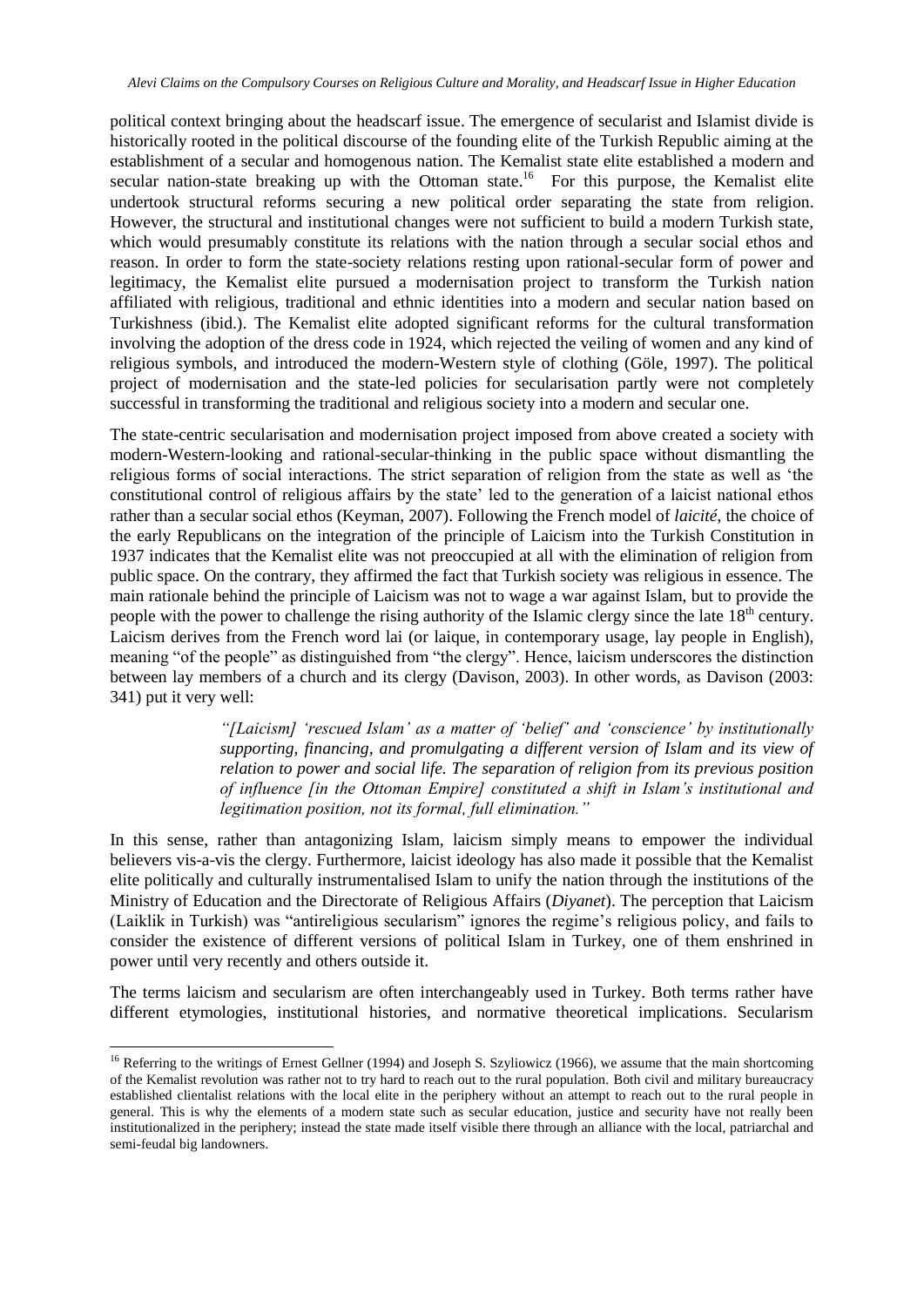derives from the Latin saeculum, meaning generation or age, and originally meant "of the world" as opposed to "of the church". Hence, the term "secular" differentiates between matters of religiosity and matters of the world. In this sense, secularization of a society simply refers to the "diminution of the social significance of religion" and "the growing tendency to do without religion" (Bruce and Wallis, 1994; Davison, 2003). A secular state then refers to a "religion-free" state - a kind of state that does not apparently comply with the modern Turkish state. Davison (2003: 344) draws attention to Laicism as an obstacle to secularization as it has so far made the state to instrumentalise religion as a tool to control the masses.<sup>17</sup>

Against this background, in this study it is argued that Turkish laicism employs religious semantics in a way that actually constitutes impediments before the secularization of the state and society. This is why the debates about the headscarf issue have so far been held on a very ideological ground, in which the so-called Laicists and Islamists have been misrepresented as if they are in a constant binary opposition. To begin with, we seek to understand how and why the dominant national discourses and practices on the headscarf issue in higher education were produced and reproduced. In order to do that one should look at the political context of the 1980s and 1990s, a period in which strict laicist policies were implemented.

Considering the fragility of social cohesion and national unity in the 1970s, the military government undertook structural changes for the enhancement of the state's role in public realm in order to demobilise and depoliticise the civil society (Özbudun, 2000; Arat, 2005). A crucial policy of the military government for strengthening the state's role in public realm is the establishment of the Higher Education Council aiming at the control over the politicisation of thoughts and debates motivating the left wing and right wing groups in universities, and at the eradication of the conflicts arising between them (Saktanber and Çorbacıoğlu, 2008). In parallel with the suppression of the political orientations of both right and left wing groups, the Council was established to control the politicisation of cultural and religious symbols in universities. For this purpose, the Council took some measures restricting the way students dressed up in higher education institutions. In 1982, the YÖK banned wearing headscarf and having beard as they were perceived to be the symbols of religious and political identities manifested by Islamist as well as leftist and extreme-right wing students (ibid). It is also essential to note that in the same year, a general regulation was made with regard to the dress code of the personnel employed by the public institutions (Cindoğlu, 2010). According to this regulation, wearing a headscarf for the employees working in public institutions was banned.

#### **History of Headscarf Issue**

<span id="page-25-0"></span>Between 1984 and 1987, the government run by the Motherland Party (ANAP) pursued a practice of *tolerance* towards religious differences as a way of self-presentation, and the dress code was loosened up to include wearing a special headscarf, so-called modern *Turban* (Cindoğlu, 2010; Saktanber and Çorbacıoğlu, 2008). Nevertheless, the practice of the ANAP government, which put a claim on the modernity of the turban versus the traditionality of the headscarf, does not considerably differ from the discourse of the state elite on the national identity intertwined with the Islamic aspects of the Turkish society. In order to restore the social cohesion, the military initiated a political project for restructuring the national unity by incorporating conservative and Islamist sources of culture into the modern and homogenous Turkish national identity (Cizre, 1996: 245-246). In this respect, the social forces reflecting the new Turkish identity could have Islamic features as long as they did not clash with the secular and modern national identity (ibid.). Thus, female university students with religious convictions and practices could be tolerated as long as they did not challenge the modern and secular public realm of the Turkish society. Hence, it is pointed out that the headscarf issue could be tolerated in line with the political discourse of integrating the Islamist social forces into the regime, although the

l

<sup>17</sup> Niyazi Berkes is one of those Turkish scholars who used the term secularism in its correct form. In his book *Secularism in Turkey* (1978), Berkes defines secularism as an ideology used to differentiate the matters of this world and of the other world.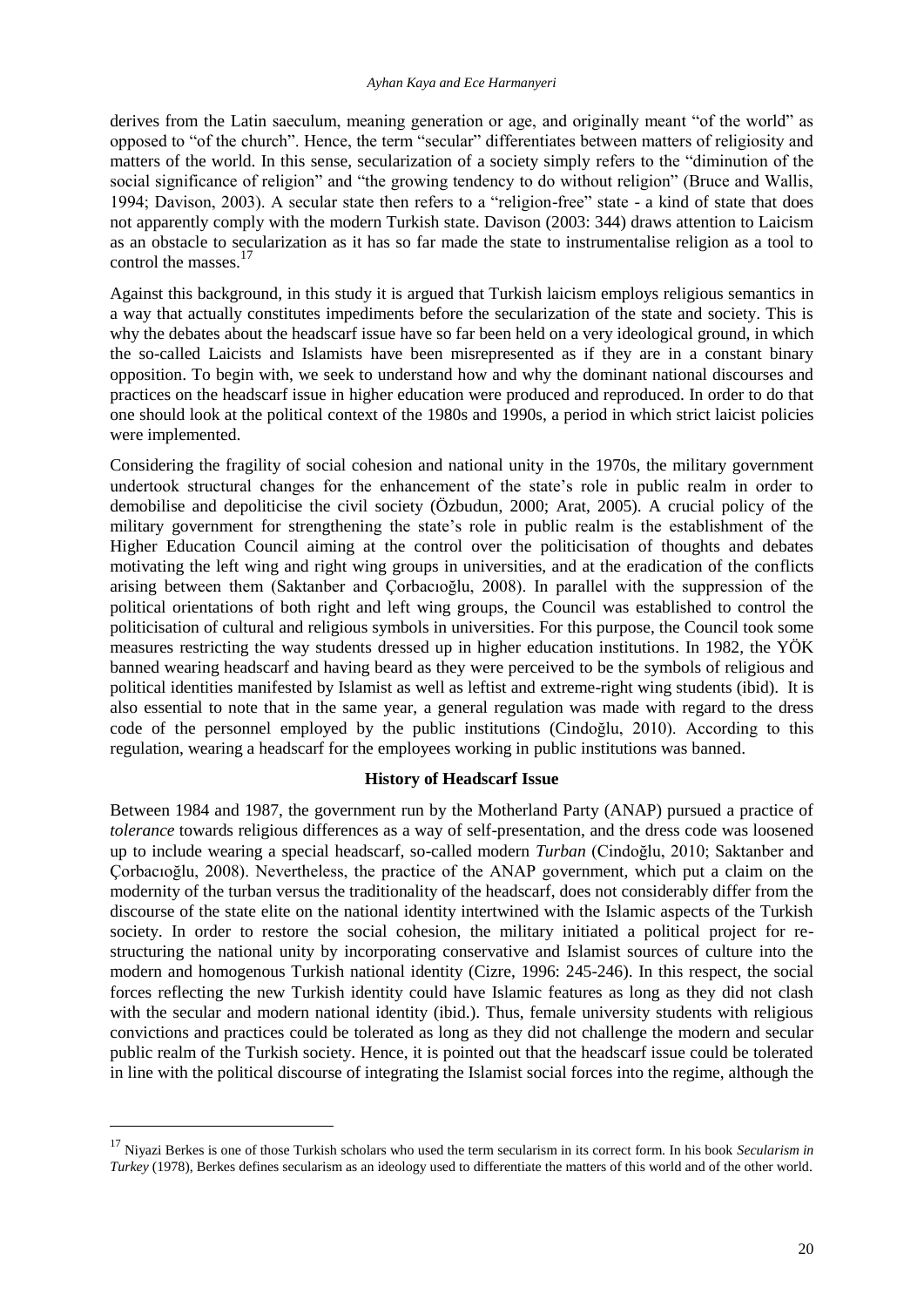management of this issue could never transcend the framing of the dominant state discourse of strict laicism.

Between 1987 and 1997, the laws regulating the headscarf ban in universities were changed. In 1987, the president of the republic, Kenan Evren, the former Chief of Staff, who initiated the 1980 military coup, intervened in the issue, and the Higher Education Council annulled the article about the freedom of wearing the 'modern turban' (Arat, 2005). Yet in 1991, relying on the liberal political context, the political elite made an attempt to change the law, and the supplementary article 17 of the Higher Education Law recognising the freedom of choice for dress code in higher education institutions was ratified (CEDAW, 2010). Thus, in the early 1990s, discriminative policies and practices against students wearing a headscarf in universities were not often practiced (ibid.).

Considering the shifts in the national discourse on the headscarf issue in universities in a specific period, the political context in the aftermath of the 28 February 1997 semi-military coup brought about a turning point in the sense that the state elite and the republican -secular segments of the society firmly agreed on the marginalisation of the headscarf issue, which was regarded as intolerable and unacceptable. The reasons for the marginalisation of the headscarf issue lie in the association of wearing a headscarf with the politicisation of religious symbols in parallel with the rise of political Islam. It should be underlined that in 1987, the pro-Islamist Welfare Party (*Refah Partisi*, RP) established the ladies' commissions<sup>18</sup> to replace women's branches, which were outlawed by the military government under the 1982 Constitution in order to constrain the mobilisation of the political parties (Arat, 2005). The ladies' commissions provided a frame of social network for Islamist women, who could find a community to share their discontents about the modern urban life and to struggle with the deprived neighbourhoods at the outskirts of the big cities (ibid).

On the other hand, it should also be noticed that the ladies' commissions provided educated and qualified young women wearing headscarf with an opportunity to participate in the reshaping of the public space (Arat, 2005; White, 2002). In 1991 election campaigns, the party leaders attempted to transform the party from a traditionalist religious party into a mass party by changing its public image (Saktanber and Çorbacıoğlu, 2008). In order to create a new image, the party used seven women to give the impression to the public that the Welfare Party was inclusive for everybody including the women (ibid.). One of these women was a young headscarfed woman, who could not complete her university education due to the headscarf ban. Since a young headscarfed woman participated in a political party's election campaign and publicly articulated her aspirations to challenge the republican and secular regime, her wearing a headscarf was perceived by the public as an attempt to politically instrumentalise a religious symbol and as an ideological threat to the republican regime. Frustrated by the policies and practices of the Welfare party government in coalition with the liberal-conservative True Path Party (DYP) and the growing Islamist social movement, the military intervened in politics to bring an end to the rise of political Islam seen as a rigorous threat to modern and secular Turkey.

On 28 February 1997, the National Security Council (MGK) gave an ultimatum to the Welfare-True Path coalition government to refrain from the Islamist politics, and this warning led to the collapse of the coalition government (Cizre and Cinar, 2003). Furthermore, the MGK meeting on the  $28<sup>th</sup>$  of February gave rise to a new period, in which the MGK took significant measures to exclude the conservative and religious individual citizens from political, social and economic spheres of life and to restore the 'laicist' regime (ibid.). In this period, the MGK held meeting with the Higher Education Council and the university presidents/chancellors, and warned them not to allow the female students with a headscarf to get into campus (CEDAW, 2010). Hence, it should be stated that the measure of the MGK in the aftermath of the 28 February coup opened up a new period, known as 28th February

 $\overline{\phantom{a}}$ 

<sup>18</sup> The commissions formed to mobilise women by Welfare Party in 1987 were deliberately given the name, Ladies' Commission instead of Women's Branch since the Political Parties Law, which was put in force after the 1980 coup, outlawed women's branches.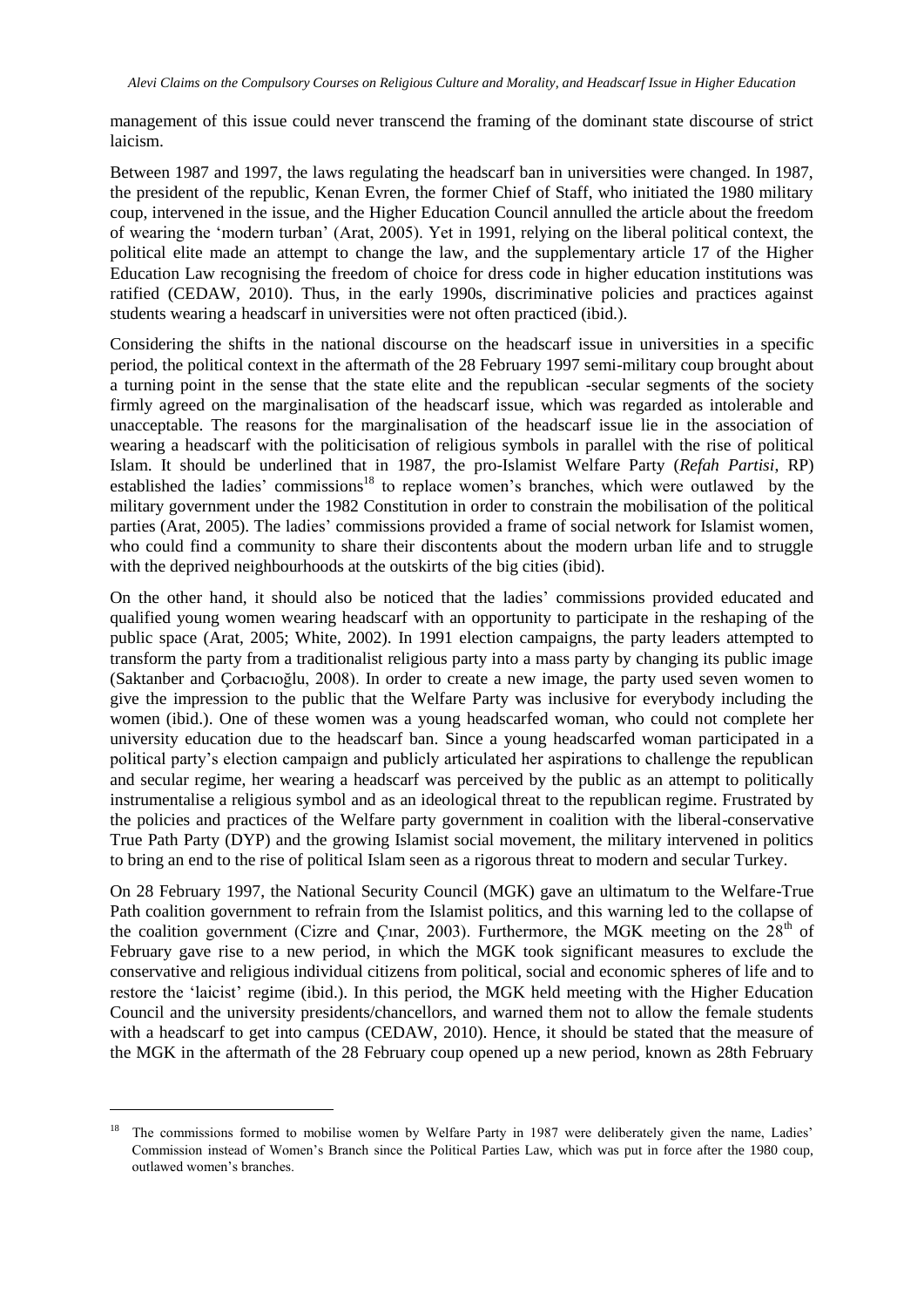Process, in which the concept 'public sphere' was dramatically constrained and the state-centric secularism became restrictive towards religious activities with fundamentalist tone.

In 2005, the European Court of Human Rights (ECHR) made a decision on the headscarf case between a Turkish citizen, Leyla Sahin, and Turkey. In this case, the conflict between Şahin wearing a headscarf in a Turkish university and the Turkish state was discussed in relation to both the right to publicly express religious belief and the right to education. Drawing on the principle of fundamental rights, the Court decided that the interference of the Turkish state with Şahin's education was rightful and legal, since the state intended to protect the right of others to education and to maintain public order (Kaya, 2009; and Saktanber and Çorbacıoğlu, 2008). It was a monumental development that the Grand Chamber of the EctHR agreed to hear Şahin's case at all, since two previous applications concerning the Turkish headscarf had been ruled inadmissible. In Şahin's case, however, the outcome was a temporary defeat for headscarf supporters. The court ruled that there had been no violation of Article 9 of the European Convention on Human Rights (freedom of thought, conscience and religion); Article 10 (freedom of expression); Article 14 (prohibition of discrimination) and Article 2, Protocol No. 1 (right to education). In short, the Grand Chamber concluded that in the case of the headscarf, the interference/with fundamental rights might be necessary to protect the rights and freedoms of others and maintain public order. While the Chamber recognised that the ban interfered with Şahin's right to publicly manifest her religion, it stated that the ban was acceptable if it was imposed to protect the rights of third parties, to preserve public order, and to safeguard the principles of secularism and equality in Turkey.

Three years after the Sahin vs. Turkey case, in 2008, the JDP government in cooperation with the right-wing party MHP (Nationalist Action Party) proposed a constitutional amendment concerning the ban on wearing headscarf in public places with the expectation that this amendment would lift the ban in universities (Kaya, 2009). Following the constitutional amendments, the newly elected head of the Higher Education Council (YÖK), Yusuf Ziya Özcan, made an announcement to the universities and stated that according to the constitutional change, the ban on wearing a headscarf in the Turkish universities was lifted. However, the Court ultimately repudiated the decisions regarding the lift of the ban with the consideration of the secularist main opposition party CHP's objection to the amendment.

Since July 2010, the Higher Education Council released a public statement to avow its decision that the right to education is a fundamental right secured by the Constitution and the European Convention of Human Rights, and that enrolling a university for a student with headscarf should be considered as a right to education. However, some public universities still persist on the suspension of the students with headscarf before their entry to the university campus or buildings, although most of the Turkish universities have recently abandoned the exercise of the headscarf ban on campuses. Furthermore, the headscarf issue is not sufficiently debated with respect to secularism, freedom of faith, individual rights, and freedom of self-identification in the public sphere. Another important point is that all the public policies and political initiatives regarding the solution of the so-called headscarf problem are confined to the lift of the headscarf ban in universities. So far no single serious attempt or initiative has been directed towards the lift of the ban in public institutions. Therefore, this work argues that the headscarf issue in universities remains as a challenge to the national discourses on modern and secular Turkey, and has to be resolved with an address to the re-configuration of the concept of 'public sphere' where religious and cultural differences of individuals are tolerated and accepted. This work also claims that it will be highly difficult to resolve the headscarf issue without dismantling the perception of the laicist groups about the headscarfed women posing a societal challenge is resolve.

## **Reproduction of Binary Oppositions between Islamism and Secularism**

<span id="page-27-0"></span>The state-centric laicism and the restriction of the public sphere are the central themes for our research, which has enabled us to understand why the headscarf issue has become so intolerable and unacceptable in a diverse society. One of the most fundamental questions of our research is to find out what lies behind the emergence of the headscarf issue. What is repeatedly narrated by the interlocutors during the field research is that the strict secularism of the state and the barriers before the freedom of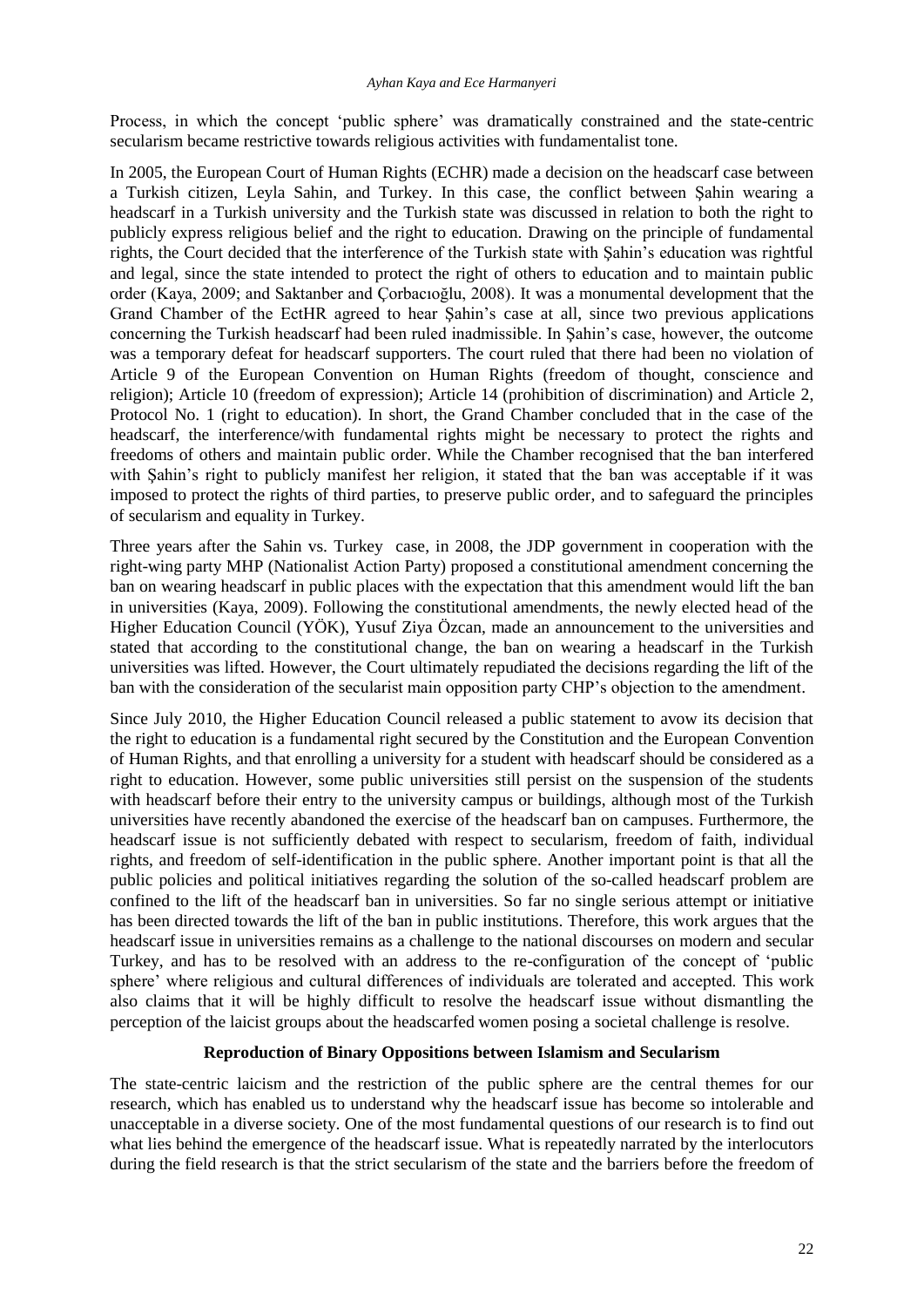religion erected by the state lead to the emergence of the headscarf issue. All the interlocutors stated that the state's strict form of laicism is not equally distant to all religions, and aims to control religion while it separates state affairs from religious affairs:

*Similar to the case in France, the Turkish state does not conceive secularism as the delineation of religion from politics but also it replaces the religion with another form of belief. Because religion is a source of power, the state aspires to use that power in order to control its citizens. If you are a woman, who is well-educated, lives in a city and has a middle or upper socio-economic status, the state wishes you to be a modern women and dress in the 'modern and Western' style. If you do not comply with the requirements of the state, then you are compelled to concede your right to education (a former executive member of the Association of Women's Rights and Struggle Against Discrimination, AKDER, and a lawyer on women's rights)* 

However, what is more important in our findings is that the most crucial impact of strict secularism in Turkey is that it polarises and diffuses the society between secularists, who conform with the state's principles and interests, and Islamists, who challenge the state and the regime with their social and individual preferences. In fact, we find out that the state-centric process of secularisation divides the society between citizens and non-citizens. Since the state discourse of laicism imposed on the individuals, the individuals have internalized the state's control over religious claims of individuals and groups. It seems that top-down simple modernization run by the state has created believers of Laicism on the one hand, and believers of Islam on the other.

Public sphere is the main instrument of the state elite to impose the state-centric secularisation. In the aftermath of the 28th February, the most influential strategy that the state elite adopted to consolidate the state-led laicism and social groups was the designation of the public sphere by the ban on headscarf in universities. Since the self-presentation using a religious symbol in the public sphere contradicts the principle of laicism, wearing a headscarf in universities was stigmatised as an act of dissidence against the modern and secular state. Public sphere has so far been defined as the sphere of the state in Turkey; those who insisted on entering these places with a headscarf were not allowed to do so, and they were reduced to the second class citizens:

*The public sphere in Turkey is perceived as a space belonging to the state. Throughout the republican history, we have called hospital, university and school 'the public sphere'. However, public sphere has to be a common space of negotiation for different groups and actors coming from the civil society. As Habermas put it very well, the language of the public sphere should be rational rather than ideological. If the language of the public sphere is ideological, the public sphere turns to be hierarchical (Professor of Theology in a public university in Istanbul).* 

A similar line of thinking was displayed by another scholar teaching in a foundation university, underlining the fact that the public space is constructed in Turkey as a neutral and abstract category. She claims that the public space should be an unprescribed, democratic and inclusive space open to all the individuals:

*The public sphere in Turkey is designed as an abstract space to which you enter after you are refined from all your differences and identities. However, the individual carries his/her baggage of identity with while entering the public sphere. In fact, public sphere is a space where all individuals can produce policies by bringing all their differences in (Professor of Sociology in a foundation university in Istanbul).*

In what follows, we shall scrutinize the discourses on *tolerance* at the societal level towards headscarf as a form of self-presentation and self-identification in the public sphere. We shall also explore the discourses on the recent public policies and political initiatives brought up for the solution to the headscarf issue.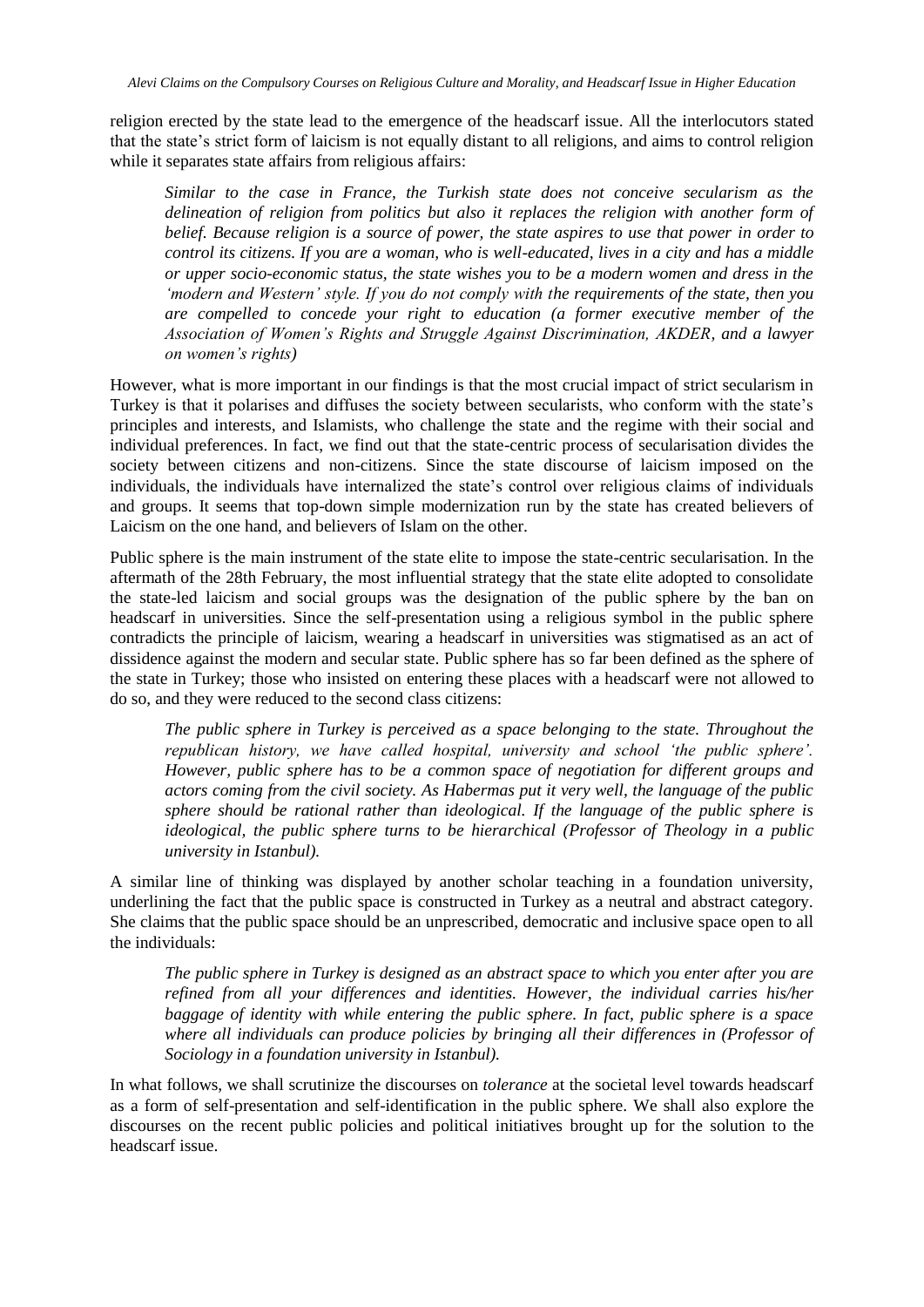The question at the level of social *tolerance* towards the headscarf issue is dramatically important in understanding whether individuals and social groups approach the headscarf conflict between secularists and Islamists with respect to *tolerance* and acceptance. The majority of the interlocutors replied to the question in a positive way. Aggregating the replies to this question, the most obvious finding we achieved is that at societal level, there is no such problem as *intolerance* and nonacceptance between veiled and unveiled women in terms of self-presentation, peaceful co-existence, and social-cultural interaction in everyday life. According to a research on the social conflict stemming from the headscarf issue, 71.1 percent of the research sample supported the freedom for wearing a headscarf in universities (Toprak and Çarkoğlu, 2006). In other words, there is no social tendency and attitude indicating the non-acceptance and *intolerance* towards the existence and involvement of headscarfed women in everyday life including the universities. A member of the Humanitarian Relief Foundation refers to the potential of the Turkish society to resolve those ossified problems such as the headscarf issue:

*Turkish society could be a model for the European societies in terms of the promotion of cultural interaction between different religions, sects, sufi communities, and ethnic groups. In recent years, the civil society organisations, academics, intellectuals and women rights' activists drew a remarkable attention to raising awareness for the incorporation and existence of headscarfed women in social life (a female executive member of the IHH Humanitarian Relief Foundation, and of the Association of Human Rights and Solidarity for Oppressed People, MAZLUMDER).* 

Similarly, some of the interlocutors brought forward that one could easily observe the cultural interaction between veiled women and unveiled women among the lower and middle classes of the society. On the other hand, they further argued that we cannot talk of the same interaction at the higher levels of the society. One of our interlocutors addressed at the members of the military bureaucracy, judicial bureaucracy and the high-ranking public administration who have had a vested interest in the reproduction of the state-centric laicist discourse in their everyday life, which prevents them from interacting with the so-called lower and marginalised segments of the society:

*As the level of education and socio-economic status rises, the cultural interaction between different sectors of the society declines. For those people who attain a higher level of socioeconomic status, the space of everyday life diverts from that of people with a lower socioeconomic status. As a consequence, individuals begin to approach and treat each other with perceptions and judgements they create in their own life world (Professor of Theology in a public university in Istanbul).* 

We claim that the problem which is deeply embedded in these contesting discursive positions is the lack of awareness about freedom of religion in public sphere rather than the degree of tolerance among different segments of the society. The definition of the freedom of religion in public sphere is highly contested.

#### *Tolerance***, Respect and Recognition**

<span id="page-29-0"></span>This section deals with the ways in which the interlocutors propose to resolve the headscarf issue with reference to *tolerance*, recognition, or respect. The interlocutors we interviewed were asked what they think about the public statement sent by the Higher Education Council to Istanbul University in July 2010 underlining the right to education secured by the Constitution and the European Convention of Human Rights. We were also interested in inquiring the views of the interlocutors on the initiatives of the political parties vis-a-vis the public statement of the YÖK made in July 2010. Major political parties publicly pledged their claims on the resolution of the headscarf ban in universities by fortifying and enforcing the laws to reemphasize the legal respect/recognition for the right to education for everybody, and to eliminate the discrimination against headscarfed women in practice.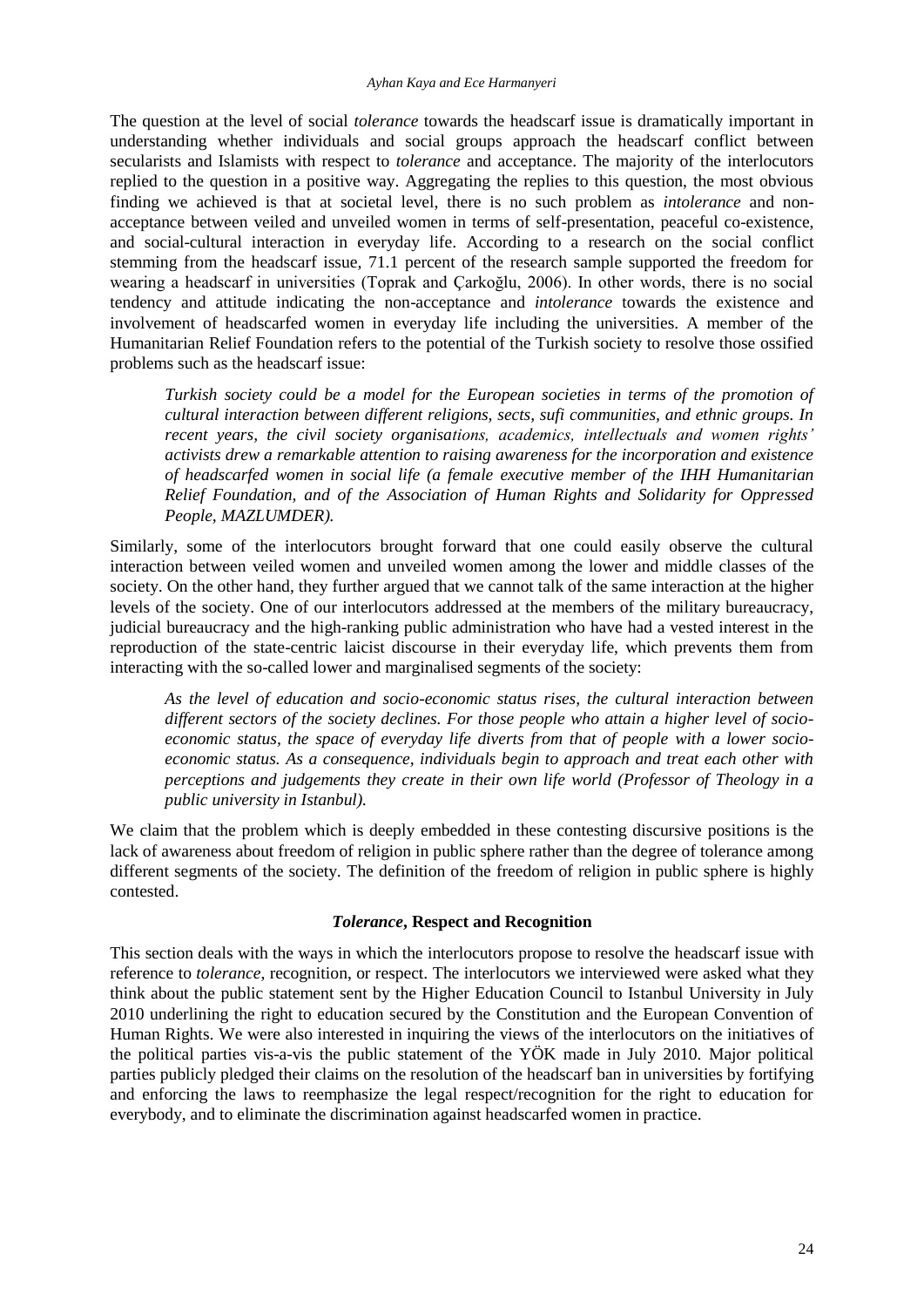It was found out that most of the interlocutors perceive the political parties' initiatives and the policy document of YÖK as a commitment made by the political leaders and policymakers to solve the headscarf issue in universities. To corroborate this position, they stress that AKP is very much committed to solve the headscarf conflict with respect to the right to education. They believe that the constitutional amendment of 2008 is an indication of this determination. We assume that this argument evokes the discourse of 'toleration as an allowance concept' (Dobbernack and Modood, 2011) in a minimalist sense. The discourse of *tolerance* deployed here reveals that the public institutions in alliance with the ruling party see the grievances of headscarfed students, who have been deprived of the right to higher education. In this sense, the ruling elite and the political parties involved in the process accept that headscarf cannot be an impediment to the right to education of female students, and thus, they 'allow' these students to publicly present their religious symbols and clothes. In other words, they achieve the minimalist principle of liberal *tolerance*, which is defined as 'the absence of interference' (Dobbernack and Modood, 2011). Thus, we argue that the positions displayed in the interviews with regard to the perceptions about the public policy and political initiatives to lift the ban on headscarf, address at the allowance conception of toleration expressed by the government to comply with 'the principle of non-interference' with regard to the right to education.

However, none of our interlocutors believed that the solution to this problem lies in the political will. They mostly stated that they do not believe that the political parties can resolve the problem. The common answer we received to the question was that they do not want the political parties to get involved in solving the headscarf issue:

*I can tell for all the political leaders that they do not grasp the essence of the issue. They consistently debate about the headscarf issue in the public space along the lines of appearance, symbols, images and signs, but not on the grounds of ethical and moral communication. Even if the headscarf ban is lifted in universities, the debate would go on. This time they would begin to debate whether they should allow the students to wear a headscarf in high schools or in primary schools or to veil in different ways in accordance with different sects of Islam. The political parties do not discuss the issue in terms of freedom of religion. I do not believe that issues related to religion are freely debated in Turkey today. The state should recognise a space where the public can freely discuss the headscarf issue on the grounds of ethics. (The former director of the Women's Activities at the Directorate of Religious Affairs, DİB and a delegate of the Democratic Party)*

So what she asks is respect for people. They should be respected and recognised in their capacity to solve this issue, and they should not be simply tolerated in the liberal sense by the state, which imposes rules banning (or not) the headscarf. Similarly, an MP from the Republican People's Party (CHP) has stated that the headscarf issue has become politicized. She claims that the issue could be resolved if only it is depoliticized:

*The politicians should not be involved in the headscarf issue and other issues concerning the clothing of women. The issue became so inflated because it has been overwhelmingly debated since the 1980s. In fact, this issue could have been eliminated in the 1980s if it had not been talked about so much. This issue can only be solved if we let it go on its own way (an MP from the Republican People's Party).* 

It is worth noting that the arguments mentioned above underline that the public policy and the political initiatives to solve the headscarf issue in universities through legal and institutional changes are very limited and palliative. Furthermore, these solutions cannot eradicate the headscarf conflict with respect to freedom of belief. The arguments concerning the social attitude towards the public policy and the political initiatives also imply that there is a lack of the discourse of 'respect and recognition'. The 'respect/recognition conception of toleration' or 'toleration as public recognition' (Dobbernack and Modood, 2011) is not relevant here to account for the perception of our interlocutors about the public policies and initiatives. We argue that the initiatives for the lift of the ban in universities cannot be explained as a process of shift in the discourse from 'toleration as allowance' to 'toleration as public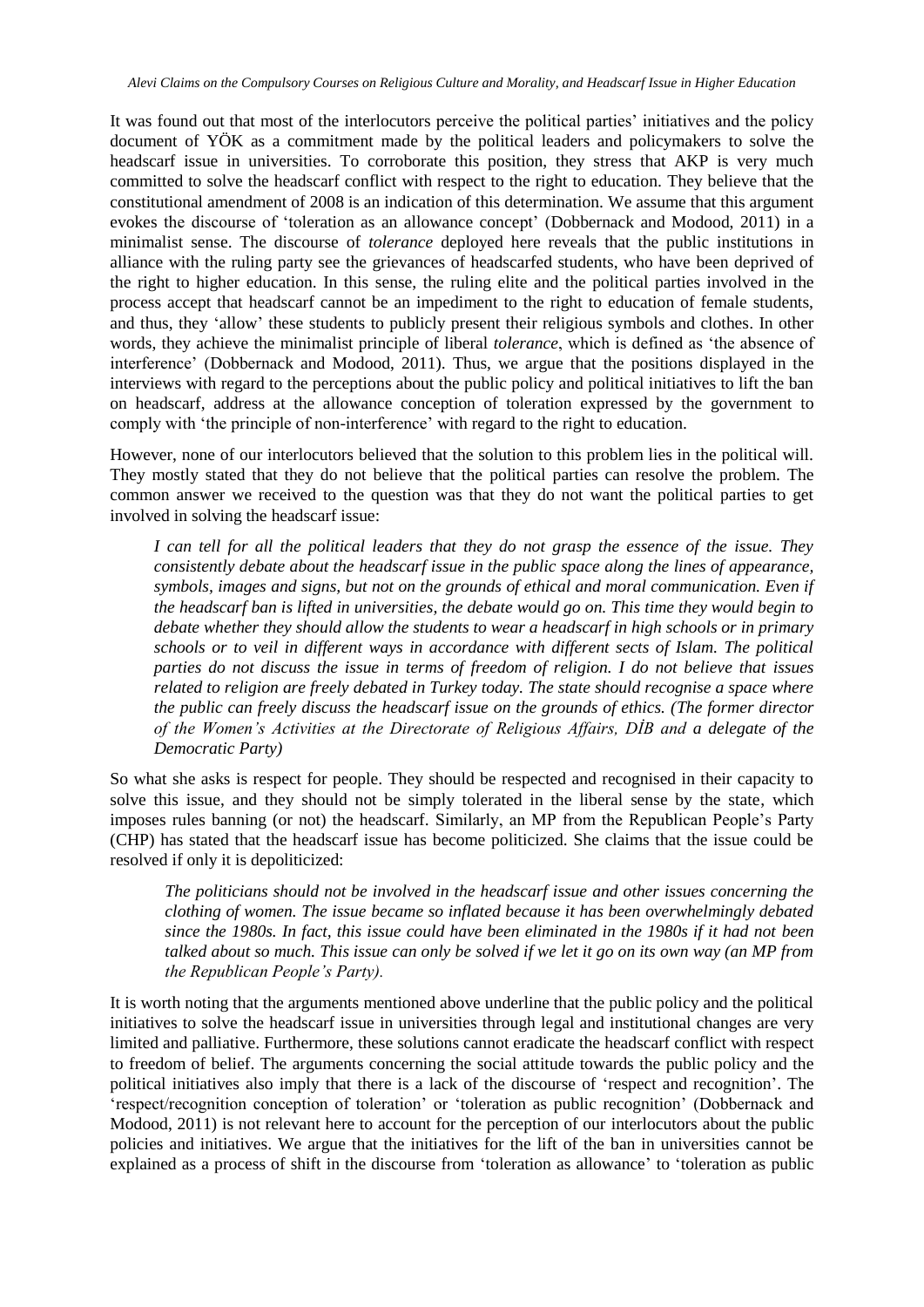recognition' since the stigmatisation and discrimination against headscarfed women still prevails although headscarf as a part of Islamic belief is no longer seen as a reason for objection to the right to education.

A headscarfed woman who is a graduate from a private university in 2005 stated that unless there is a permanent and fundamental solution to the issue, she does not believe in the initiatives taken by the political leaders:

*In Turkey, such attempts have been made in the political context of elections or specific favourable situations. However, what I demand is that a structural and radical solution should be brought not only to this issue but also to the other issues related to the freedom of religion. The headscarf issue is a problem of everybody, not only ours* (a professional working as an export manager at a trading company).

One of the most significant findings we drew from these interviews is that our interlocutors believe that as long as the political parties are involved in resolving the headscarf issue in general, this issue is bound to be hijacked by the debates and conflicts revolving around the ideology of laicism. As in the case of the closure case of the ruling party, AKP, in which the party was accused of violating the principle of laicism, every attempt of a political party would face the risk of contravening the state's constitutive elements, and thus, of being labelled as Islamists. Therefore, it seems to be more conceivable to claim that the political actors should refrain themselves from proposing legal and constitutional arrangements on their own to resolve the issue, rather they should contribute to the preparation of a convenient ground to open up a public debate around the idea of freedom of religion and diversity.

#### **Conclusion**

<span id="page-31-0"></span>We presented two case studies in order to illustrate some examples of public policies and political initiatives deployed for the accommodation of cultural diversity challenges in primary, secondary and higher education institutions with respect to *tolerance*/acceptance and/or respect/recognition. One of our cases was the public policy and political initiatives employed for the lift of the ban on headscarf in universities. The other case was the government's initiative for the widening of the curriculum of the compulsory religious culture and morality course to include Alevi belief and practices. It is revealed that neither of these two cases can be indicated as good practices of managing cultural and religious diversity in the field of education. *The public policy, or political initiatives, employed for the lift of the headscarf ban in universities was not widely supported and endorsed by the public, because neither the public policy nor the political initiatives were seen as a solution to the headscarf issue on the basis of respect/recognition. Likewise, the government's initiative for the extension of the curriculum of the compulsory courses on religious culture and morality to Alevi belief was not regarded as an attempt to dismantle the dominant discourse of Sunni Islam as well as the intolerance towards the Alevis in school life.* Hence, it has fallen short of changing the act of *intolerance* of the Sunni Muslims towards the Alevis.

Our research reveals that the government's initiative to include Alevi belief and practices in the curriculum of the compulsory courses on religious culture and morality may be a solution to the religious diversity challenges posed by the Alevis. There are two dominant groups among the Alevis who are supportive and opponent to the AKP's initiative. The proponent Alevi group highlights the willingness of the AKP to change the discourse of dominant Sunni Islam and their own claim for cultural integration in school life whereas the opponent Alevi groups do not find the initiative to be credible as they believe that that is far from generating a discourse based on 'toleration with respect and recognition'. They assert that the initiative is not a genuine attempt to understand Alevi belief as a unique and distinct identity with its peculiar aspects outside Islam. And, they see all the issues related to the practice of Alevi belief as a private matter. Hence, they opt for the abolition of the compulsory courses on religious culture and morality. If not they ask for exemption from the course.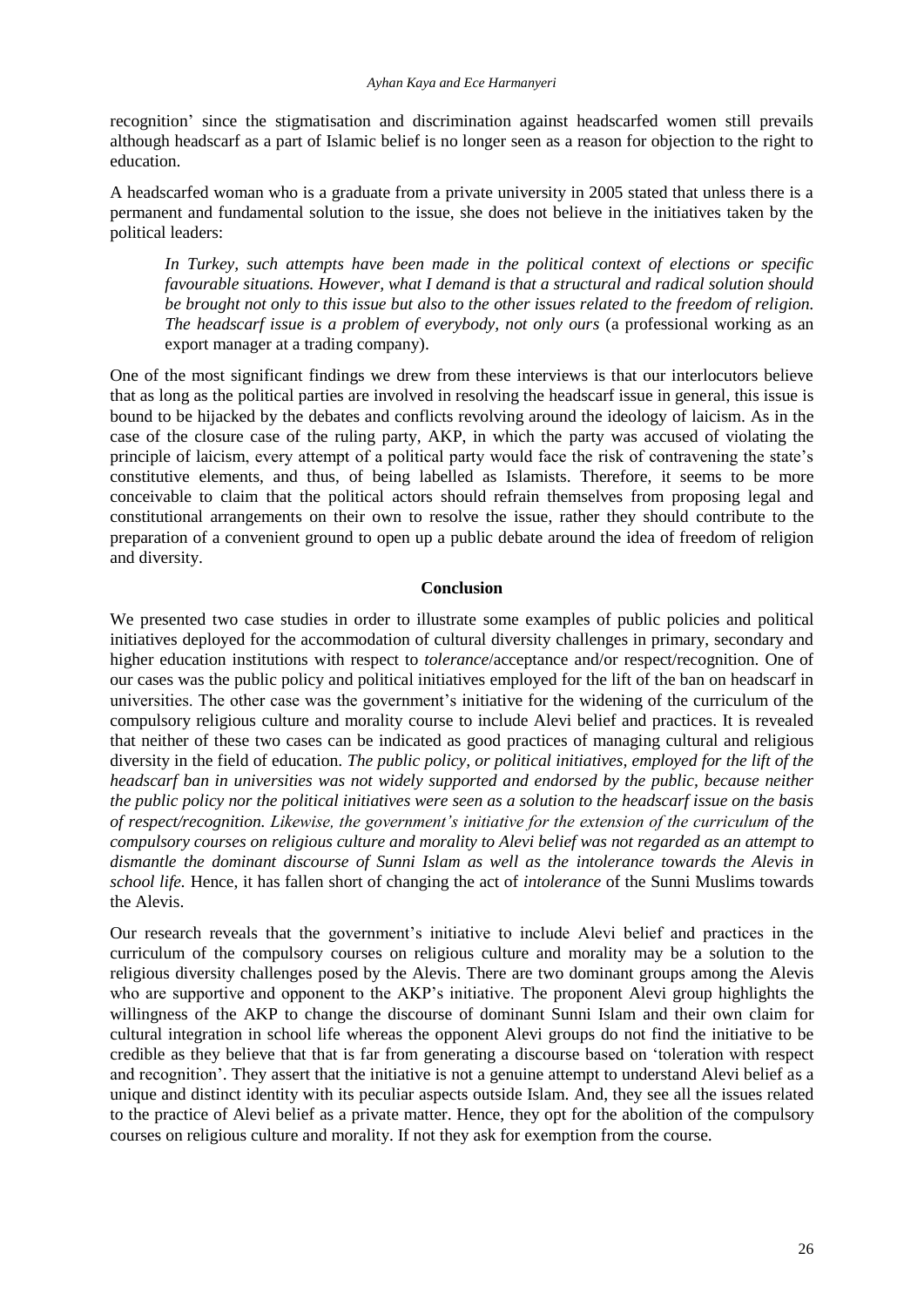Against this background, *we conclude that the course content should be based on the history and sociology of religions without promoting Sunni Islam*. We also conclude that the Alevi initiative of the AKP should not be regarded as a public policy, which effectively responds to the Alevi claims addressing at respect and recognition vis-a-vis Alevi identity in settling more rigorous problems/issues such as places of worship (*cemeevi*) for Alevis and the alleged legal status of Alevism within the Directorate of Religious Affairs. Accordingly, *we propose that the curriculum of the compulsory courses on religion and ethics should be changed, and concentrate on the history and sociology of religions.* Such a change could immediately create a cohesive society in which no group would be feeling threatened by the hegemonic discourse of Sunni-Islam. Furthermore, *the issue of education on Alevi belief should be discussed more in the public space with respect to the freedom of religion in general*. In order to pursue such an aim, *more funds and time should be allocated by the public policy makers at both local and national levels to the research and development regarding the preparation of more egalitarian, more inclusive, and more elaborate textbooks to make sure that social cohesion will be secured without offending anyone with regard to her/his religious, ethnic, and cultural convictions*.

Similarly, *we found out that the public policy and political initiatives implemented for the lift of the headscarf ban in universities can be considered by the public in general as a solution to the issue with respect to the right to education*. Drawing upon our analysis on the public debates and the findings of interviews, we conclude that there is a social consensus on toleration and acceptance vis-a-vis headscarfed women in higher education. The standpoints on the public policy and the political initiatives embody the discourse of 'toleration as allowance'. In this standpoint, the discourse of 'toleration as allowance' means in the public opinion that the leading AKP is committed to accept headscarf as a part of the religious belief of headscarfed women, and allows them to be present with this religious symbol in universities and to obtain the right to education. Therefore, it is indicated that wearing a headscarf in universities can be tolerated as a way of self-presentation and selfidentification. However, some other opinions were also stated by the interlocutors. Some blamed the AKP of not having made an attempt to lift the overall ban on headscarf in public institutions other than universities. *Considering the discourses of toleration and respect/recognition linked to freedom of religion, which was placed at the heart of headscarf issue, we conclude that there is an ambiguity about the definition of freedom of religion*. There needs to be further public discussion on the freedom of religion. *These kinds of discussions could eventually contribute to the generation of a public understanding, which perceives religious convictions as a matter of private domain.*

*The binary opposition between laicism and Islamism has also blocked the resolution of the headscarf issue, and framed the issue as a challenge against the security of the state.* So far, the attempts to discuss the issue with reference to the right to education, the right to the public space, the right to the city, and the right to equal pay to equal labour have failed. This ongoing binary opposition has also misled the politicians, scholars, journalists and community leaders to perceive both sides of the binary opposition as homogeneous entities. *Hence, this divide between the so-called laicists and Islamists should be uncovered by critical social scientists in order to reveal the fact that it is actually concealing subordination of headscarfed women by political parties, males and religious communities themselves*. *The educators should be aware of this dilemma while they teach in classroom in a way that tackles with the ethno-cultural and religious stereotypes, so that educators could be agents of social cohesion.*

In the Turkish debates on laicism there is little acknowledgment of the similarities between Alevi organizations and pious Sunni Muslim groups in regard of their opposition to the laicist regime, as well as in their demands for recognition of their practices. As Markus Dressler (2010) also put it very well this clearly has to do with the ways in which the knowledge regime of laicism juxtaposes the notions of modern and reactionary (*irticai*) religion as opposite poles in a binary opposition leaving little leeway for more complex and creative imaginations. *The research reveals that scientific elaboration of the problems in democratic platforms leads both Alevis and headscarfed women to agree that their problems spring from the fact that there is no freedom of religion in Turkey.* Hence, one should not underestimate the power of liminal spaces whereby Alevis and headscarfed women, or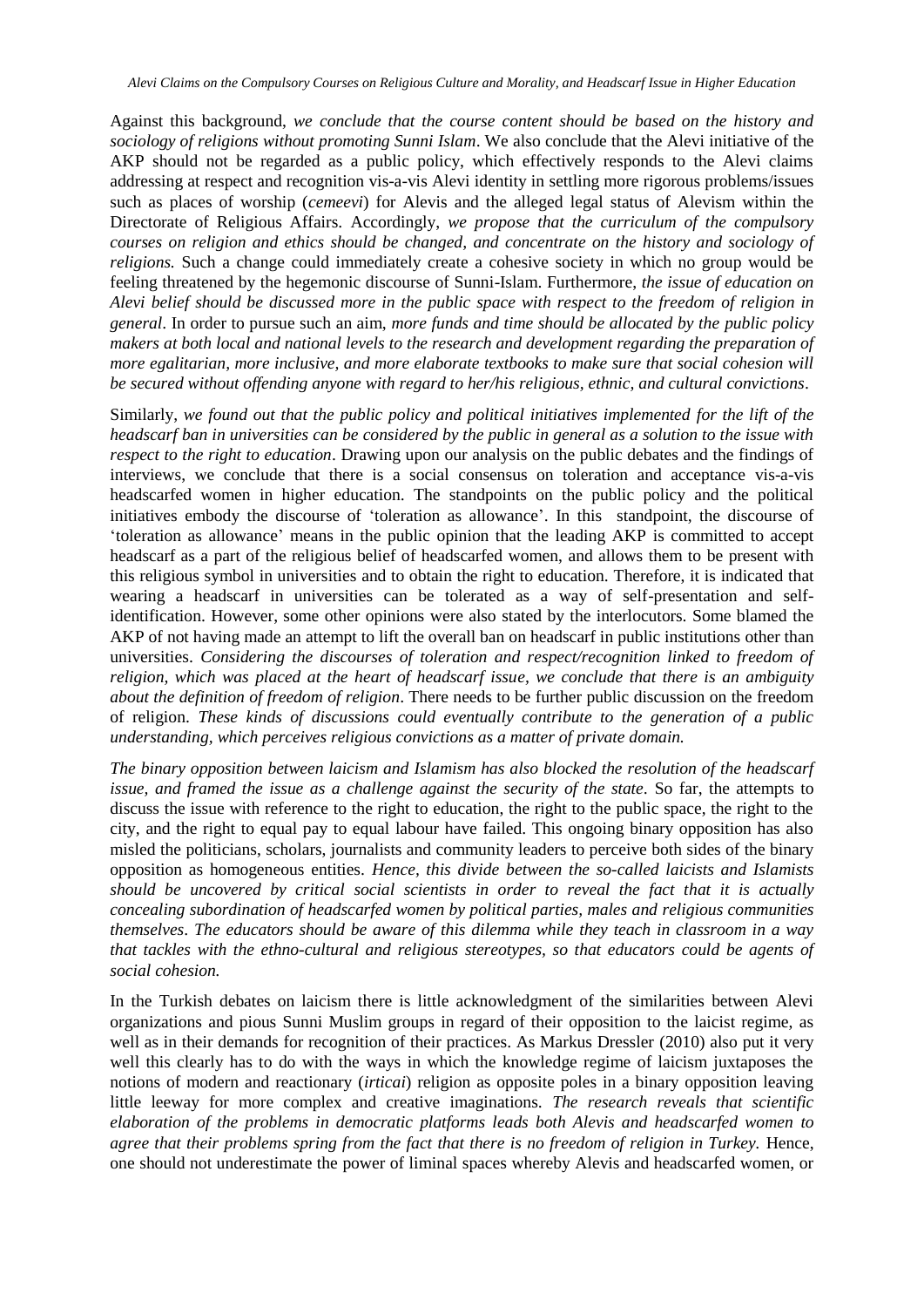Alevis and Sunnis, or Muslims and Christians, come together, as they have the potential be the fertile grounds of dialogue, respect, empathy, recognition and pluralism.

Furthermore, what is also remarkable in both cases is the fact that the decisions taken by the European Court of Human Rights about each case made a great impact on the domestic developments regarding Alevis' position vis-a-vis the compulsory courses on religious culture and morality, and the AKP's position vis-a-vis the Europeanization process of Turkey. *EU circles should be aware of the fact that Turkish domestic political affairs are highly shaped by the European judiciary circles.* One could also conclude that Turkey is going through a process in which both desecularization and militant secularism are simultaneously occurring in a way that reproduces binary oppositions resulting from the way Turkish modernity is experienced. *The collision of secular and desecularized ways of life seems to be the reflection of the social and political transformation experienced in the last two decades in the Turkish society.* 

Eventually, one could conclude that laicist/religious divide has been so far ideologically manipulated by both pro-liaicist and pro-Islamist political elite. The political obsession with religion, as displayed by laicism, or the political obsession with religion, as displayed by Islamism, tends to distract the masses from social and economic problems by turning them into a rhetorical debate about existential and societal fears. *One could clearly see that the theological and political debates around laicism and Islamism cannot be isolated from the socio-economic realities in which they are situated.* The rise of an Islamic bourgeoisie with roots in Anatolian culture, the re-Islamization of society and politics in everyday life through the debates on headscarf issue and Alevism, the emergence of consumerist lifestyles not only among the secular segments of the Turkish society, but also among the Islamists, and finally the weakening of the legitimacy of the Turkish military as the guardian of national unity and the laicist order are all very important aspects of the ways in which the Turkish society and politics have radically transformed in the last two decades.

Thus, one should certainly try to assess the social and political change in Turkey without falling into the trap essentializing the laicist-Islamist divide. *This paper has partly revealed that both laicist and Islamist discourses have so far been used by Turkish political elite as two different forms of governmentality* (Foucault, 1979) in order to conceal social, economic and political issues prevalent in the society by means of institutions, procedures, analyses, debates, and reflections. *The last but not the least, this study concludes that the policy makers should not only be limited with the use of the notion of tolerance (hosgörü) in settling the societal, cultural and religious conflicts. They should also give credit to the notions of respect, recognition, pluralism, equality and justice in order to create a cohesive society.*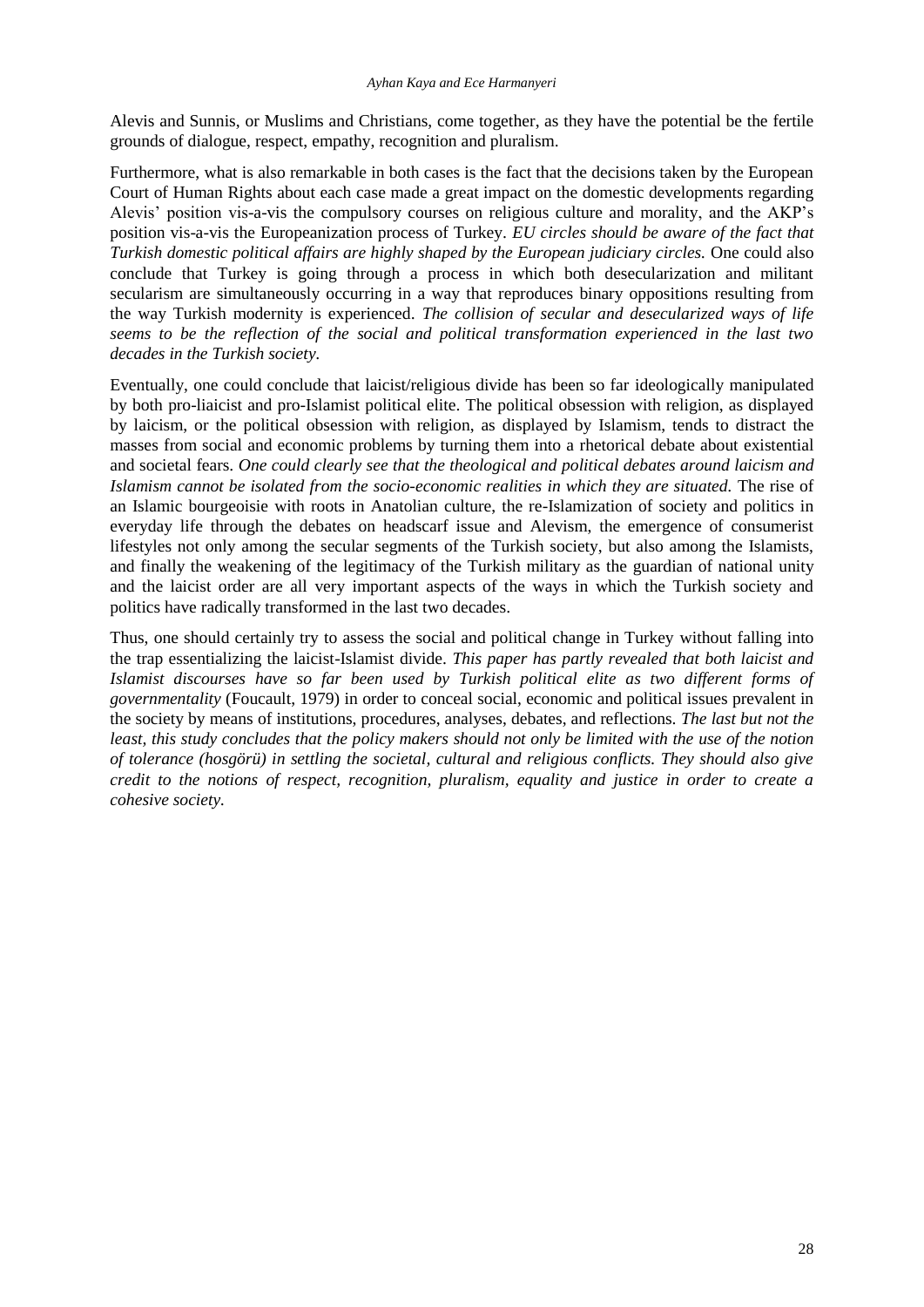#### **Bibliography**

<span id="page-34-0"></span>Akbulut, Olgun and Zeynep Oya Usal (2008), "Parental Religious Rights vs. Compulsory Religious Education in Turkey", *International Journal on Minority and Group Rights 15: 433–455*

*Alevi Workshops Final Report* (2011). The Ministry of State, The Republic of Turkey, Ankara, <http://www.devlet.gov.tr/nr.pdf>

Arat, Yeşim (2005). *Rethinking Islam and Liberal Democracy: Islamist Women in Turkish Politics*. Albany: State University of New York Press.

Aşkar, P., Paykoç, F., Korkut, F., Oklun, S., Yangın, B., & Çakıroğlu, J. (2005). *Yeni öğretim programlarını inceleme ve değerlendirme raporu*. Eğitim Reformu Girişimi. İstanbul: ERG.

Aventstrup, R. (2007). *The challenge of curriculum reform and implementation: Some implications of a constructivist approach*. [http://tedp.meb.gov.tr](http://tedp.meb.gov.tr/)

Bayar, Yesim (2009). "The Dynamic Nature of Educational Policies and Turkish Nation Building: Where Does Religion Fit In?" *Comparative Studies of South Asia, Africa and the Middle East*, Vol. 29, No. 3: 360-370.

Bruce, Steve and Roy Wallis (1994). "Secularization: The Orthodox Model," In S. Bruce (ed.), *Religion and Modernization: Sociologists and Historians Debate the Secularization Thesis,* Oxford: Oxford University Press: 8-30

Bruinessen, Martin Von (1996a). "Aslini inkar eden haramzadedir," *Birikim*, 88 (August): 38-51.

Bruinessen, Martin Von (1996b). "Kurds, Turks and the *Alevi* Revival in Turkey," *Middle East Report* (Summer): 7-10.

CEDAW (2010), *Turkey's Sixth Report on its Compliance with the Convention on the Elimination of All Forms of Discrimination against Women* , Prepared by The Coalition for the Partial Preliminary Evaluation Report by 71 Non-Governmental Organizations of Turkey, June

Cindoğlu, Dilek (2010). *Headscarved Women in Professional Jobs: Revisiting Discrimination in 2010*, Istanbul, TESEV Publications

Cizre, Ümit and Menderes Çınar (2003). "Turkey 2002: Kemalism, Islamism and politics in the light of the February 28 Process", *South Atlantic Quarterly*, Vol 102, No. 2-3, 309-332.

Cizre-Sakallıoglu, Ümit (1996), "Parameters and Strategies of Islam-State Interaction in Republican Turkey", *International Journal of Middle East Studies*, 28: 231-251.

*CNNTurk website,* [http://www.cnnturk.com/2010/turkiye/02/01/alevi.calistayi.bitti.uzlasma.](http://www.cnnturk.com/2010/turkiye/02/01/alevi.calistayi.bitti.uzlasma.%20saglandi/561722.0/index.html)  [saglandi/561722.0/index.html](http://www.cnnturk.com/2010/turkiye/02/01/alevi.calistayi.bitti.uzlasma.%20saglandi/561722.0/index.html) , accessed on 19.10.2010

Cohen, Andrew J. (2004). "What Toleration Is," *Ethics*, Vol.115, No. 1: 68-95.

Çarkoğlu, Ali ve Binnaz Toprak (2006). *Değişen Türkiye'de Din, Toplum ve Siyaset.* İstanbul:

Çayır, Kenan (2009). "We Should Be Ourselves before Being a European": The New Curriculum, New Textbooks and Turkish Modernity," *Kuram ve Uygulamada Eğitim Bilimleri / Educational Sciences: Theory & Practice 9* (4), Güz / Autumn 2009: 1659-1690

Çayır, Kenan and İpek Gürkaynak (2008). "The state of Citizenship Education in Turkey: Past and Present". *Journal of Social Science Education*. Vol. 6, No.2: 50-58.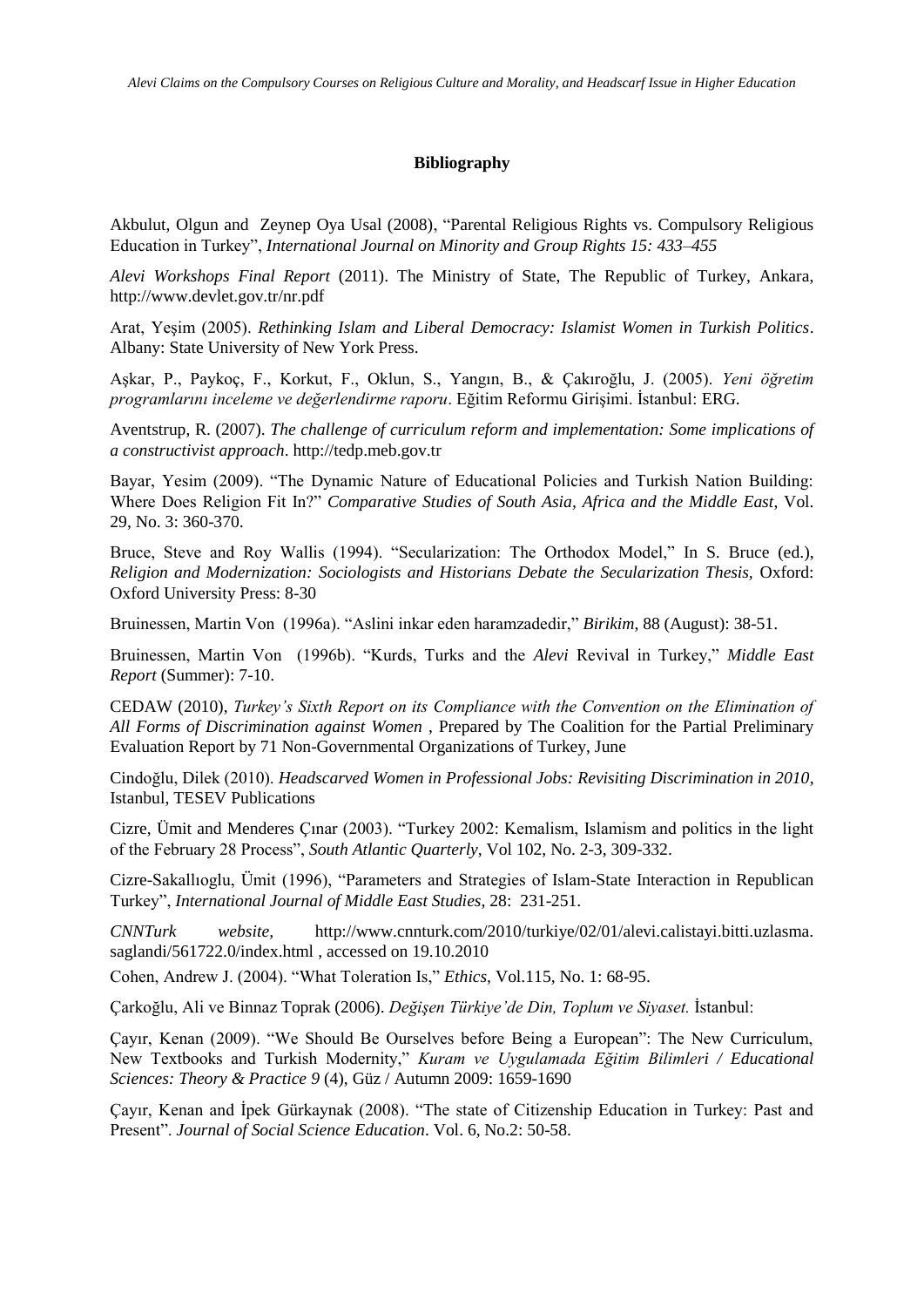Davison, Andrew (1998). *Secularism and Revivalism in Turkey: A Hermeneutic Reconsideration.* New Haven, CT: Yale University Press.

Davison, Andrew (2003). "Turkey, a Secular State?: The Challenge of Description," *The South Atlantic Quarterly,* Vol. 102, No. 2/3 (Spring/Summer): 333-350.

Dobbernack, Jan and Tariq Modood (2011). *Tolerance and cultural diversity in Europe:Theoretical perspectives and contemporary developments*, the ACCEPT PLURALISM Project WP2 Report, <http://www.accept-pluralism.eu/Research/ProjectReports/ConceptsandTheories.aspx>

Dressler, Markus (2010). "Public-Private Distinctions, the Alevi Question, and the Headscarf: Turkish Secularism Revisited," in Linell E. Cady and Elizabeth Shakman Hurd (eds.), *Comparative Secularisms in a Global Age*. London: Palgrave: 121-142.

ECRI, European Commission against Racism and *Intolerance* (2011), *ECRI Report on Turkey*, ECRI Secreteriat, Directorate General of Human Rights and Legal Affairs, February

*ERG website,* http://erg.sabanciuniv.edu/en/educationreforminitiative

ERG, Platform For Educational Reform (2011). *Türkiye'de Din ve Eğitim: Son Dönemlerideki Gelişmeler ve Değişim Süreci,* Istanbul, February

Erman, Tahire and Aykan Erdemir (2005). "Aleviler ve Topluma Eklemlenme Sorunsalı" (Alevis and their Social Incorporation Problem), in A. Kaya and T. Tarhanlı (eds.), *Türkiye'de Çoğunluk ve Azınlık Politikaları* (Majority and Minority Politics in Turkey) (Istanbul: Tesev Publications):127-144

Foucault, Michel (1979). "Governmentality", *Ideology and Consciousness* 6: 5-21.

Gellner, Ernest (1994). "Kemalism," in E. Gellner (ed.), *Encounters with Nationalism.* Oxford: Blackwell: 81-91.

Giddens, Anthony (1994). *Beyond Left and Right*. Cambridge: Polity Press.

Göle, Nilüfer (1997) "Secularism and Islamism in Turkey: The Making of Elites and Counterelites", *Middle East Journal*, 51:46-58.

Göle, Nilüfer (2003). "Contemporary Islamist movements and new sources for religious *tolerance*", *Journal of Human Rights*, Vol. 2, No. 1, 17–30

Göner, Ozlem (2005). "The Transformation of Alevi Collective Identity," *Cultural Dynamics*, 17(2): 107–134.

Gözaydın, İştar (2009). Türkiye'de Din Kültürü ve Ahlak Bilgisi Ders Kitaplarına İnsan Hakları Merceğiyle Bir Bakış in G.Tüzün, (eds), *Ders Kitaplarında İnsan Hakları II Tarama Sonuçları İçinde*, İstanbul: History Foundation Publishing: 167-193

Gürbey, Sinem (2009). "Islam, Nation-State and the Military: A Discussion of Secularism in Turkey," *Comparative Studies of South Asia, Africa and the Middle East*, Vol. 29, No. 3: 371- 380.

*Haberaktüel.com*, "Üniversitelerde Başörtüsü Özgürlüğü Belgesi", [http://www.haberaktuel.com/universitelerde-basortusu-ozgurlugu-belgesi-haberi-312491.html,](http://www.haberaktuel.com/universitelerde-basortusu-ozgurlugu-belgesi-haberi-312491.html) accessed on 17.10.2010

*Hurriyet Gündem website*, [http://www.hurriyet.com.tr/gundem/16799756.asp,](http://www.hurriyet.com.tr/gundem/16799756.asp) accessed on 10.02.2011

*Hurriyet website*, [http://www.hurriyet.com.tr/gundem/16521327.asp,](http://www.hurriyet.com.tr/gundem/16521327.asp) accessed on 10. 02.2011

Inalcık, Halil (1958). "Osmanlı Hukukuna Giris," (Introduction to Ottoman Law) *Ankara Üniversitesi Siyasal Bilgiler Fakültesi Dergisi*, 13, No. 2: 102-126.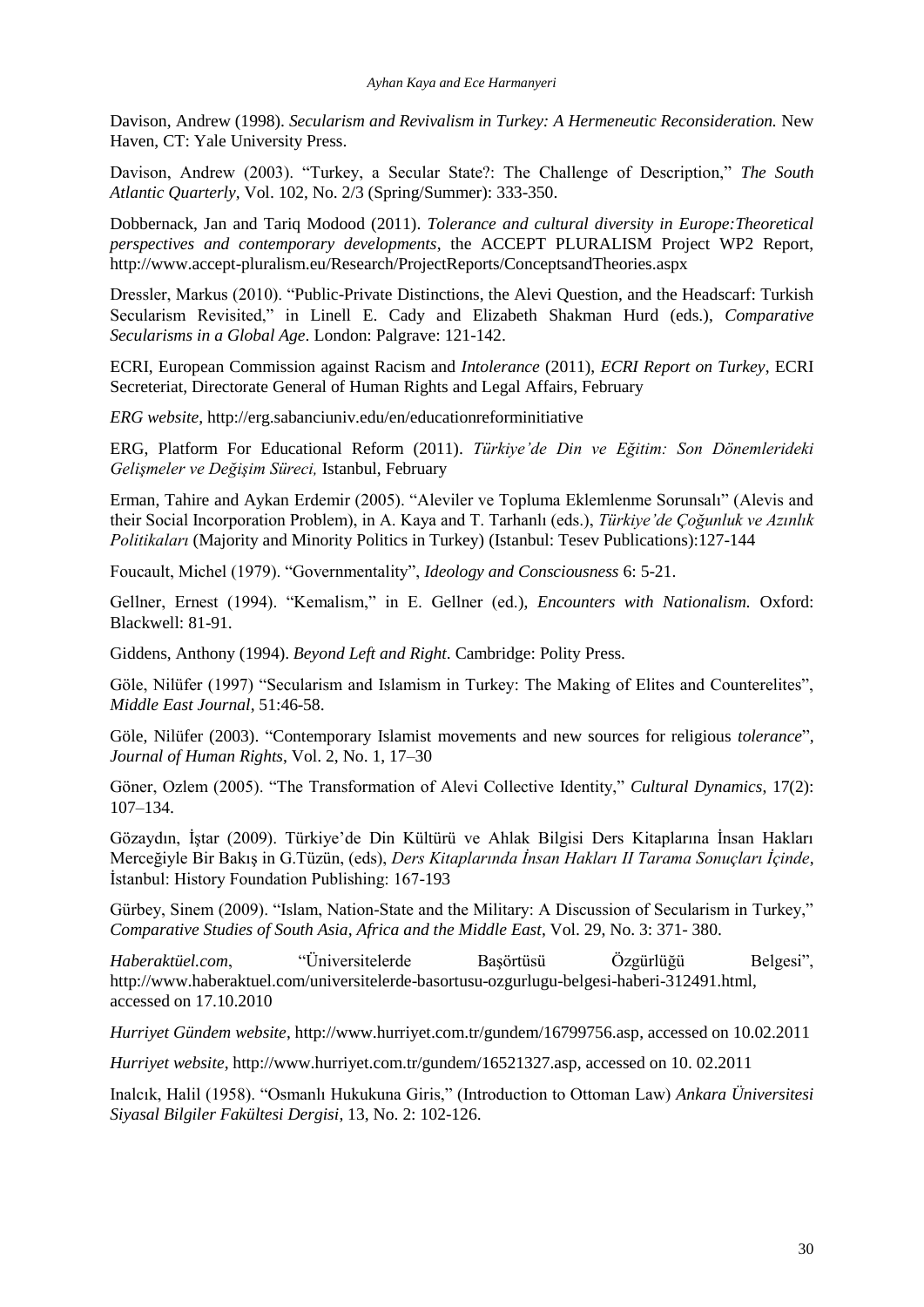*Internethaber website*, [http://www.internethaber.com/iste-chpdeki-basortu-savasinin-arka-yuzu-](http://www.internethaber.com/iste-chpdeki-basortu-savasinin-arka-yuzu-300769h.htm)[300769h.htm,](http://www.internethaber.com/iste-chpdeki-basortu-savasinin-arka-yuzu-300769h.htm) accessed on 10. 02.2011

Kaya, Ayhan (2001). *Constructing Diaspora: Berlin-Turkish Hip-Hop Youth*. Bielefeld: Transcript Verlag.

Kaya, Ayhan (2009). "Turkey-EU Relations: The Impact of Islam on Europe" in J. S. Nielsen et al. (eds.) *Yearbook of Muslims in Europe*, Leiden, Brill: 377-402

Kaymakcan, Recep (2007). *Yeni Ortaöğretim Din Kültürü ve Ahlak Bilgisi Öğretim Programı İnceleme ve Değerlendirme Raporu.* İstanbul: ERG.

Kaymakcan, Recep (2009). "Alevilik üzerinden Din Dersini Tartışmak", *Değerler Eğitimi Merkezi*, *Dem Dergisi*, March-August: 66-72

Keyman, Fuat (2007) "Modernity, Secularism and Islam,The Case of Turkey", *Theory, Culture & Society*, SAGE, London, Thousand Oaks and New Delhi,Vol. 24(2): 215–234

Mardin, Şerif (1973). "Center-Periphery Relations: A Key to Turkish Politics," *Daedalus*, 102: 169- 190.

Mardin, Şerif (1989). *Religion and Social Change in Modern Turkey*. Albany: State University of New York Press.

MEB, The Ministry of National Education, Talim ve Terbiye Kurulu Başkanlığı (2010), *İlk Ders Değerler Eğitimi Genelgesi*, September, <http://www.meb.gov.tr/duyurular/duyurular2009/BasinMusavirligi/ilkders.pdf>

*Memurlarnet website*, [http://www.memurlar.net/haber/179304,](http://www.memurlar.net/haber/179304) accessed on 10.02.2011

*Newspaper Radikal website*, [http://www.radikal.com.tr/Radikal.aspx?aType=RadikalHaber](http://www.radikal.com.tr/Radikal.aspx?aType=RadikalHaber%20Detay&Date=09%20Ekim%202010&ArticleID=1022834)  [Detay&Date=09%20Ekim%202010&ArticleID=1022834,](http://www.radikal.com.tr/Radikal.aspx?aType=RadikalHaber%20Detay&Date=09%20Ekim%202010&ArticleID=1022834) accessed on 19.10.2010

Özbudun, Ergun (2000), *Contemporary Turkish Politics: Challenges to Democratic Consolidation*, Boulder, Lynne Rienner

Sahlberg, P. (2005). *Curriculum reform and implementation in the 21st century: Policies, perspectives and implementation*. Paper presented at the International Concefence on Curriculum Reform and Implementation in the 21st Century, İstanbul. Retrieved August 20, 2009, from [http://www.pasisahlberg.com/downloads/Turkey%20ICC%202005%20 Proceedings.pdf](http://www.pasisahlberg.com/downloads/Turkey%20ICC%202005%20%20Proceedings.pdf)

Saktanber, Ayşe ve Gül Çorbacıoğlu (2008). "Veiling and Headscarf Skepticism in Turkey", *Social Politics: International Studies in Gender, State & Society*, Vol. 15, No. 4, 514-538.

*Sol website*, <http://haber.sol.org.tr/devlet-ve-siyaset/alevi-acilimi-ilahiyatcilara-soruldu-haberi-17116> accessed on 19.10.2010

Subaşı, Necdet (2009) "Duymak ve Dinlemek: Alevilerin Haykırışları Üzerine Bir Deneme, *Değerler Eğitimi Merkezi*, *Dem Dergisi*, March-August: 60-63

Szyliowicz, Joseph S. (1966). "Political Participation and Modernization in Turkey," *The Western Political Quarterly*, Vol. 19, No. 2 (June): 266-284.

The ACCEPT PLURALISM First Report of Turkey, "*Tolerance* and Cultural Diversity Discourses in Turkey, <http://www.eui.eu/Projects/ACCEPT/Documents/Research/wp1/> ACCEPTPLURALISMWp1BackgroundreportTurkey.pdf

Toprak, Binnaz and Ali Çarkoğlu (2006) *Religion, society and politics in a changing Turkey*. Istanbul: TESEV Publications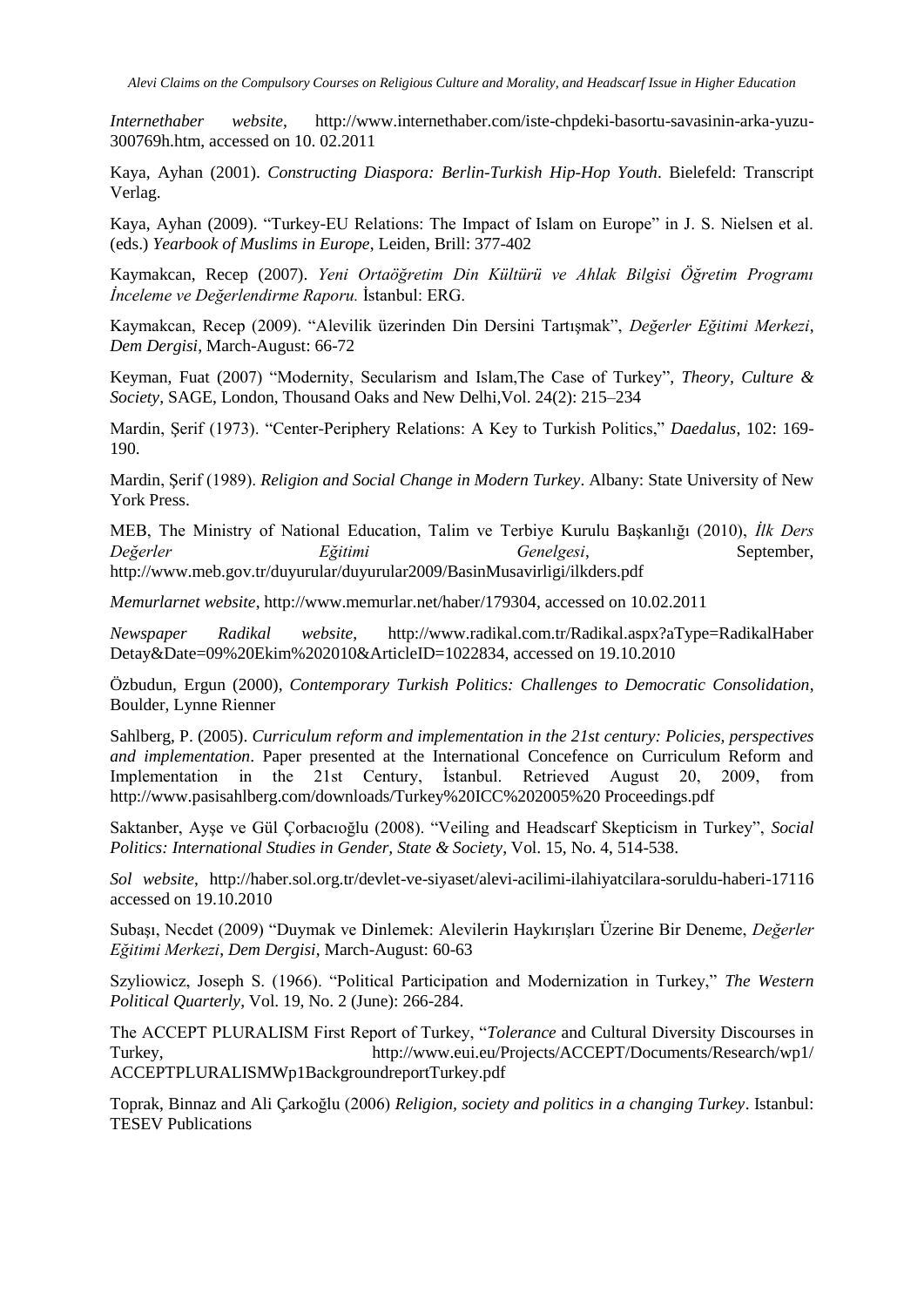TTKB, Talim ve Terbiye Kurulu Başkanlığı. (2009). *MEB müfredat geliştirme süreci*. [http://ttkb.meb.gov.tr/programlar/prog\\_giris/prog\\_giris\\_1.html accessed on 10 August 2009](http://ttkb.meb.gov.tr/programlar/prog_giris/prog_giris_1.html%20accessed%20on%2010%20August%202009)

Türkmen, Buket (2009). "A Transformed Kemalist Islam or a New Islamic Civic Morality? A Study of 'Religious Culture and Morality' Textbooks in the Turkish High School Curricula," *Comparative Studies of South Asia, Africa and the Middle East*, Vol. 29, No. 3: 381-397.

Üstel, Füsun (2004). *Makbul Vatandaş'ın Peşinde: II: Meşrutiyet'ten bugüne vatandaşlık eğitimi* (In Pursuit of the Ideal Citizen: Civic Education from Constitutional Monarchy to Today). Istanbul, İletişim Yayınları.

*Webhaber*, [http://www.webhaber.com/haber/06-10-2010/aleviler-zorunlu-din-dersinin-kaldirilmasi](http://www.webhaber.com/haber/06-10-2010/aleviler-zorunlu-din-dersinin-kaldirilmasi-icin-2-2268512-haberi)[icin-2-2268512-haberi,](http://www.webhaber.com/haber/06-10-2010/aleviler-zorunlu-din-dersinin-kaldirilmasi-icin-2-2268512-haberi) accessed on 19.10.2010

White, Jenny B. (2002) The Islamist Paradox in D. Kandiyoti and A. Saktanber (eds.) Fragments of culture : the everybody of modern Turkey,London: I.B. Tauris & Co Ltd.:191-221

Wodak, Ruth et al. (1999). *The Discursive Construction of National Identity.* Edinburgh University Press: Edinburgh.

Wodak, Ruth (2002). "The Discourse-Historical Approach," in Ruth Wodak and Michael Meyer, eds., *Methods of Critical Discourse Analysis.* Sage: London.

Wodak, Ruth (2010). *The Discourses of Politics in Action: Politics as Usual*. London: MacMillan Palgrave.

Yıldız, Ahmet (2001). *Ne mutlu Türküm diyebilene: Türk ulusal kimliğinin etno-seküler sınırları (1919-1938* (How Happy is the one who can say I am a Turk: Ethno-secular roots of Turkish national identity)*,* İstanbul: İletişim Yayınları

*ZamanOnline website*, <http://www.zaman.com.tr/haber.do?haberno=1037458> , accessed on 16.10.2010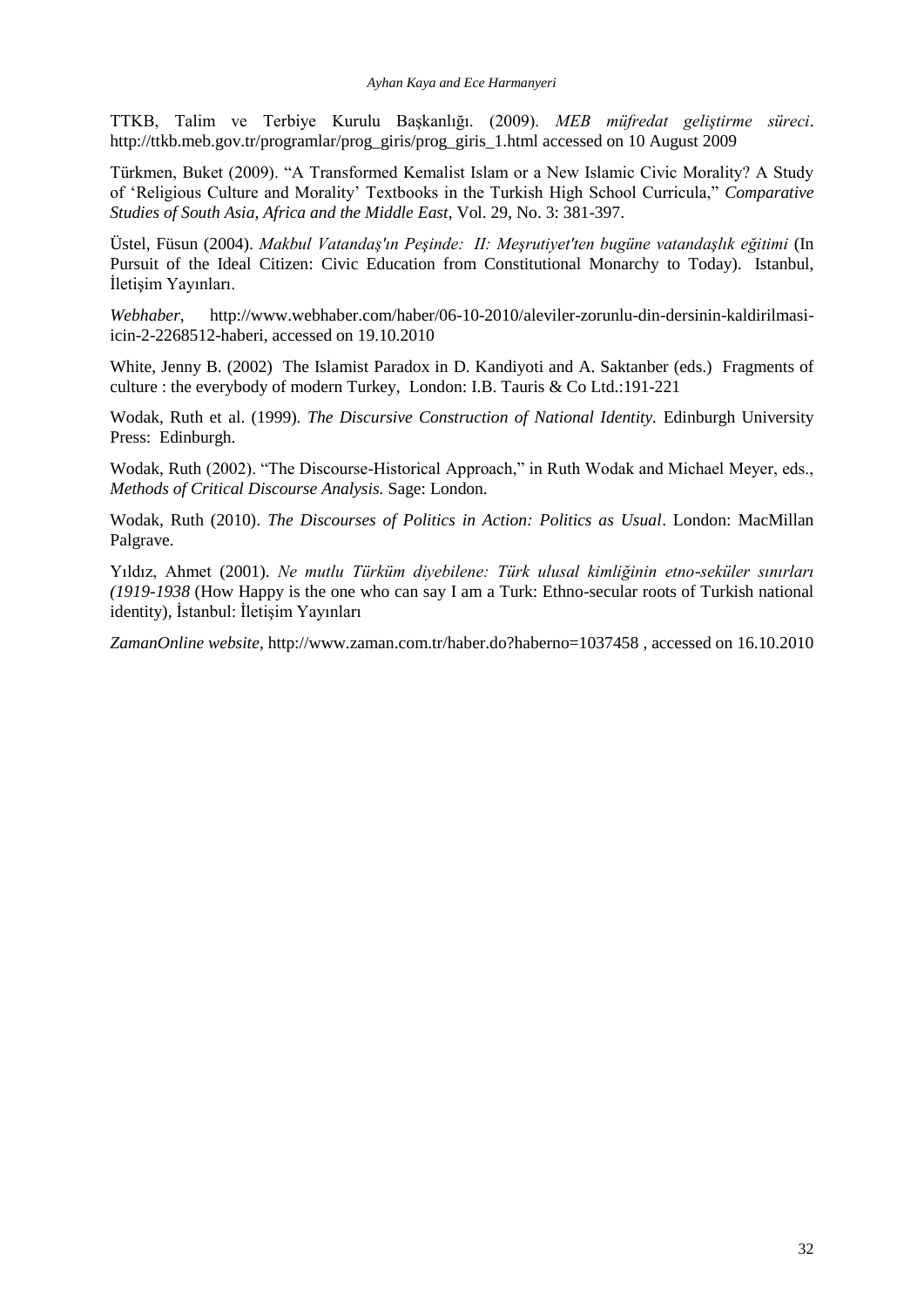#### **Annex I**

#### <span id="page-38-0"></span>*List of Interviews:*

(All interviews are tape recorded and transcribed, unless otherwise stated below)

### **The Revision of the Religious culture and morality Course to include the Alevi belief**

#### **2 Sivil Society Leaders:**

**D. B.**, male, engineer, 50-55 years old, the president of the Federation of Alevi Foundations, Istanbul, February 2011

**K. A.**, male, 50-55 years old, the president of the Haci Bektas Veli Anadolu Cultural Foundation, Istanbul, March 2011

#### **Policy Maker:**

**N. S.**, male, professor of sociology of religion, 50 years old, the Moderator of the Alevi Workshops and the coordinator for the Centre of Strategy Development at the Directorate of Religious Affairs, DİB, Ankara, March 2011

#### **Bureaucrat:**

**İ. A.,** male, professor of theology, 50 years old, the Directorate General of Religious Instruction (DÖGM) at the Ministry of National Education, Ankara, March 2011

#### **Parents of Alevi Students:**

**A. K.**, male, accounting and finance manager at private companies, 41 years old, the president of the Hubyar Sultan Association of Alevi Culture and an Alevi parent who won the case in the State Council with regard to the exemption of his child from the compulsory religion course, Istanbul, April 2011

**D. Ö.**, male, 39 years old, an executive member of the Haci Bektas Veli Anadolu Cultural Foundation and a father of an Alevi student, Istanbul, March 2011

#### **Teachers of the Compulsory Religion Course 'Religious culture and morality':**

**İ. Ü,** male, 45 years old, a primary school teacher, Erzincan, Eastern Turkey, March 2011 **M. Y**, male, 40-45 years old, a high school teacher, Istanbul, March 2011

#### **The Headscarf Issue in Universities:**

#### **2 Civil Society Leaders:**

**F. B.**, female, a lawyer on women's rights, 30-35 years old, the former vice president of the Association of Women's Rights and Struggle Against Discrimination (AKDER) and, Istanbul, March 2011

**G. S.**, female, a lawyer, 40 years old, an executive member of the IHH Humanitarian Relief Foundation and of the Association of Human Rights and Solidarity for Oppressed People, MAZLUMDER, Istanbul, March 2011

#### **Policy Maker:**

**A. S.**, female, a theologist, 45-50 years old, the former director of the Women's Activities at the Directorate of Religious Affairs, DİB, and a current delegate of the Democratic Party, Ankara, March 2011

#### **Politicians:**

**G. E.**, female, professor of chemical engineer, 61 years old, an MP from the Republican People's Party, Ankara, April 2011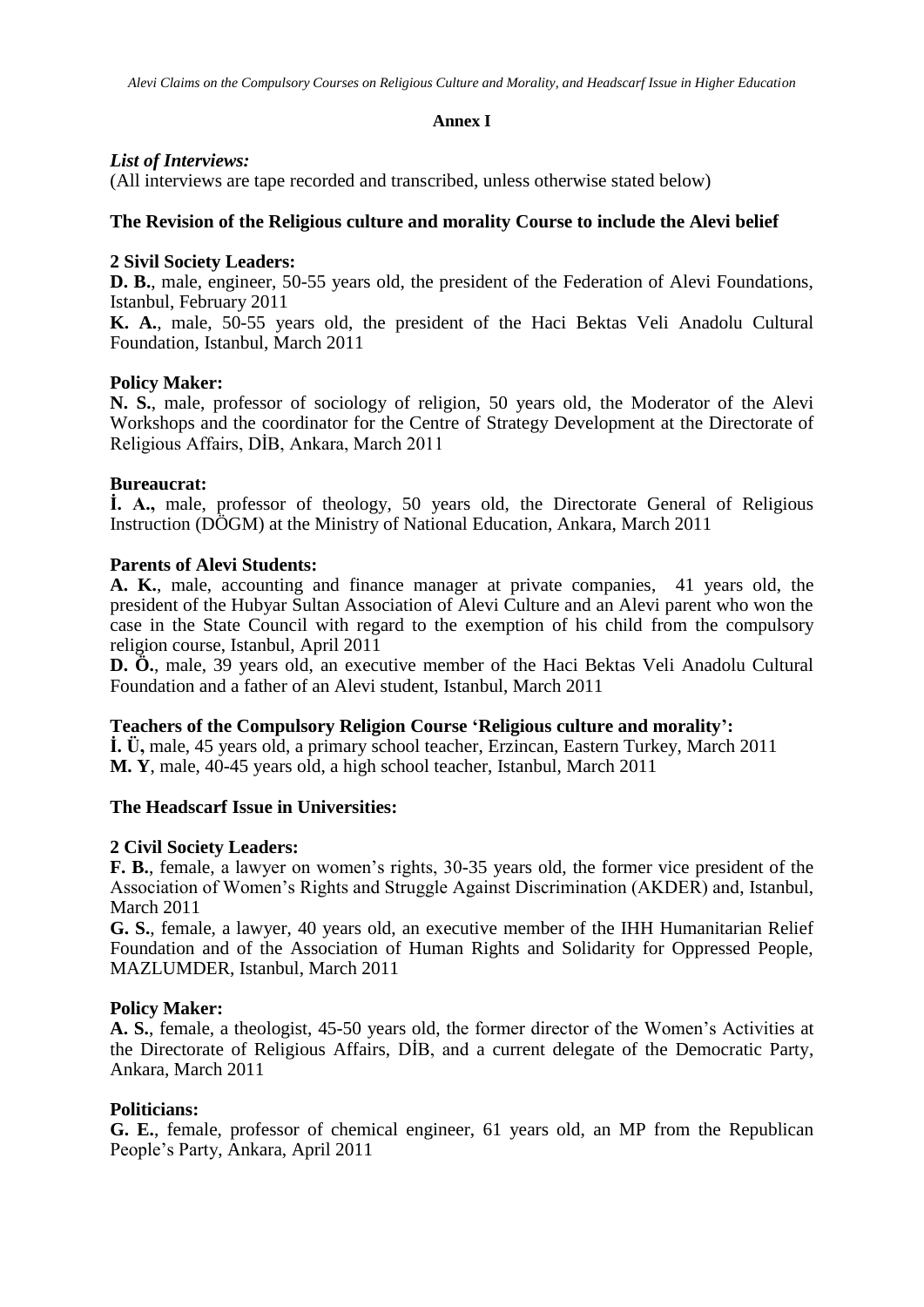**A. B.**, female, a journalist, 47 years old, an executive member of the Justice and Development Party and, May 2011 (no tape)

# **3 Academics:**

**A. Y.**, female, Professor of Sociology, 45-50 years old, in a foundation university in Istanbul, Istanbul, March 2011

**T. K.**, male, Professor of Theology, 45 years old, in a public university in Istanbul, Istanbul, April 2011

**Ü. M.**, female, Professor of Sociology, 65 years old, (retired from a public university in Istanbul and became a devout Muslim), Istanbul, April 2011

# **Students:**

**V. E.**, female, a graduate of Bilgi University, 29 years old, export manager at a trading company, Istanbul, April 2011

**Z. S. D.**, female, a postgraduate student in European Studies programme at Bilgi University, 20-25 years old, Istanbul, April 2011

**A. Ö.**, female, a headscarfed woman who declined in her studies at an undergraduate programme at Istanbul University due to the ban on headscarf in the 28 February Process, 32 years old, Istanbul, April 2011

# **Focus Group Discussion:**

(The Focus group discussion was conducted at Santral Campus of Istanbul Bilgi University on 9 July 2011 and fully tape recorded.)

# **The Participants:**

**A. K.**, male, accounting and finance manager at private companies, 41 years old, the president of the Hubyar Sultan Association of Alevi Culture and an Alevi parent who won the case in the State Council with regard to the exemption of his child from the compulsory religion course

**D. B.**, male, engineer, 50-55 years old, the president of the Federation of Alevi Foundations

**F. B.**, female, a lawyer on women's rights, 30-35 years old, the former vice president of the Association of Women's Rights and Struggle Against Discrimination (AKDER) and a lawyer on women's rights

**H.K.**, female, journalist and columnist at a private newspaper, 25-30 years old

**Z.Ü.B.**, female, radio and TV programme productor, radio speaker at a private radio channel, 31 years old

**S.C.**, male, a postgraduate student in European Studies at a private university and a columnist at an online newspaper,

**B. Ç.**, female, a PhD student in political science at a private unversity in Istanbul, 25-30 years old

**H.D.,** female, founding partner of a private business on speaker agency, conference organisation and global publishing, 55 years old, president of a speakers bureau in Istanbul.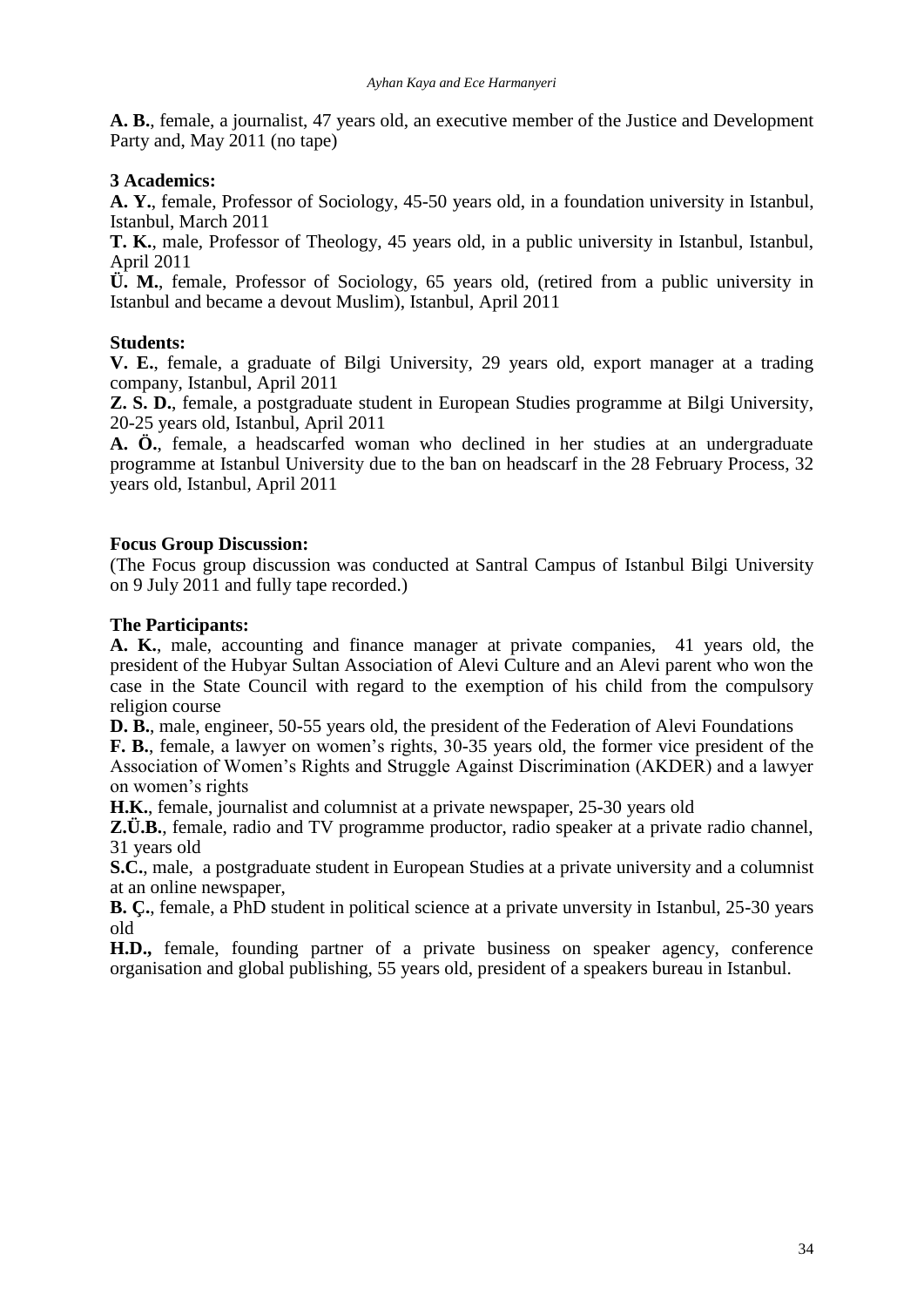#### **Annex II**

# <span id="page-40-0"></span>**Interview Guide for Key Informants**

### **QUESTION SETS:**

**Question Set 1: The Widening of the Curriculum of Religious culture and morality Course for Alevi Belief** 

#### **Questions for Policy Makers, Politicians, and National Representative of Ethnic/Religious Groups:**

- **1)** There has been an ongoing debate on the curriculum of the Course "Religious Culture and Moral Education". What is your assessment on these debates?
- **2)** What do you think about the compulsory religious courses which are taught under the title "Religious Course and Moral Education" in the primary and secondary schools?
- **3)** Do you approve and accept the way in which "Religious Culture and Moral Education" is taught at the present? Do you think that in these courses, students are forced to learn Islam, and to adopt Islamic beliefs and practices?
- **4)** Do you believe that in these courses, Alevi and other non-Sunni students are being humiliated? If so, can you explain how and why?
- **5)** How did you find the AKP government's initiation of a new educational policy within the framework of Alevi question, which proposed a law draft to widen the curriculum of the compulsory religious courses for the teaching of Alevi belief sand practices?
- **6)** In your opinion, is it possible that the educational policy which aims to eliminate the religious, cultural and ideological discrimination against Alevi children in the religious courses will lead to the acceptance and recognition of Alevi belief and practice in other spaces of public life? (For example, is it possible that influenced by the reform in the religious courses, the Directorate of Religious Affairs recognise Cemevis, Alevi communion houses, as places of worship and respect the Alevi cultural rights within the framework of the Initiative?)
- **7)** Do you think that the Alevi Initiative and the reform on the religious course is a process, which begins with the toleration of the teaching of their own religion for Alevi children in school, and leads to the recognition of religious and cultural differences of Alevi communities and respect for their socio-cultural rights?
- **8)** Could you argue that the demands and claims which are represented by the leaders of the Alevi groups involved in the negotiations with the government are sincere in the sense that they aim to propagate the recognition/respect of Alevi culture?
- **9)** Can you say that the Alevi Initiative, which is attempted and directed by the AKP government, weakens the belief of Alevi groups in its potential for raising tolerance toward cultural diversity?
- **10)**Can you tell that the AKP government is genuine and dedicated in its Alevi Initiative? Does it only put forth an interim solution, which could encourage the people to tolerate religious differences of Alevis in the process of the EU-accession?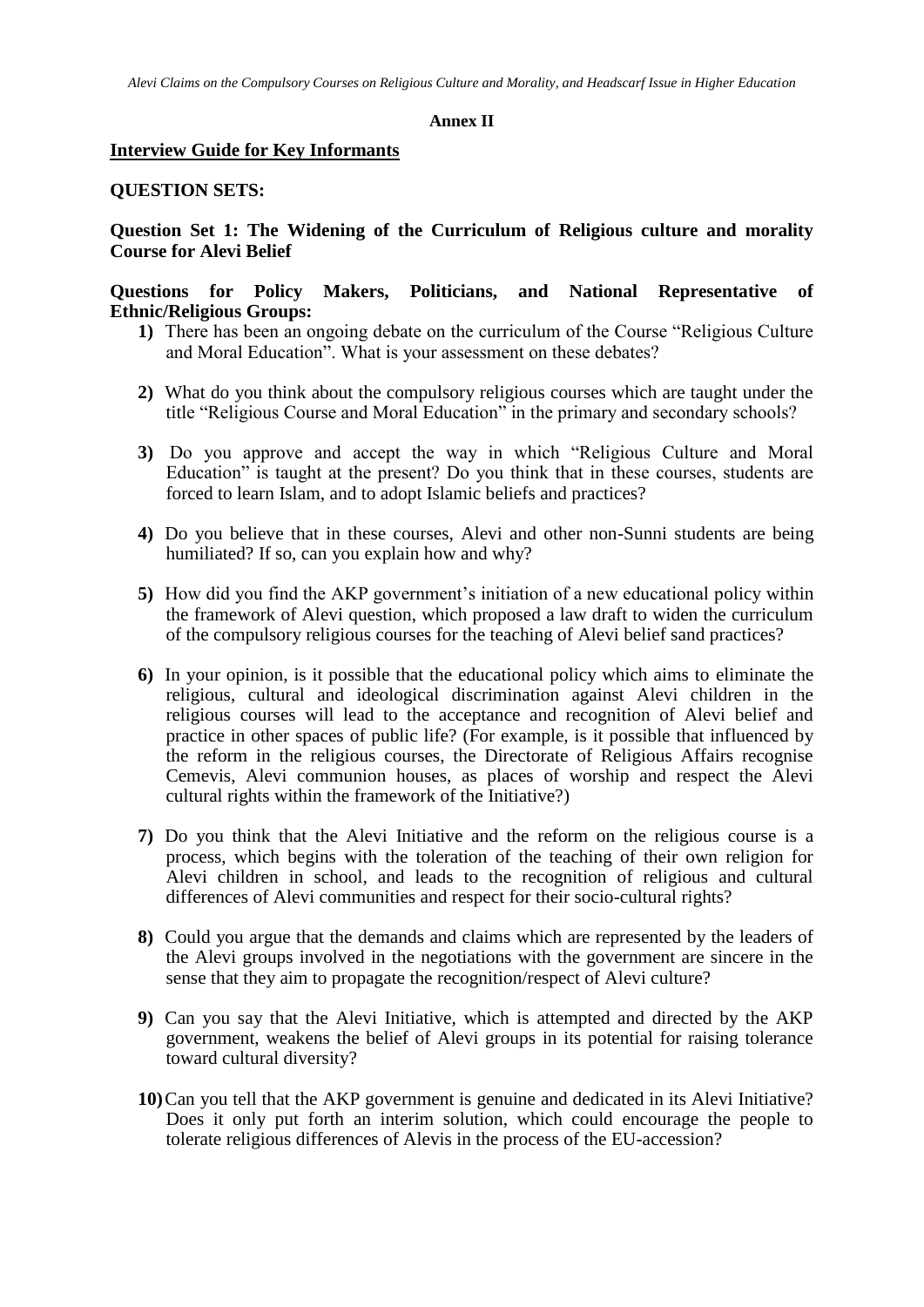- **11)**Can you tell us about your view on toleration and acceptance of life styles of different religious, cultural and ethnic groups?
- **12)** Do you think that various political and social actors have recently attempted to raise awareness for toleration, recognition of and respect for different religious, cultural and ethnic groups in the curriculum of primary and secondary schools?
- **13)**How do you think the most appropriate content should be for the course "Religious Culture and Moral Education"?

### **Questions for Teachers, Parents and School Principles:**

- **1)** There has been an ongoing debate on the curriculum of the Course "Religious Culture and Moral Education". What is your assessment on these debates?
- **2)** What do you think about the compulsory religious courses which are taught by the title "Religious Course and Moral Education" in the primary and secondary schools?
- **3)** Do you approve and accept the way in which "Religious Culture and Moral Education<sup>"</sup> is taught at the present? Do you think that in these courses, students are forced to learn religion, and to adopt Islamic belief and practice?
- **4)** Do you believe that in these courses, Alevi and other non-Sunni students are subject to humiliation? If so, can you explain how and why?
- **5)** In the case of a student or a parent complains about such a compelling, humiliating or insulting behaviour that himself/herself or his/her child is subjected to, how is the conflict settled? In such cases, does the personal approach of the teacher, parent or school principle make a difference? If so, how?
- **6)** In your opinion, is it possible that the educational policy which aims to eliminate the religious, cultural and ideological discrimination against Alevi children in the religious courses will lead to the acceptance and recognition of Alevi belief and practice in other spaces of public life? (For example, is it possible that influenced by the reform in the religious courses, the Directorate of Religious Affairs recognise Cemevis, Alevi communion houses, as places of worship and respect the Alevi cultural rights within the framework of Initiative?)
- **7)** Do you think that Alevi Initiative and the reform on the religious course is a process, which begins with the toleration of the teaching of their own religion for Alevi children in schools and leads to the recognition of religious and cultural differences of Alevi communities and respect for their socio-cultural rights?
- **8)** Can you tell that the AKP government is genuine and decisive in its Alevi Initiative? Does it only put forth an interim solution, which could encourage to tolerate religious differences of Alevis, in the process of the EU-accession?
- **9)** Can you tell us about your view on the toleration and acceptance of life styles of different religious, cultural and ethnic groups?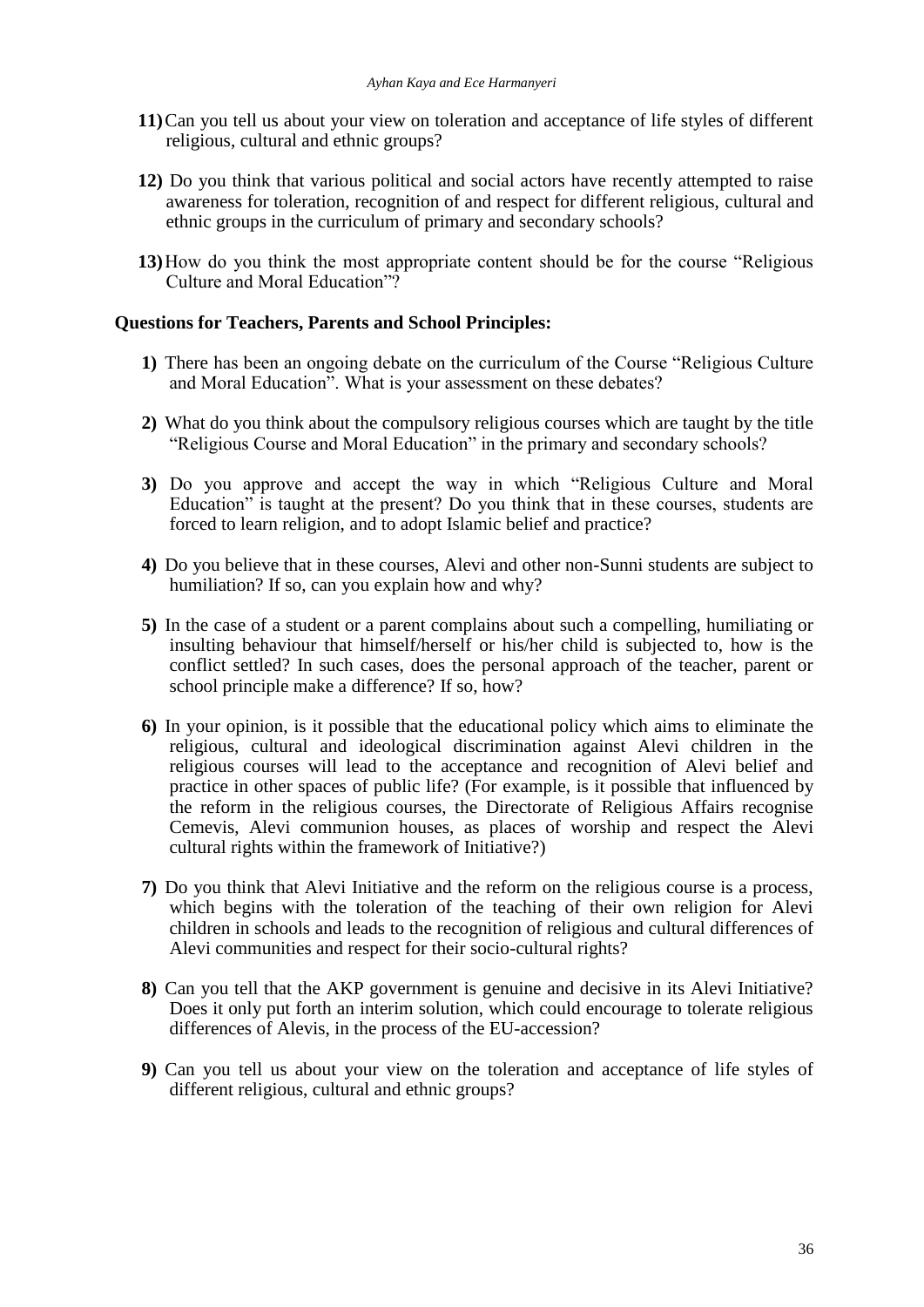- **10)** Do you think that various political and social actors have recently attempted to raise awareness for toleration, recognition of and respect for different religious, cultural and ethnic groups in the curriculum of primary and secondary schools?
- **11)** How do you think the most appropriate content should be for the course "Religious Culture and Moral Education"?

# **Question Set 2: The Headscarf Issue in Universities**

# **Questions for Policy Makers, Politicians and National Representative of Ethnic/Religious Groups**

- **1)**In your opinion, what are the reasons which lie behind the headscarf issue?
- **2)**Do you think that a legal arrangement in the Laws of Higher Education is satisfactory for the abolishment of the ban on headscarf in universities? Or, do you think a constitutional reform is necessary for the liberation of wearing a headscarf in all public institutions?
- **3)** Can you claim that the lifting the headscarf ban is an instant threat against the principle of secularism which separates religious affairs from state affairs?
- **4)**What do you think about the public statement of the Council of Higher Education which was sent to the university chancellors and approved the lifting of the headscarf ban in universities?
- **5)** Could you say that the lifting of headscarf ban in universities is only an interim solution to the challenges emerging from religious differences? Otherwise, can you tell that it is the initial stage of a longer process, which begins with the toleration of religious and cultural differences and leads to the recognition by the state of religious rights and freedoms with respect to the principle of secularism?
- **6)**What is your opinion about the initiatives that the government and opposition take in order to solve the headscarf issue?
- **7)**Can you suggest that without reaching social consensus on tolerating and accepting religious differences, a political initiative to solve the headscarf issue taken by the political parties and bureaucrats can be decisive and stable?

## **Questions for Teachers, Parents and School Principles:**

- **1)** What do you think about the prevention of university students from wearing headscarf on university campuses and the expulsion from lecture rooms of those students who can enter the campus by wearing a hat on headscarf?
- **2)** In your opinion, what are the reasons which lie behind the headscarf issue?
- **3)** What do you think about the public statement of the Council of Higher Education, which was sent to the university chancellors and approved the lift of the ban on wearing a headscarf in universities?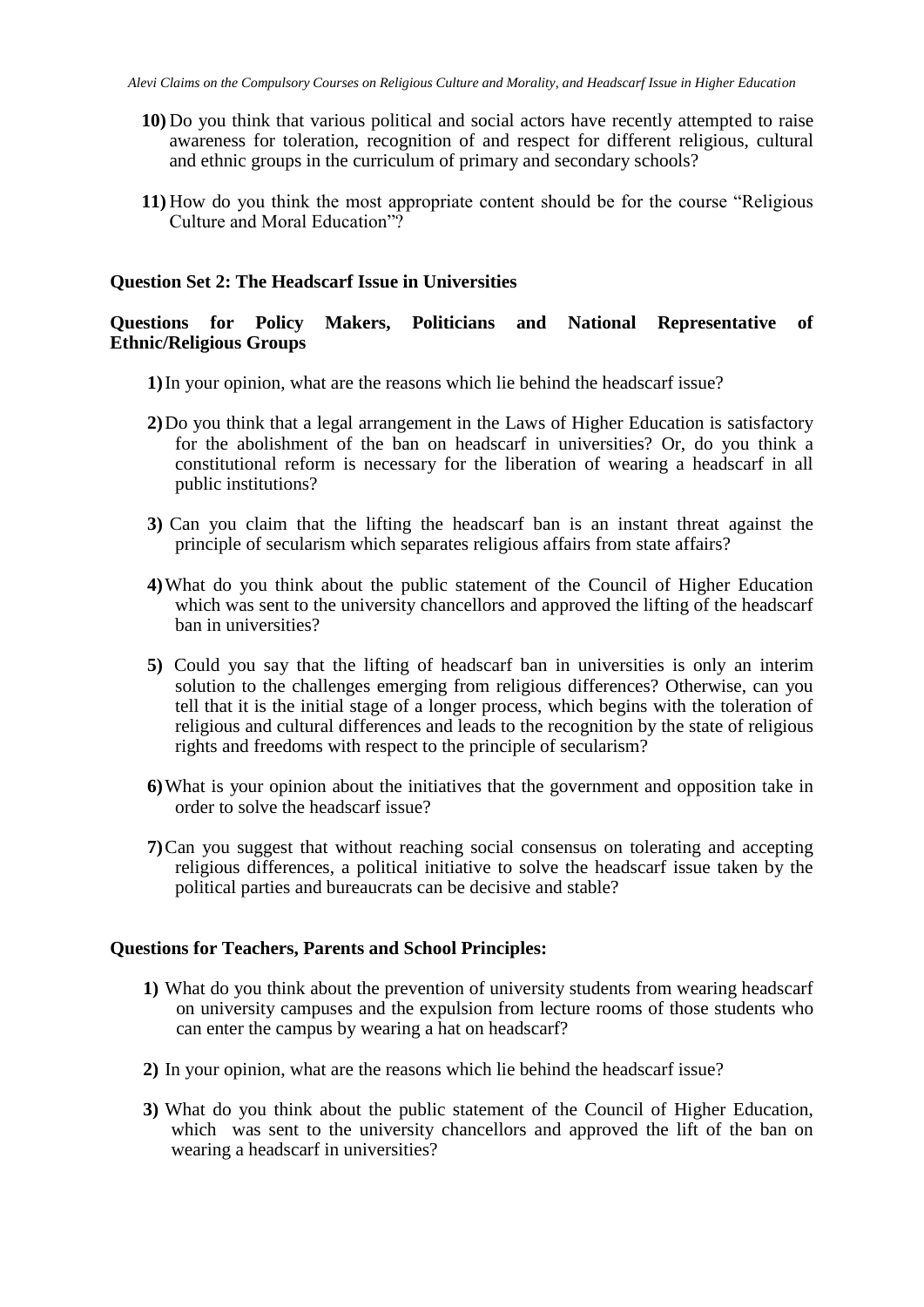- **4)** Can you say that female university students wearing a headscarf support a democratic regime, which maintains pluralism, equality and the fundamental rights and liberties, or is it possible that they have interests or desires in another way? (For example, what do they think about gender equality and women's rights?)
- **5)** Can you say that women wearing with headscarf and without headscarf interact with, and understand, each other, and are tolerant toward each other?
- **6)** Do you think that a legal arrangement in the Laws of Higher Education is satisfactory for the abolishment of the ban on headscarf in universities? Or, a constitutional reform is necessary for the liberation of wearing a headscarf in all public institutions?
- **7)** Could you say that the lifting of headscarf ban in universities is only an interim solution to the challenges emerging from religious differences? Otherwise, can you tell that it is the initial stage of a longer process, which begins with the toleration of religious and cultural differences and leads to the recognition by the state of religious rights and freedoms with respect to the principle of secularism?
- **8)** What is your opinion about the initiatives that the government and opposition take in order to solve the headscarf issue?
- **9)** Can you suggest that without reaching social consensus on tolerating and accepting religious differences, a political initiative to solve the headscarf issue taken by the political parties and bureaucrats can be decisive and stable?